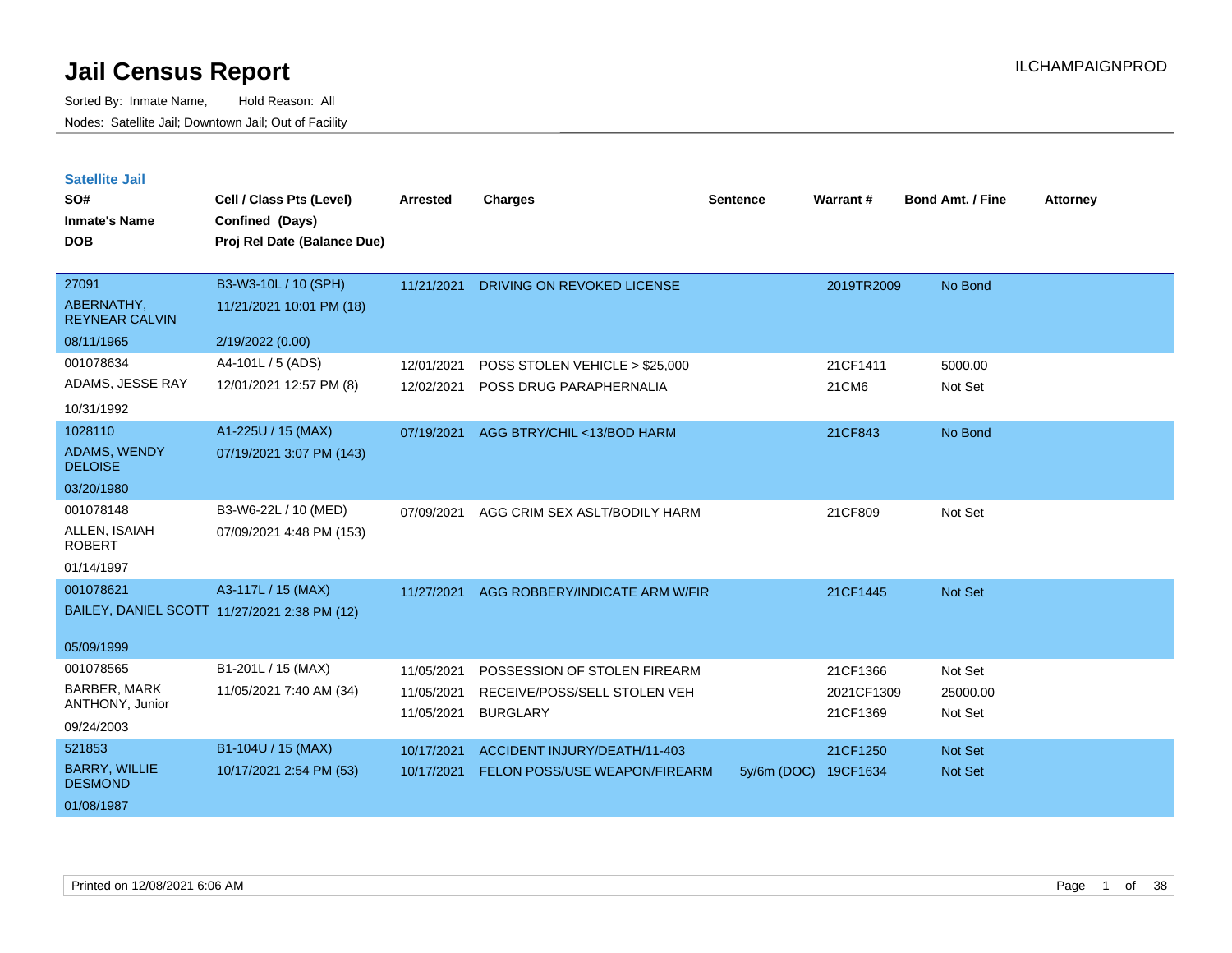| ivouss. Satellite Jali, Downtown Jali, Out of Facility |                             |                 |                                   |                 |             |                         |                 |
|--------------------------------------------------------|-----------------------------|-----------------|-----------------------------------|-----------------|-------------|-------------------------|-----------------|
| SO#                                                    | Cell / Class Pts (Level)    | <b>Arrested</b> | <b>Charges</b>                    | <b>Sentence</b> | Warrant#    | <b>Bond Amt. / Fine</b> | <b>Attorney</b> |
| Inmate's Name                                          | Confined (Days)             |                 |                                   |                 |             |                         |                 |
| <b>DOB</b>                                             | Proj Rel Date (Balance Due) |                 |                                   |                 |             |                         |                 |
|                                                        |                             |                 |                                   |                 |             |                         |                 |
| 1073281                                                | A2-221L / 5 (ADS)           | 11/15/2021      | DOM BTRY/CONTACT/1-2 PRECONV      |                 | 2021CF206   | 5000.00                 |                 |
| <b>BASLER, MONET</b><br>MARISA                         | 11/15/2021 11:08 PM (24)    |                 |                                   |                 |             |                         |                 |
| 08/17/1994                                             |                             |                 |                                   |                 |             |                         |                 |
| 001078636                                              | A2-121L                     | 12/01/2021      | <b>RESIDENTIAL BURGLARY</b>       |                 | 2021CF12131 | 50000.00                |                 |
| BAYS, JENNIFER ANNE 12/01/2021 8:28 PM (8)             |                             |                 |                                   |                 |             |                         |                 |
| 06/15/1983                                             |                             |                 |                                   |                 |             |                         |                 |
| 001078595                                              | A1-226L / 10 (MED)          | 11/20/2021      | AGGRAVATED DOMESTIC BATTERY       |                 | 21CF1426    | No Bond                 |                 |
| <b>BEADLES, KIERA</b><br><b>RENEE</b>                  | 11/20/2021 1:54 AM (19)     |                 |                                   |                 |             |                         |                 |
| 01/23/1991                                             |                             |                 |                                   |                 |             |                         |                 |
| 55826                                                  | B1-102L / 15 (MAX)          | 10/22/2021      | MFG/DEL 100<400 GR COCA/ANLG      |                 | 21CF1284    | Not Set                 |                 |
| BEAUREGARD,<br>MAURICE RONALD,                         | 10/22/2021 7:57 AM (48)     |                 |                                   |                 |             |                         |                 |
| 06/19/1982                                             |                             |                 |                                   |                 |             |                         |                 |
| 969121                                                 | <b>BOOKH-1 / 15 (MAX)</b>   | 11/25/2021      | <b>CRIM TRESPASS TO RESIDENCE</b> |                 | 21CF1444    | Not Set                 |                 |
| <b>BECKLEY, ANTHONY</b><br><b>PATRICK</b>              | 11/25/2021 7:16 PM (14)     |                 |                                   |                 |             |                         |                 |
| 06/30/1989                                             |                             |                 |                                   |                 |             |                         |                 |
| 1057334                                                | B4-221U / 15 (MAX)          | 10/27/2021      | MURDER/INTENT TO KILL/INJURE      |                 |             | No Bond                 |                 |
| BEVERLY, DAVID<br>BENJAMIN                             | 10/27/2021 1:42 PM (43)     |                 |                                   |                 |             |                         |                 |
| 03/31/1987                                             |                             |                 |                                   |                 |             |                         |                 |
| 29626                                                  | B1-105U / 10 (MED)          | 11/09/2021      | MFG/DEL 15<100 GR COCA/ANALOG     |                 | 21CF1387    | Not Set                 |                 |
| <b>BISHOP, DARRELL</b><br><b>EDWARD</b>                | 11/09/2021 4:46 PM (30)     |                 |                                   |                 |             |                         |                 |
| 07/18/1968                                             |                             |                 |                                   |                 |             |                         |                 |
| 1041250                                                | A3-115L / 10 (ADS)          | 12/04/2021      | POSSESSION OF STOLEN FIREARM      |                 | 21CF1483    | Not Set                 |                 |
| BLOUNT, LINNEZ<br>LEQUON                               | 12/04/2021 7:07 PM (5)      |                 |                                   |                 |             |                         |                 |
| 01/02/1996                                             |                             |                 |                                   |                 |             |                         |                 |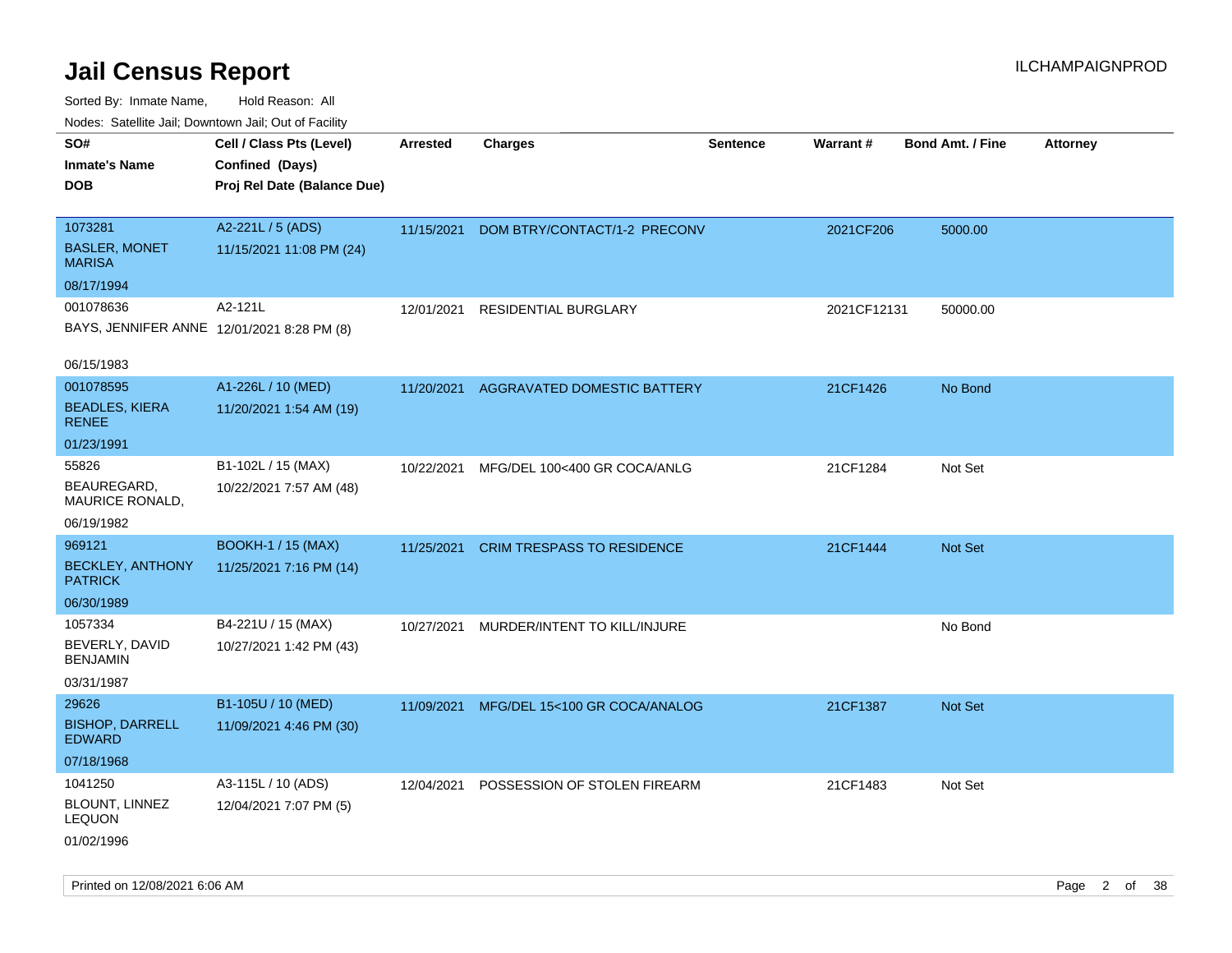Sorted By: Inmate Name, Hold Reason: All Nodes: Satellite Jail; Downtown Jail; Out of Facility

| ivoues. Salellite Jali, Downtown Jali, Out of Facility |                             |                 |                                      |                 |                 |                         |                 |
|--------------------------------------------------------|-----------------------------|-----------------|--------------------------------------|-----------------|-----------------|-------------------------|-----------------|
| SO#                                                    | Cell / Class Pts (Level)    | <b>Arrested</b> | <b>Charges</b>                       | <b>Sentence</b> | <b>Warrant#</b> | <b>Bond Amt. / Fine</b> | <b>Attorney</b> |
| Inmate's Name                                          | Confined (Days)             |                 |                                      |                 |                 |                         |                 |
| DOB                                                    | Proj Rel Date (Balance Due) |                 |                                      |                 |                 |                         |                 |
|                                                        |                             |                 |                                      |                 |                 |                         |                 |
| 51247                                                  | B1-202U / 10 (MED)          | 04/15/2021      | <b>FELON POSS/USE WEAPON/FIREARM</b> |                 | 21CF411         | <b>Not Set</b>          |                 |
| <b>BROWN, DANTE</b><br>MAURICE                         | 04/15/2021 6:24 PM (238)    |                 |                                      |                 |                 |                         |                 |
| 04/19/1979                                             |                             |                 |                                      |                 |                 |                         |                 |
| 1035923                                                | B3-W3-12L / 10 (MED)        | 08/23/2021      | POSS STOLEN VEHICLE > \$25,000       |                 | 21CF1029        | Not Set                 |                 |
| <b>BROWN, KYRELL</b><br>NAJUAN                         | 08/23/2021 9:46 AM (108)    |                 |                                      |                 |                 |                         |                 |
| 06/14/1993                                             |                             |                 |                                      |                 |                 |                         |                 |
| 29957                                                  | B4-222L / 15 (MAX)          | 11/13/2021      | FELON POSS/USE WEAPON/FIREARM        |                 | 21CF1390        | <b>Not Set</b>          |                 |
| <b>BROWN, RODNEY</b><br><b>LOUIS</b>                   | 11/13/2021 8:57 PM (26)     | 11/13/2021      | AGG CRIM SX AB/>5 YR OLDER VIC       |                 | 2019CF0718      | 250000.00               |                 |
| 01/07/1968                                             |                             |                 |                                      |                 |                 |                         |                 |
| 001077945                                              | A1-225L / 10 (MED)          | 11/13/2021      | AGG ASLT PEACE OFF/FIRE/ER WRK       |                 | 2021CF637       | 1000.00                 |                 |
| <b>BROWN, SIDREA</b>                                   | 11/13/2021 10:49 AM (26)    | 11/13/2021      | <b>BURGLARY</b>                      |                 | 2021CF543       | 50000.00                |                 |
| RENEIA                                                 |                             | 11/17/2021      | <b>BURGLARY</b>                      |                 | 21CF1264        | 1000.00                 |                 |
| 07/23/1992                                             |                             |                 |                                      |                 |                 |                         |                 |
| 988541                                                 | A3-111L / 5 (ADS)           | 12/06/2021      | POSSESSING A CONTROLLED SUBSTAND     |                 | 2020CF1195      | No Bond                 |                 |
| <b>BURDETTE, SHANE</b><br><b>DILLON</b>                | 12/06/2021 2:57 PM (3)      |                 |                                      |                 |                 |                         |                 |
| 11/29/1991                                             | 1/3/2022 (0.00)             |                 |                                      |                 |                 |                         |                 |
| 56936                                                  | B4-221L / 15 (MAX)          | 11/01/2021      | PUBLIC INDECENCY/EXPOSURE/3+         |                 |                 | Not Set                 |                 |
| CALDWELL, STEVEN<br>ANDRE                              | 11/01/2021 1:09 PM (38)     |                 |                                      |                 |                 |                         |                 |
| 04/19/1982                                             |                             |                 |                                      |                 |                 |                         |                 |
| 39474                                                  | B1-101U / 10 (ADS)          | 07/06/2021      | MFG/DEL 15<100 GR HEROIN/ANLG        |                 | 21CF792         | <b>Not Set</b>          |                 |
| <b>CAMPBELL, AARON</b><br>JACOB                        | 07/06/2021 11:56 PM (156)   |                 |                                      |                 |                 |                         |                 |
| 07/18/1974                                             |                             |                 |                                      |                 |                 |                         |                 |
| 533450                                                 | BOOKF-2                     | 12/07/2021      | THEFT CON INTENT <\$500 PRIOR        |                 | 2021CFAWOW      | No Bond                 |                 |
| CAMPBELL,                                              | 12/07/2021 7:35 PM (2)      | 12/07/2021      | THEFT CON INTENT <\$500 PRIOR        |                 | 2021CFAWOW      | No Bond                 |                 |
| <b>ELIZABETH TAEHEE</b>                                |                             | 12/07/2021      | POSSESSING A CONTROLLED SUBSTAND     |                 | 2021CFAWOW      | No Bond                 |                 |
| 11/11/1979                                             |                             | 12/07/2021      | POSSESS LOOK-ALIKE SUB/SUBQ          |                 | 2021CFAWOW      | No Bond                 |                 |
|                                                        |                             |                 |                                      |                 |                 |                         |                 |

Printed on 12/08/2021 6:06 AM **Page 3 of 38**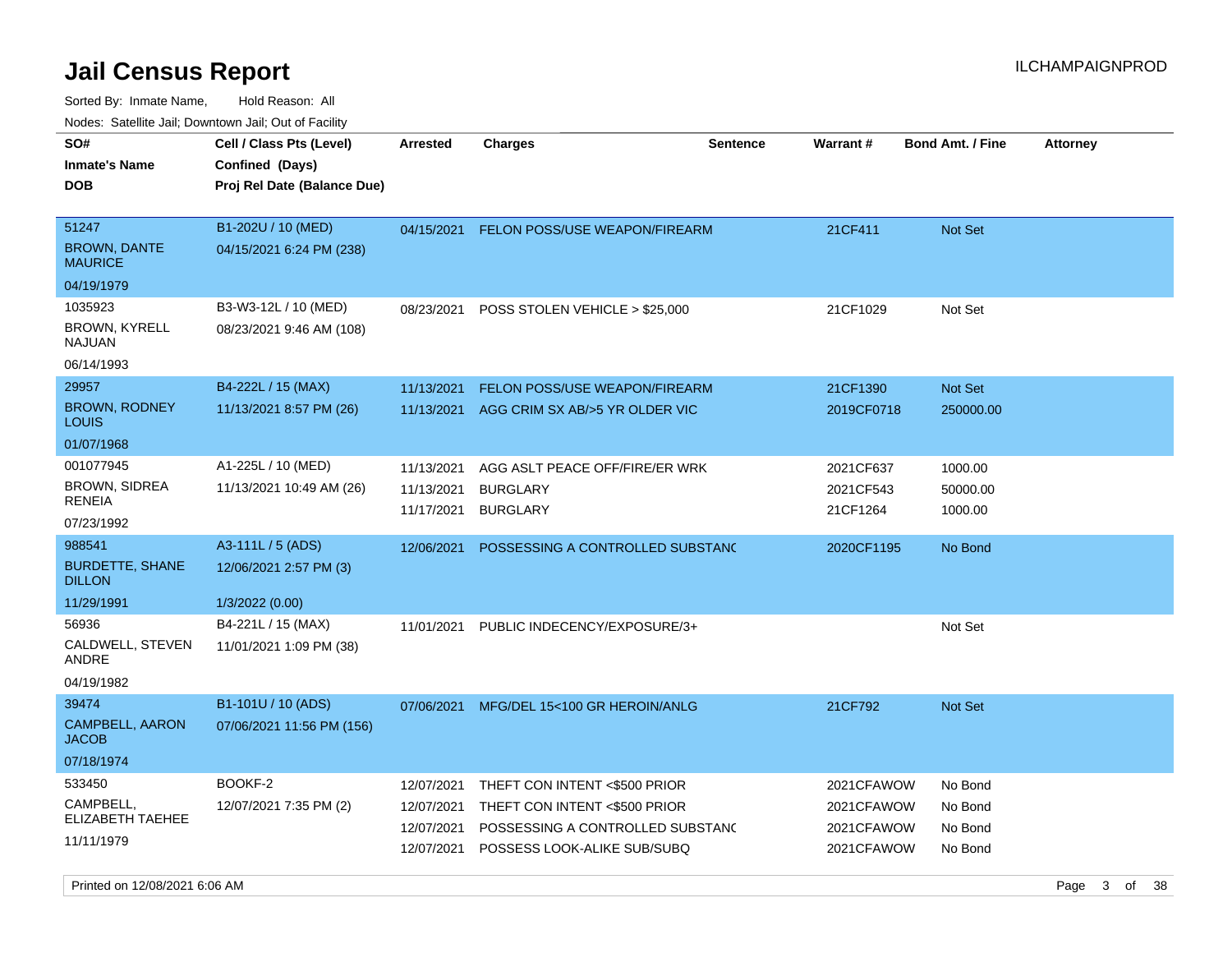Sorted By: Inmate Name, Hold Reason: All Nodes: Satellite Jail; Downtown Jail; Out of Facility

|                                             | Nuuts. Saltiille Jali, Duwilluwii Jali, Oul of Facility |                 |                                         |                 |                 |                         |                 |  |  |
|---------------------------------------------|---------------------------------------------------------|-----------------|-----------------------------------------|-----------------|-----------------|-------------------------|-----------------|--|--|
| SO#                                         | Cell / Class Pts (Level)                                | <b>Arrested</b> | <b>Charges</b>                          | <b>Sentence</b> | <b>Warrant#</b> | <b>Bond Amt. / Fine</b> | <b>Attorney</b> |  |  |
| <b>Inmate's Name</b>                        | Confined (Days)                                         |                 |                                         |                 |                 |                         |                 |  |  |
| <b>DOB</b>                                  | Proj Rel Date (Balance Due)                             |                 |                                         |                 |                 |                         |                 |  |  |
|                                             |                                                         |                 |                                         |                 |                 |                         |                 |  |  |
| 996275                                      | B1-105L / 10 (MED)                                      | 11/15/2021      | <b>FELON POSS/USE WEAPON/FIREARM</b>    |                 | 21CF1398        | Not Set                 |                 |  |  |
| <b>CAMPBELL, JOHNNIE</b><br>LEE, Third      | 11/15/2021 8:37 AM (24)                                 |                 |                                         |                 |                 |                         |                 |  |  |
| 04/02/1992                                  |                                                         |                 |                                         |                 |                 |                         |                 |  |  |
| 958898                                      | B4-123L / 15 (MAX)                                      | 11/18/2021      | AGGRAVATED DOMESTIC BATTERY             |                 | 21CF1409        | Not Set                 |                 |  |  |
| CHAMBERS, GARY<br>DANTE                     | 11/18/2021 5:10 AM (21)                                 |                 |                                         |                 |                 |                         |                 |  |  |
| 05/24/1973                                  |                                                         |                 |                                         |                 |                 |                         |                 |  |  |
| 1072664                                     | BOOKH-3                                                 | 12/07/2021      | <b>DOMESTIC BATTERY</b>                 |                 | 2019CF544       | 7500.00                 |                 |  |  |
| <b>CLAYBORN, WILLIE</b><br><b>CHARLES</b>   | 12/07/2021 10:28 PM (2)                                 |                 |                                         |                 |                 |                         |                 |  |  |
| 01/29/1981                                  |                                                         |                 |                                         |                 |                 |                         |                 |  |  |
| 960551                                      | B4-227L / 10 (MED)                                      | 08/26/2021      | DOMESTIC BATTERY/HARM/VIO O/P           |                 | 21CF1035        | 100000.00               |                 |  |  |
| COFFIN, KYLE LAIR                           | 08/26/2021 4:43 AM (105)                                |                 |                                         |                 |                 |                         |                 |  |  |
|                                             |                                                         |                 |                                         |                 |                 |                         |                 |  |  |
| 09/21/1988                                  |                                                         |                 |                                         |                 |                 |                         |                 |  |  |
| 34805                                       | B1-104L / 15 (MAX)                                      | 10/01/2021      | <b>DOMESTIC BATTERY</b>                 |                 | 21CF1183        | Not Set                 |                 |  |  |
| CONERLY, KIN JOSEPH 10/01/2021 1:53 AM (69) |                                                         | 10/01/2021      | ARMED HABITUAL CRIMINAL                 |                 | 21CF1184        | <b>Not Set</b>          |                 |  |  |
|                                             |                                                         | 10/06/2021      | POSS STOLEN VEHICLE > \$25,000          |                 | 19CF1786        | <b>Not Set</b>          |                 |  |  |
| 11/16/1971                                  |                                                         |                 |                                         |                 |                 |                         |                 |  |  |
| 1074319                                     | B2-DR / 15 (SPH)                                        | 10/12/2021      | AGGRAVATED CRUELTY TO ANIMALS           |                 | 21CF1238        | Not Set                 |                 |  |  |
| <b>CRAIG, DAVUCCI</b><br><b>DAVION</b>      | 10/12/2021 11:36 AM (58)                                | 10/14/2021      | <b>MURDER</b>                           |                 | 21CF1239        | Not Set                 |                 |  |  |
| 08/02/2001                                  |                                                         |                 |                                         |                 |                 |                         |                 |  |  |
| 001077549                                   | B2-T3-10L / 10 (SPH)                                    | 12/22/2020      | <b>PRED CRIM SEX ASLT/VICTIM &lt;13</b> |                 | 2020CF1469      | <b>Not Set</b>          |                 |  |  |
| CRISTOBAL-MATEO,<br><b>CRISTOBAL</b>        | 12/22/2020 1:17 PM (352)                                |                 |                                         |                 |                 |                         |                 |  |  |
| 12/02/1988                                  |                                                         |                 |                                         |                 |                 |                         |                 |  |  |
| 001077536                                   | B2-T1-03U / 10 (SPH)                                    | 12/20/2020      | <b>ROBBERY</b>                          |                 | 20CF1446        | Not Set                 |                 |  |  |
| DAVIS, ARTRE LAVAE                          | 12/20/2020 1:38 PM (354)                                |                 |                                         |                 |                 |                         |                 |  |  |

06/26/2002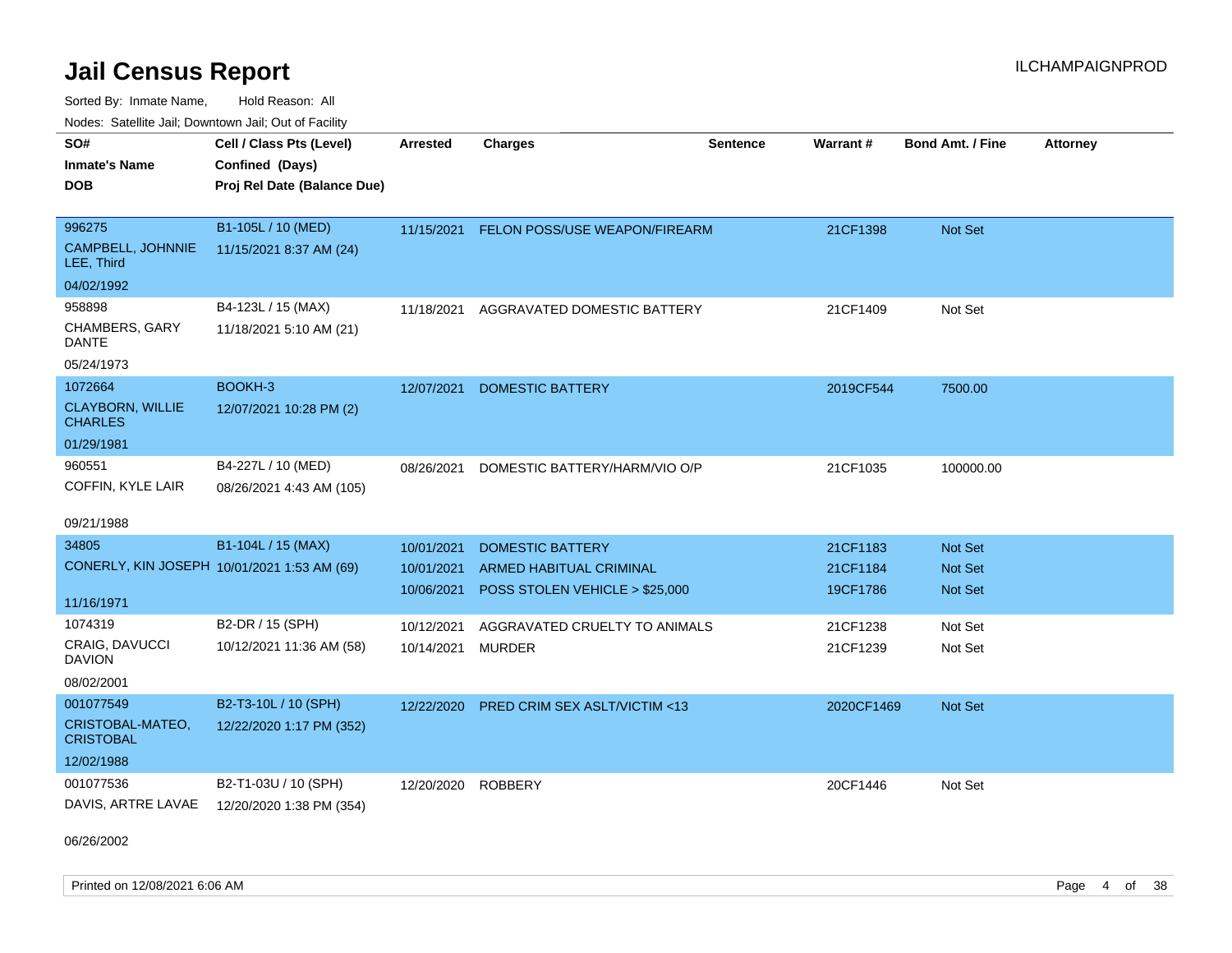Sorted By: Inmate Name, Hold Reason: All Nodes: Satellite Jail; Downtown Jail; Out of Facility

| SO#<br><b>Inmate's Name</b>           | Cell / Class Pts (Level)<br>Confined (Days) | <b>Arrested</b> | <b>Charges</b>                         | <b>Sentence</b> | <b>Warrant#</b> | <b>Bond Amt. / Fine</b> | <b>Attorney</b> |
|---------------------------------------|---------------------------------------------|-----------------|----------------------------------------|-----------------|-----------------|-------------------------|-----------------|
| <b>DOB</b>                            | Proj Rel Date (Balance Due)                 |                 |                                        |                 |                 |                         |                 |
| 1023587                               | B1-203U / 15 (MAX)                          | 09/24/2021      | MFG/DEL CANNABIS/2.5-10 GRAMS          |                 | 21CF1155        | Not Set                 |                 |
| <b>DAVIS, MARTIN</b><br><b>DENNIS</b> | 09/24/2021 9:38 PM (76)                     |                 | 09/24/2021 ARMED HABITUAL CRIMINAL     |                 | 2021-CF681      | 500000.00               |                 |
| 12/02/1994                            |                                             |                 |                                        |                 |                 |                         |                 |
| 001077634                             | A2-223L / 5 (ADS)                           | 09/23/2021      | OBSTRUCT JUST/DESTROY EVIDENCE         |                 | 21CF887         | 25000.00                |                 |
| DAVIS, TAMIKA                         | 09/23/2021 12:30 AM (77)                    |                 |                                        |                 |                 |                         |                 |
| 03/11/1974                            |                                             |                 |                                        |                 |                 |                         |                 |
| 001078538                             | B1-205U / 10 (MED)                          | 10/26/2021      | <b>CRIM SEX ASSAULT/FORCE</b>          |                 | 21CF1301        | Not Set                 |                 |
| DAWKINS, LEN                          | 10/26/2021 8:18 PM (44)                     |                 |                                        |                 |                 |                         |                 |
| 03/23/1987                            |                                             |                 |                                        |                 |                 |                         |                 |
| 56972                                 | B4-227U / 10 (MED)                          | 08/30/2021      | POSS STOLEN VEHICLE > \$25,000         |                 | 21CF1044        | Not Set                 |                 |
| DAY, DANIEL JOSEPH                    | 08/30/2021 3:07 PM (101)                    | 09/04/2021      | <b>BURGLARY</b>                        |                 | 21CF1054        | Not Set                 |                 |
| 10/16/1982                            |                                             |                 |                                        |                 |                 |                         |                 |
| 989143                                | B3-W2-06L / 10 (MED)                        | 09/27/2021      | <b>STALKING/CAUSE PERSON DISTRESS</b>  | 2y (DOC)        | 21CF1149        | 50000.00                |                 |
| DIAL, CLAYTON COLE                    | 09/27/2021 4:12 PM (73)                     |                 | 09/27/2021 POSSESSION OF METH< 5 GRAMS | 3y (DOC)        |                 | 9430.00                 |                 |
| 07/28/1991                            |                                             |                 |                                        |                 |                 |                         |                 |
| 515892                                | B4-224U / 15 (MAX)                          | 11/18/2021      | AGG DOMESTIC BATTERY/STRANGLE          | 4y (DOC)        | 15CF1432        | No Bond                 |                 |
| DISHMAN, BYRON                        | 11/18/2021 2:33 PM (21)                     |                 |                                        |                 |                 |                         |                 |
| <b>EUJEAN</b>                         |                                             |                 |                                        |                 |                 |                         |                 |
| 07/30/1983                            |                                             |                 |                                        |                 |                 |                         |                 |
| 25659                                 | B4-125L / 15 (MAX)                          | 06/15/2021      | <b>RESIDENTIAL BURGLARY</b>            |                 | 2020CF1218      | 50000.00                |                 |
| DORRIS, LORENZO                       | 06/15/2021 6:17 AM (177)                    | 06/15/2021      | <b>BURGLARY</b>                        |                 | 21CF689         | Not Set                 |                 |
| 07/19/1966                            |                                             |                 |                                        |                 |                 |                         |                 |
| 45194                                 | B3-W1-01U / 10 (MED)                        | 10/20/2021      | DOMESTIC BATTERY/OTHER PRIOR           |                 | 21CF1265        | Not Set                 |                 |
| <b>FALLS, ANDREW</b>                  | 10/20/2021 12:59 AM (50)                    |                 |                                        |                 |                 |                         |                 |
| 08/15/1076                            |                                             |                 |                                        |                 |                 |                         |                 |

08/15/1976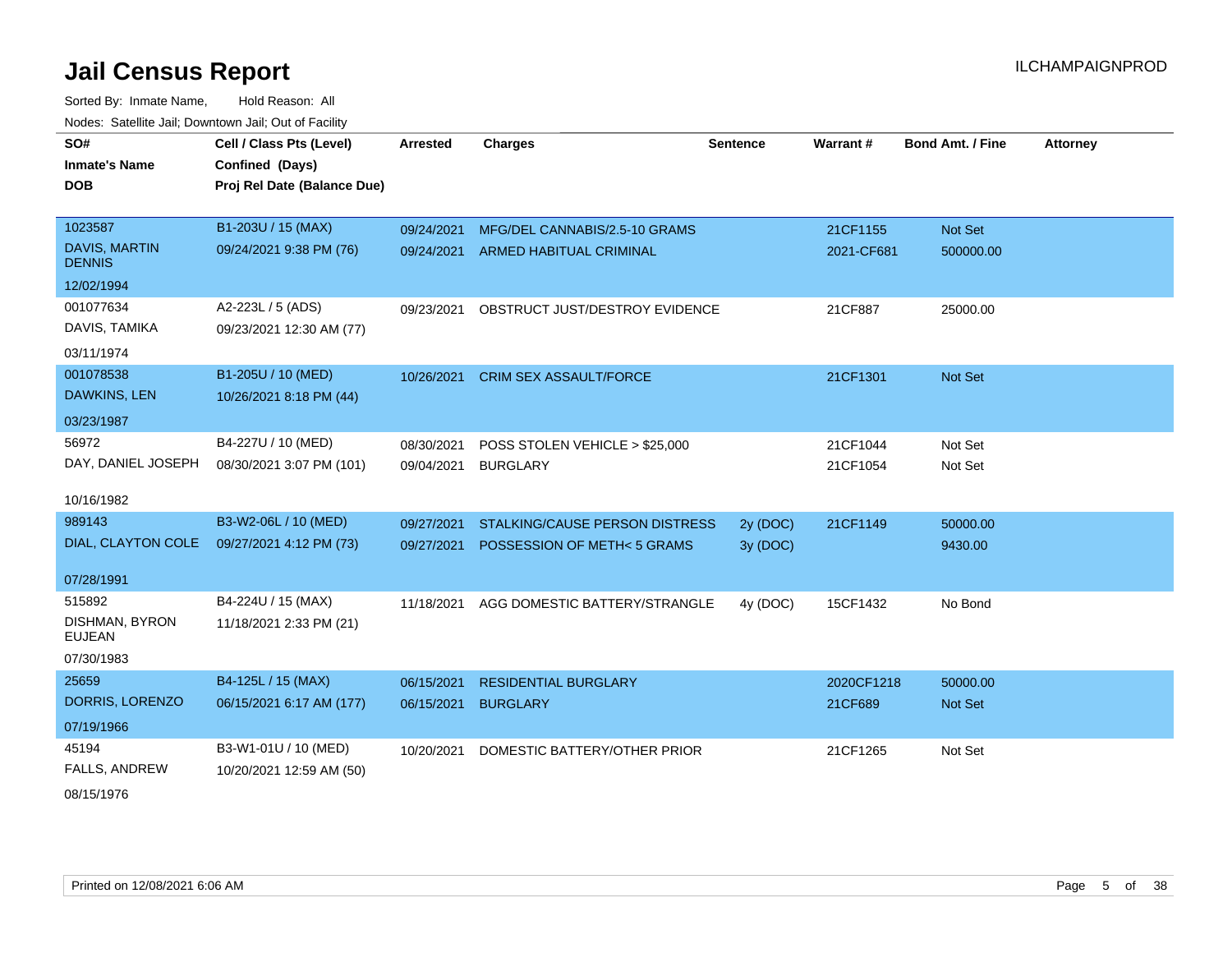| ivouss. Saleling Jali, Downtown Jali, Out of Facility |                                             |                 |                                |                 |                 |                         |                 |
|-------------------------------------------------------|---------------------------------------------|-----------------|--------------------------------|-----------------|-----------------|-------------------------|-----------------|
| SO#                                                   | Cell / Class Pts (Level)                    | <b>Arrested</b> | <b>Charges</b>                 | <b>Sentence</b> | <b>Warrant#</b> | <b>Bond Amt. / Fine</b> | <b>Attorney</b> |
| <b>Inmate's Name</b>                                  | Confined (Days)                             |                 |                                |                 |                 |                         |                 |
| <b>DOB</b>                                            | Proj Rel Date (Balance Due)                 |                 |                                |                 |                 |                         |                 |
|                                                       |                                             |                 |                                |                 |                 |                         |                 |
| 527081                                                | B3-W6-24L / 10 (MED)                        | 09/06/2021      | ARSON/REAL/PERSONAL PROP>\$150 |                 | 2021 CF 797     | 25000.00                |                 |
| <b>FERGUSON,</b><br><b>CHRISTOPHER</b>                | 09/06/2021 1:18 PM (94)                     |                 |                                |                 |                 |                         |                 |
| 12/21/1981                                            |                                             |                 |                                |                 |                 |                         |                 |
| 1039744                                               | A3-113L / 15 (ADS)                          | 12/06/2021      | <b>MURDER</b>                  |                 | 20CF959         | 1000000.00              |                 |
| FONVILLE, TREVOY<br>JERMAINE                          | 12/06/2021 10:52 AM (3)                     |                 |                                |                 |                 |                         |                 |
| 01/13/1996                                            |                                             |                 |                                |                 |                 |                         |                 |
| 518395                                                | B2-T3-12L / 15 (SPH)                        | 07/07/2020      | <b>CRIMINAL SEXUAL ASSAULT</b> |                 | 2020-CF735      | 250000.00               |                 |
|                                                       | FRANDLE, MARK RYAN 07/07/2020 3:42 PM (520) |                 |                                |                 |                 |                         |                 |
| 09/10/1985                                            |                                             |                 |                                |                 |                 |                         |                 |
| 975482                                                | BOOKH-3                                     | 12/07/2021      | DOMESTIC BATTERY               |                 | 2021CF1255      | 50000.00                |                 |
| FRAZER, CHRISTIAN<br>LAMAHL                           | 12/07/2021 11:14 PM (2)                     |                 |                                |                 |                 |                         |                 |
| 12/28/1989                                            |                                             |                 |                                |                 |                 |                         |                 |
| 001078583                                             | B1-107L / 15 (MAX)                          | 11/14/2021      | AGG UNLAWFUL USE WEAPON/PERSON |                 | 21CF1392        | <b>Not Set</b>          |                 |
| FRAZIER, RICHARD<br><b>EMOND</b>                      | 11/14/2021 3:12 AM (25)                     |                 |                                |                 |                 |                         |                 |
| 04/19/2001                                            |                                             |                 |                                |                 |                 |                         |                 |
| 001077934                                             | A1-224L / 10 (MED)                          | 08/22/2021      | DOMESTIC BATTERY               |                 | 21 CM 172       | 10000.00                |                 |
| FREED, LOGAN<br><b>SUZANNE</b>                        | 08/22/2021 11:45 PM (109)                   | 08/22/2021      | AGG DUI/ACCIDENT/DEATH         |                 | 21CF1024        | Not Set                 |                 |
| 08/18/1996                                            |                                             |                 |                                |                 |                 |                         |                 |
| 001078290                                             | A1-125U / 10 (ADS)                          | 08/19/2021      | MACHINE GUN/AUTO WEAPON/VEH    |                 | 21CF1012        | <b>Not Set</b>          |                 |
| FREEMAN, ANGEL<br><b>JANILA KAY</b>                   | 08/19/2021 1:26 AM (112)                    |                 |                                |                 |                 |                         |                 |
| 12/25/1995                                            |                                             |                 |                                |                 |                 |                         |                 |
| 55731                                                 | A3-213L / 15 (ADS)                          | 12/07/2021      | THEFT CONTROL INTENT \$500<10K |                 | 2019CF1448      | No Bond                 |                 |
| FULLILOVE,<br><b>CHRISTOPHER</b>                      | 12/07/2021 3:44 PM (2)                      |                 |                                |                 |                 |                         |                 |
| 09/25/1980                                            |                                             |                 |                                |                 |                 |                         |                 |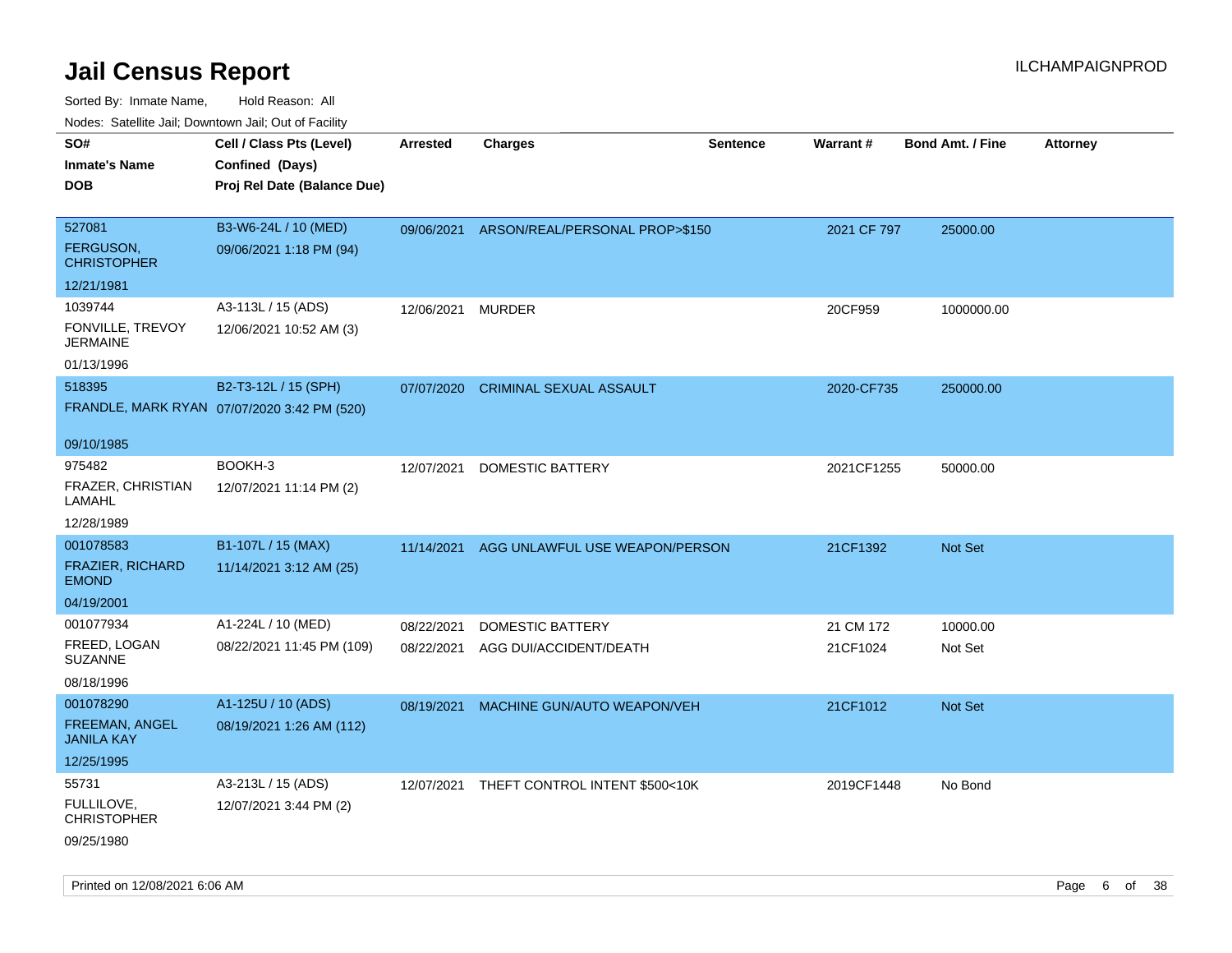| SO#<br><b>Inmate's Name</b><br><b>DOB</b> | Cell / Class Pts (Level)<br>Confined (Days)<br>Proj Rel Date (Balance Due) | Arrested   | <b>Charges</b>                           | <b>Sentence</b> | <b>Warrant#</b> | <b>Bond Amt. / Fine</b> | <b>Attorney</b> |
|-------------------------------------------|----------------------------------------------------------------------------|------------|------------------------------------------|-----------------|-----------------|-------------------------|-----------------|
| 001078450                                 | B3-W2-05U / 10 (MED)                                                       | 10/26/2021 | <b>AGGRAVATED BATTERY</b>                |                 |                 | Not Set                 |                 |
| <b>GAMBLE, HAKEEM</b><br><b>DARION</b>    | 10/26/2021 1:01 PM (44)                                                    | 10/26/2021 | <b>BURGLARY W/O CAUSING DAMAGE</b>       |                 |                 | No Bond                 |                 |
| 12/17/1999                                | 12/23/2021 (0.00)                                                          |            |                                          |                 |                 |                         |                 |
| 001078633                                 | A4-205L / 15 (MAX)                                                         | 12/01/2021 | <b>PRED CRIM SEX ASLT/VICTIM &lt;13</b>  |                 | 21CF1416        | 250000.00               |                 |
| GONZALEZ-GUILLEN,<br>EDWARD               | 12/01/2021 12:08 PM (8)                                                    |            |                                          |                 |                 |                         |                 |
| 08/25/2002                                |                                                                            |            |                                          |                 |                 |                         |                 |
| 001078607                                 | B4-122U / 15 (MAX)                                                         | 11/22/2021 | FELON POSS/USE FIREARM/PAROLE            |                 | 21CF1437        | Not Set                 |                 |
| <b>GRAY, WILLIAM</b><br>DA'VON            | 11/22/2021 2:57 PM (17)                                                    |            | 11/22/2021 ATTEMPT (FIRST DEGREE MURDER) |                 | 21CF1435        | <b>Not Set</b>          |                 |
| 04/18/1984                                |                                                                            |            |                                          |                 |                 |                         |                 |
| 56342                                     | B1-205L / 10 (MED)                                                         | 10/21/2021 | ARMED HABITUAL CRIMINAL                  |                 | 21CF1279        | Not Set                 |                 |
| <b>GRIFFIN, NATHAN</b>                    | 10/21/2021 4:20 PM (49)                                                    | 10/21/2021 | THEFT CONTROL INTENT <\$500              |                 | 17CF1451        | 10000.00                |                 |
| <b>EUGENE</b><br>02/24/1969               |                                                                            | 10/21/2021 | DRIVING ON REVOKED LICENSE               |                 | 20TR1979        | 3000.00                 |                 |
| 32913                                     | A3-116L / 15 (ADS)                                                         | 12/03/2021 | PRED CRIM SEX ASLT/VICTIM <13            |                 | 21CF1481        | Not Set                 |                 |
| GROB, WARREN A,<br>Junior                 | 12/03/2021 4:24 PM (6)                                                     |            |                                          |                 |                 |                         |                 |
| 12/07/1950                                |                                                                            |            |                                          |                 |                 |                         |                 |
| 977825                                    | A3-211U / 5 (ADS)                                                          | 11/25/2021 | RET THEFT/DISP MERCH/>\$300              | 4y (DOC)        | 21CF203         | Not Set                 |                 |
| GWIN, RAYMOND<br><b>CHARLES</b>           | 11/25/2021 2:23 PM (14)                                                    |            |                                          |                 |                 |                         |                 |
| 09/30/1989                                |                                                                            |            |                                          |                 |                 |                         |                 |
| 1071098                                   | B1-201U / 15 (MAX)                                                         |            | 11/06/2021 AGG CRIM SEX ASSAULT/FIREARM  |                 | 21CF1368        | Not Set                 |                 |
| HARRIS, SHEMAR<br><b>HARLEM</b>           | 11/06/2021 8:22 AM (33)                                                    |            |                                          |                 |                 |                         |                 |
| 07/22/2000                                |                                                                            |            |                                          |                 |                 |                         |                 |
| 1062602                                   | A3-212L / 10 (ADS)                                                         | 12/07/2021 | AGGRAVATED UNLAWFUL RESTRAINT            |                 | 2021CF140       | No Bond                 |                 |
| HARRIS-WRIGHT,<br>JAZANIS JAWAN           | 12/07/2021 3:37 PM (2)                                                     |            |                                          |                 |                 |                         |                 |
| 03/03/1998                                |                                                                            |            |                                          |                 |                 |                         |                 |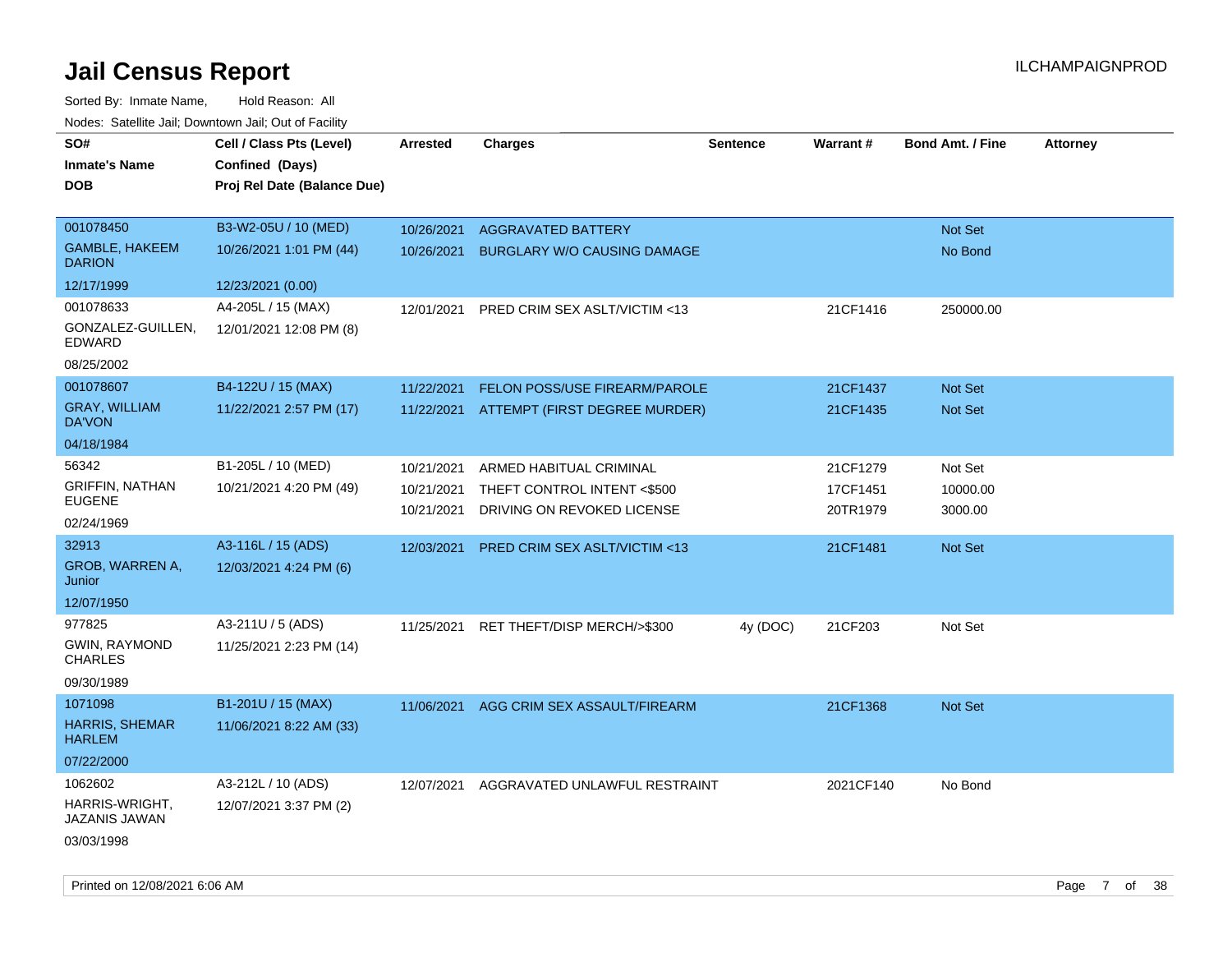| SO#                                    | Cell / Class Pts (Level)                   | <b>Arrested</b> | <b>Charges</b>                          | Sentence | Warrant#   | <b>Bond Amt. / Fine</b> | <b>Attorney</b> |
|----------------------------------------|--------------------------------------------|-----------------|-----------------------------------------|----------|------------|-------------------------|-----------------|
| <b>Inmate's Name</b>                   | Confined (Days)                            |                 |                                         |          |            |                         |                 |
| <b>DOB</b>                             | Proj Rel Date (Balance Due)                |                 |                                         |          |            |                         |                 |
|                                        |                                            |                 |                                         |          |            |                         |                 |
| 1038973                                | B4-225L / 10 (MED)                         | 11/05/2021      | AGG DOMESTIC BATTERY/STRANGLE           |          | 21CF1365   | Not Set                 |                 |
|                                        | HAYS, DAMIEN CLYDE 11/05/2021 8:59 PM (34) |                 |                                         |          |            |                         |                 |
| 03/19/1994                             |                                            |                 |                                         |          |            |                         |                 |
| 965829                                 | BOOKH-4 / 10 (ADS)                         | 09/09/2021      | HRSMT/NO CONVERSATION/KILL              |          | 2021CF1072 | 25000.00                |                 |
| HEINZ, ANDREW<br><b>MICHAEL</b>        | 09/09/2021 5:21 PM (91)                    | 09/13/2021      | PROBATION VIOLATION                     |          | 21CF7      | Not Set                 |                 |
| 07/01/1987                             |                                            |                 |                                         |          |            |                         |                 |
| 001078488                              | B2-T3-11U / 15 (SPH)                       | 10/14/2021      | <b>PRED CRIM SEX ASLT/VICTIM &lt;13</b> |          | 21CF1232   | 500000.00               |                 |
| HERNANDEZ-LOPEZ,<br><b>ERNESTO</b>     | 10/14/2021 3:15 PM (56)                    | 10/14/2021      | <b>FUGITIVE FROM JUSTICE</b>            |          | 21CF1246   | Not Set                 |                 |
| 11/28/1975                             |                                            |                 |                                         |          |            |                         |                 |
| 975293                                 | B2-T4-14L / 10 (SPH)                       | 07/21/2021      | <b>STALKING</b>                         |          | 2021CF863  | Not Set                 |                 |
| HILL, JACOB MILES                      | 07/21/2021 8:43 PM (141)                   | 07/21/2021      | VIO ORDER/PRIOR VIO OF ORDER            |          | 21CF914    | No Bond                 |                 |
|                                        |                                            | 07/25/2021      | <b>PAROLE REVOCATION</b>                |          | CH2104646  | Not Set                 |                 |
| 02/06/1988                             |                                            | 08/18/2021      | <b>HARASS WITNESS/FAMILY MBR/REP</b>    |          | 21CF992    | Not Set                 |                 |
|                                        |                                            | 09/09/2021      | AGG STALKING/BODILY HARM                |          | 21CF1073   | Not Set                 |                 |
| 48471                                  | B1-207L / 15 (MAX)                         | 08/08/2021      | AGG BATTERY/DISCHARGE FIREARM           |          | 21CF946    | Not Set                 |                 |
| <b>HILL, RAMESH</b><br><b>JERMAINE</b> | 08/08/2021 4:45 AM (123)                   |                 |                                         |          |            |                         |                 |
| 12/11/1978                             |                                            |                 |                                         |          |            |                         |                 |
| 1043704                                | B4-223L / 15 (MAX)                         | 07/13/2021      | ARMED ROBBERY/ARMED W/FIREARM           |          | 21CF815    | Not Set                 |                 |
| HOUSTON, STEVEN<br><b>CORDELL</b>      | 07/13/2021 5:56 AM (149)                   | 07/13/2021      | PROBATION VIOLATION                     |          | 18CF1697   | 25000.00                |                 |
|                                        |                                            | 07/13/2021      | PROBATION VIOLATION                     |          | 19CF1295   | 25000.00                |                 |
| 01/24/1989                             |                                            |                 |                                         |          |            |                         |                 |
| 999198<br><b>HOWARD, BRION LIN</b>     | A4-206L / 15 (MAX)                         | 11/30/2021      | <b>FELON POSS/USE FIREARM PRIOR</b>     |          | 21CF1377   | 500000.00               |                 |
|                                        | 11/30/2021 10:41 AM (9)                    |                 |                                         |          |            |                         |                 |
| 06/10/1992                             |                                            |                 |                                         |          |            |                         |                 |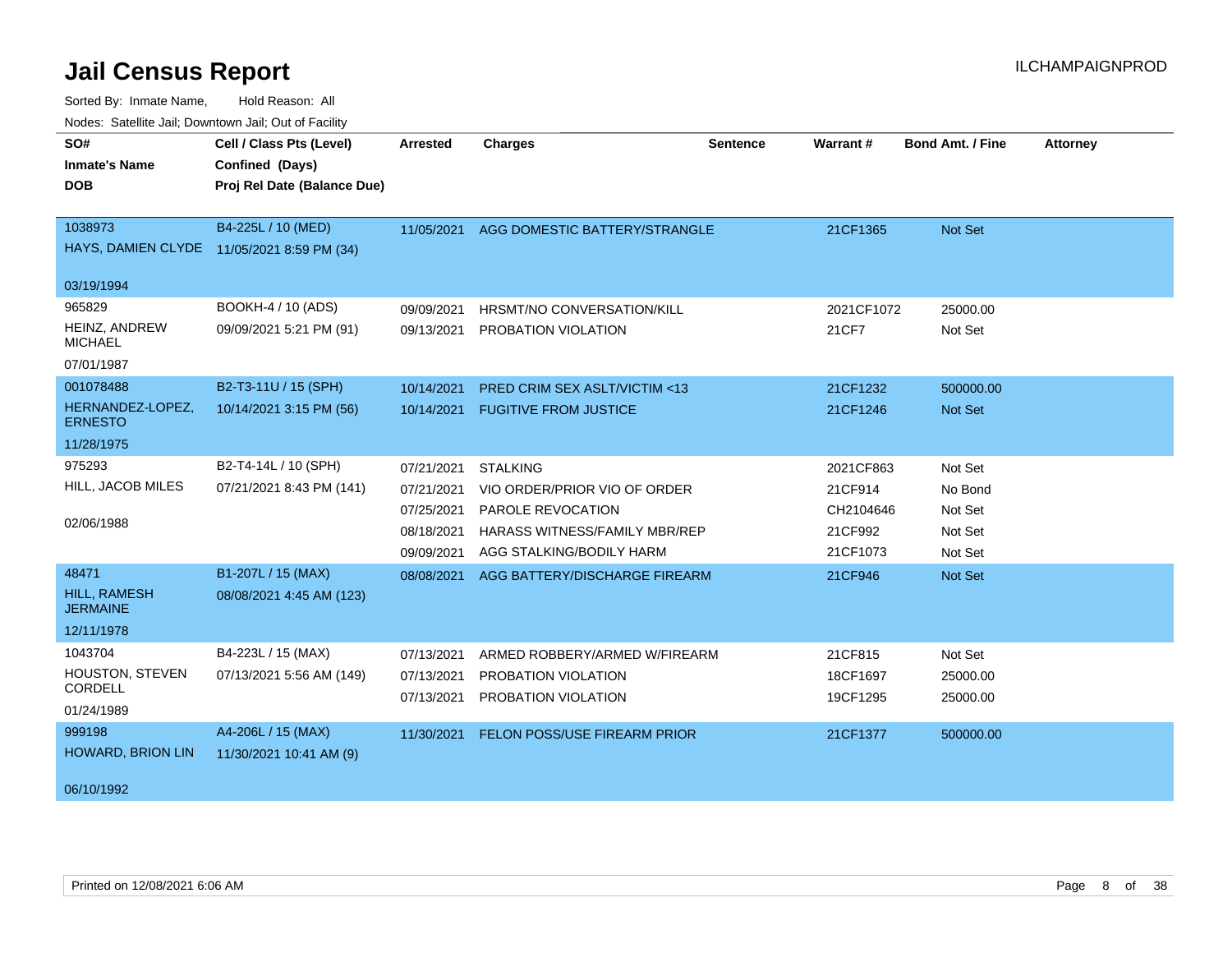| SO#                                       | Cell / Class Pts (Level)                   | <b>Arrested</b> | <b>Charges</b>                       | <b>Sentence</b> | Warrant#    | <b>Bond Amt. / Fine</b> | <b>Attorney</b> |
|-------------------------------------------|--------------------------------------------|-----------------|--------------------------------------|-----------------|-------------|-------------------------|-----------------|
| <b>Inmate's Name</b>                      | Confined (Days)                            |                 |                                      |                 |             |                         |                 |
| <b>DOB</b>                                | Proj Rel Date (Balance Due)                |                 |                                      |                 |             |                         |                 |
|                                           |                                            |                 |                                      |                 |             |                         |                 |
| 1061996                                   | A1-124L / 5 (MIN)                          | 10/30/2021      | <b>THEFT</b>                         |                 | 21CF1321    | No Bond                 |                 |
| HUBBARD, REBEKIAH                         | 10/30/2021 1:37 PM (40)                    | 10/30/2021      | DRVG UNDER INFLUENCE OF DRUG         |                 | 2021DT71    | 7500.00                 |                 |
| <b>DIONA</b>                              |                                            |                 |                                      |                 |             |                         |                 |
| 04/08/1998                                |                                            | 10/30/2021      | CRIM DAMAGE TO PROPERTY <\$500       |                 | 2021CM156   | 660.00                  |                 |
|                                           |                                            | 10/30/2021      | RETAIL THEFT/DISP MERCH/<\$300       |                 | 2018CF1302  | 20000.00                |                 |
|                                           |                                            | 10/31/2021      | USE FORGED CR/DEBIT CARD/<\$300      | 2y (DOC)        | 2020CF670   | No Bond                 |                 |
| 953555                                    | B4-122L / 15 (MAX)                         | 03/10/2021      | <b>CRIM TRESPASS TO RESIDENCE</b>    |                 | 21CF272     | Not Set                 |                 |
| HUNT, TAVARIS EARL                        | 03/10/2021 4:58 AM (274)                   | 04/14/2021      | AGG FLEEING POLICE/21 MPH OVER       | 3y(DOC)         | 2020CF94    | 10000.00                |                 |
| 12/29/1987                                |                                            |                 |                                      |                 |             |                         |                 |
| 001078639                                 | A4-103L / 10 (ADS)                         | 12/02/2021      | <b>FUGITIVE FROM JUSTICE</b>         |                 | 21CF1465    | Not Set                 |                 |
| <b>JACKSON, GREGORY</b><br>LYNN           | 12/02/2021 3:43 AM (7)                     |                 |                                      |                 |             |                         |                 |
| 11/22/1994                                |                                            |                 |                                      |                 |             |                         |                 |
| 38993                                     | B4-126L / 15 (MAX)                         | 02/13/2021      | ATTEMPT (FIRST DEGREE MURDER)        |                 | 21CF181     | Not Set                 |                 |
| JACKSON, LAMONT<br><b>JEREMIE</b>         | 02/13/2021 7:45 AM (299)                   |                 |                                      |                 |             |                         |                 |
| 07/31/1973                                |                                            |                 |                                      |                 |             |                         |                 |
| 001077487                                 | B3-W8-30L / 10 (MED)                       | 12/03/2020      | <b>FELON POSS/USE WEAPON/FIREARM</b> |                 | 20CF1377    | <b>Not Set</b>          |                 |
| <b>JACKSON, TERREL</b><br><b>DANDRE</b>   | 12/03/2020 10:18 AM (371)                  | 11/09/2021      | AGG DISCHARGE FIREARM/OCC VEH        |                 | 21CR0331401 | No Bond                 |                 |
| 08/11/1990                                |                                            |                 |                                      |                 |             |                         |                 |
| 001077864                                 | B1-103L / 15 (MAX)                         | 04/18/2021      | FELON POSS/USE WEAPON/FIREARM        |                 | 21CF428     | Not Set                 |                 |
| D                                         | JAMERSON, ANTHONY 04/18/2021 7:21 PM (235) |                 |                                      |                 |             |                         |                 |
| 01/26/1990                                |                                            |                 |                                      |                 |             |                         |                 |
| 001077437                                 | B3-W4-16L / 10 (MED)                       | 08/23/2021      | DOM BTRY/CONTACT/1-2 PRECONV         |                 | 21CF1025    | <b>Not Set</b>          |                 |
| <b>JOHNSON, ANTONIO</b><br><b>LASHAUN</b> | 08/23/2021 7:48 PM (108)                   |                 |                                      |                 |             |                         |                 |
| 01/06/1980                                |                                            |                 |                                      |                 |             |                         |                 |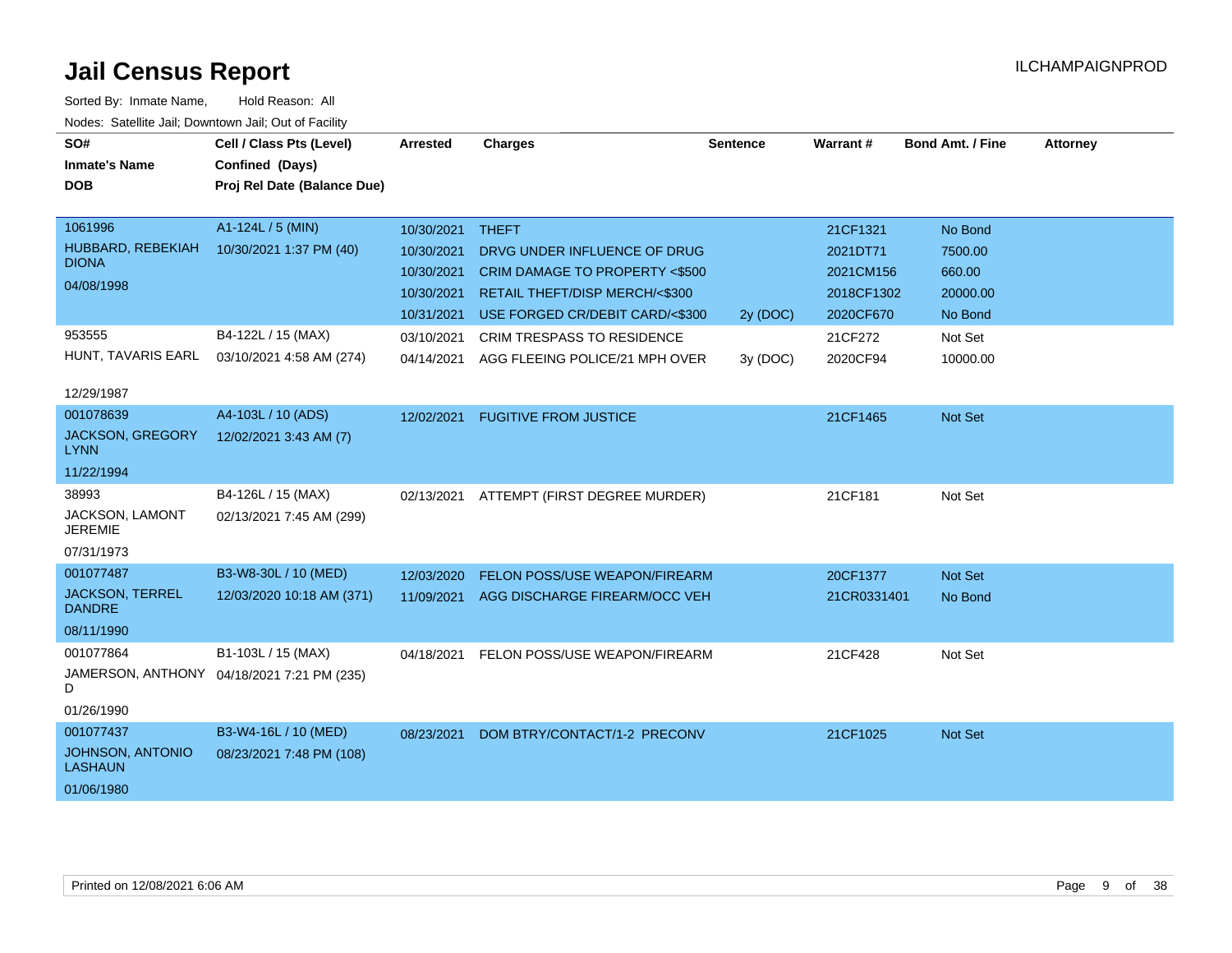| rouco. Calcinic Jan, Downtown Jan, Out of Facility               |                                                                            |                                        |                                                                                               |                 |                                        |                                             |                 |
|------------------------------------------------------------------|----------------------------------------------------------------------------|----------------------------------------|-----------------------------------------------------------------------------------------------|-----------------|----------------------------------------|---------------------------------------------|-----------------|
| SO#<br>Inmate's Name<br><b>DOB</b>                               | Cell / Class Pts (Level)<br>Confined (Days)<br>Proj Rel Date (Balance Due) | <b>Arrested</b>                        | <b>Charges</b>                                                                                | <b>Sentence</b> | <b>Warrant#</b>                        | <b>Bond Amt. / Fine</b>                     | <b>Attorney</b> |
| 1071536<br>JOHNSON, ZACHERY<br><b>EDWARD</b>                     | B1-206U / 15 (MED)<br>06/17/2021 2:00 AM (175)                             |                                        | 06/17/2021 ATTEMPT (FIRST DEGREE MURDER)                                                      |                 | 21CF702                                | Not Set                                     |                 |
| 10/30/1987<br>001078645<br>JONES, KELVIN<br>KHYRIC<br>02/27/2001 | A4-104U / 10 (ADS)<br>12/02/2021 6:56 PM (7)                               | 12/02/2021                             | AGG DISCHARGE FIREARM                                                                         |                 | 21CF1478                               | No Bond                                     |                 |
| 956822<br>JONES, MARIO<br>NATHANIEL<br>10/27/1987                | A4-203L / 15 (MAX)<br>11/25/2021 10:37 AM (14)                             | 11/25/2021<br>11/25/2021<br>11/25/2021 | AGGRAVATED DOMESTIC BATTERY<br><b>PAROLE REVOCATION</b><br>UNLAWFUL RESTRAINT                 |                 | 21CF1442<br>CH2106361<br>21CF1443      | <b>Not Set</b><br>No Bond<br><b>Not Set</b> |                 |
| 1008468<br>JONES, MARTEZ<br>LAMONTE<br>06/22/1993                | A3-114L<br>12/01/2021 1:28 PM (8)                                          | 12/01/2021<br>12/02/2021               | FELON POSS/USE WEAPON/FIREARM<br>PROBATION VIOLATION                                          |                 | 21CF1472<br>20CF1151                   | Not Set<br>Not Set                          |                 |
| 506244<br><b>JOSLIN, JASON LEE</b><br>12/22/1985                 | B1-204L / 15 (MAX)<br>07/15/2021 4:38 AM (147)                             | 07/15/2021                             | ARMED ROBBERY/ARMED W/FIREARM                                                                 |                 | 2021CF791                              | 250000.00                                   |                 |
| 66662<br>KINTNER, WESLEY J<br>04/15/1986                         | A3-112L / 10 (ADS)<br>12/05/2021 1:57 PM (4)                               | 12/05/2021                             | POSS AMT CON SUB EXCEPT(A)/(D)                                                                |                 | 18CF597                                | 200000.00                                   |                 |
| 001078660<br>KOESTER, SAMUEL<br>WILLIAM, Junior<br>01/06/1998    | BOOKH-3<br>12/08/2021 1:25 AM (1)                                          | 12/07/2021<br>12/07/2021<br>12/07/2021 | FIREARM W/O VALID FOID/ELIG<br>UNLAWFUL USE OF A WEAPON<br>POSS ADULT USE CANN IN MOTOR VEHIC |                 | 2021CFAWOW<br>2021CFAWOW<br>2021TRAWOW | No Bond<br>Not Set<br><b>Not Set</b>        |                 |
| 1070011<br>LAWS, WILLIAM<br>ZARAK, Third<br>07/06/1999           | B4-124U / 15 (MAX)<br>08/03/2021 3:53 PM (128)                             | 08/03/2021                             | AGG DISCH FIREARM/1ST AID PERS                                                                |                 | 21CF929                                | Not Set                                     |                 |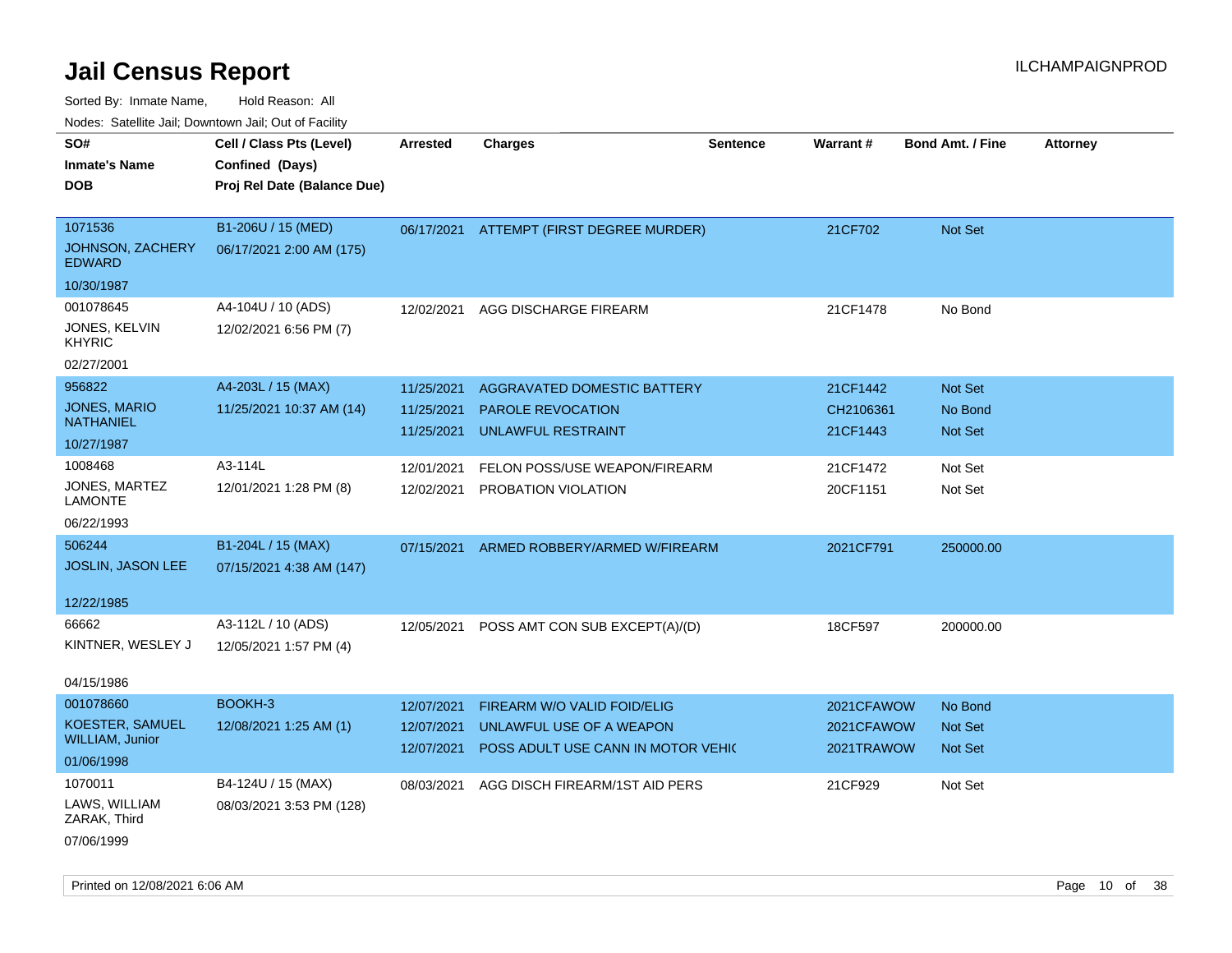| SO#<br><b>Inmate's Name</b><br><b>DOB</b>   | Cell / Class Pts (Level)<br>Confined (Days)<br>Proj Rel Date (Balance Due) | <b>Arrested</b> | <b>Charges</b>                            | <b>Sentence</b>       | Warrant#     | <b>Bond Amt. / Fine</b> | <b>Attorney</b> |
|---------------------------------------------|----------------------------------------------------------------------------|-----------------|-------------------------------------------|-----------------------|--------------|-------------------------|-----------------|
| 548089                                      | B1-204U / 15 (MAX)                                                         | 12/04/2020      | METH DELIVERY/100<400 GRAMS               |                       | 20CF1481     | <b>Not Set</b>          |                 |
| LEWIS, LAWRENCE<br>PAUL, Third              | 12/04/2020 4:42 AM (370)                                                   | 12/04/2020      | ATTEMPT (FIRST DEGREE MURDER)             |                       | 20CF1378     | Not Set                 |                 |
| 02/08/1993                                  |                                                                            |                 | 12/04/2020 AGG DOMESTIC BATTERY/STRANGLE  |                       | 18CF1507     | 10000.00                |                 |
| 001077524                                   | B2-T4-15U / 10 (SPH)                                                       | 12/14/2020      | AGG BATTERY/JUDGE/EMT                     |                       | 2020-CF-1212 | 10000.00                |                 |
| LEWIS, TREVOR                               | 12/14/2020 5:16 PM (360)                                                   | 12/14/2020      | <b>RESIDENTIAL ARSON</b>                  |                       | 2020-CF-1388 | 150000.00               |                 |
| <b>DANIEL</b>                               |                                                                            | 12/14/2020      | AGG BATTERY/PUBLIC PLACE                  |                       | 2020-CF-1231 | 50000.00                |                 |
| 06/03/2002                                  |                                                                            | 12/14/2020      | AGG BATTERY/PEACE OFFICER                 |                       | 2020-CF-1211 | 10000.00                |                 |
| 001077621                                   | A3-112U / 10 (ADS)                                                         | 12/05/2021      | DRIVING ON SUSPENDED LICENSE              |                       | 2021TR6246   | 1500.00                 |                 |
| LINDSEY, DONALD RAY 12/05/2021 10:23 AM (4) |                                                                            |                 | 12/05/2021 AGG ASLT PEACE OFF/FIRE/ER WRK |                       | 2021CF64     | 100000.00               |                 |
| 08/19/1996                                  |                                                                            |                 |                                           |                       |              |                         |                 |
| 542800                                      | A4-104L / 15 (ADS)                                                         | 12/03/2021      | MFG/DEL CANNABIS/>5,000 GRAMS             | 54m (DOC)             | 20-CF-917    | No Bond                 |                 |
| LOVE, REGINALD<br><b>MONTEAS</b>            | 12/03/2021 10:00 AM (6)                                                    | 12/03/2021      | RECKLESS CONDUCT/BODILY HARM              |                       | 18CM187      | 1000.00                 |                 |
| 11/11/1985                                  |                                                                            |                 |                                           |                       |              |                         |                 |
| 1065002                                     | B1-206L / 10 (MED)                                                         | 11/16/2021      | DOMESTIC BTRY/CONTACT/VIO O/P             |                       | 2019CF001781 | 25000.00                |                 |
| LOVELESS, DUSTIN<br>DEE.                    | 11/16/2021 11:41 AM (23)                                                   | 11/16/2021      | DOM BTRY/CONTACT/1-2 PRECONV              |                       | 2021CF000494 | 25000.00                |                 |
| 06/17/1982                                  |                                                                            |                 |                                           |                       |              |                         |                 |
| 1072891                                     | A4-202L / 5 (ADS)                                                          | 11/29/2021      | AGG CRIM SEX ABUSE/BODILY HARM            | 3y/0m/0d (DO: 19CF664 |              | No Bond                 |                 |
| MALAK, ATILCAN                              | 11/29/2021 8:57 AM (10)                                                    |                 |                                           |                       |              |                         |                 |
| 02/17/1997                                  |                                                                            |                 |                                           |                       |              |                         |                 |
| 1000869                                     | B1-106L / 15 (MAX)                                                         | 09/11/2021      | FELON POSS/USE WEAPON/FIREARM             |                       | 21CF1102     | Not Set                 |                 |
| <b>MARTIN, MANNIX</b><br><b>TILMOND</b>     | 09/12/2021 12:40 AM (88)                                                   |                 |                                           |                       |              |                         |                 |
| 07/19/1991                                  |                                                                            |                 |                                           |                       |              |                         |                 |
| 48792                                       | B4-225U / 10 (MED)                                                         | 11/19/2021      | AGG BATTERY/DISCHARGE FIREARM             |                       | 21CF1425     | Not Set                 |                 |
| MCCLAIN, HURCHEL<br><b>JOSEPH</b>           | 11/20/2021 4:11 AM (19)                                                    |                 |                                           |                       |              |                         |                 |
| 05/01/1979                                  |                                                                            |                 |                                           |                       |              |                         |                 |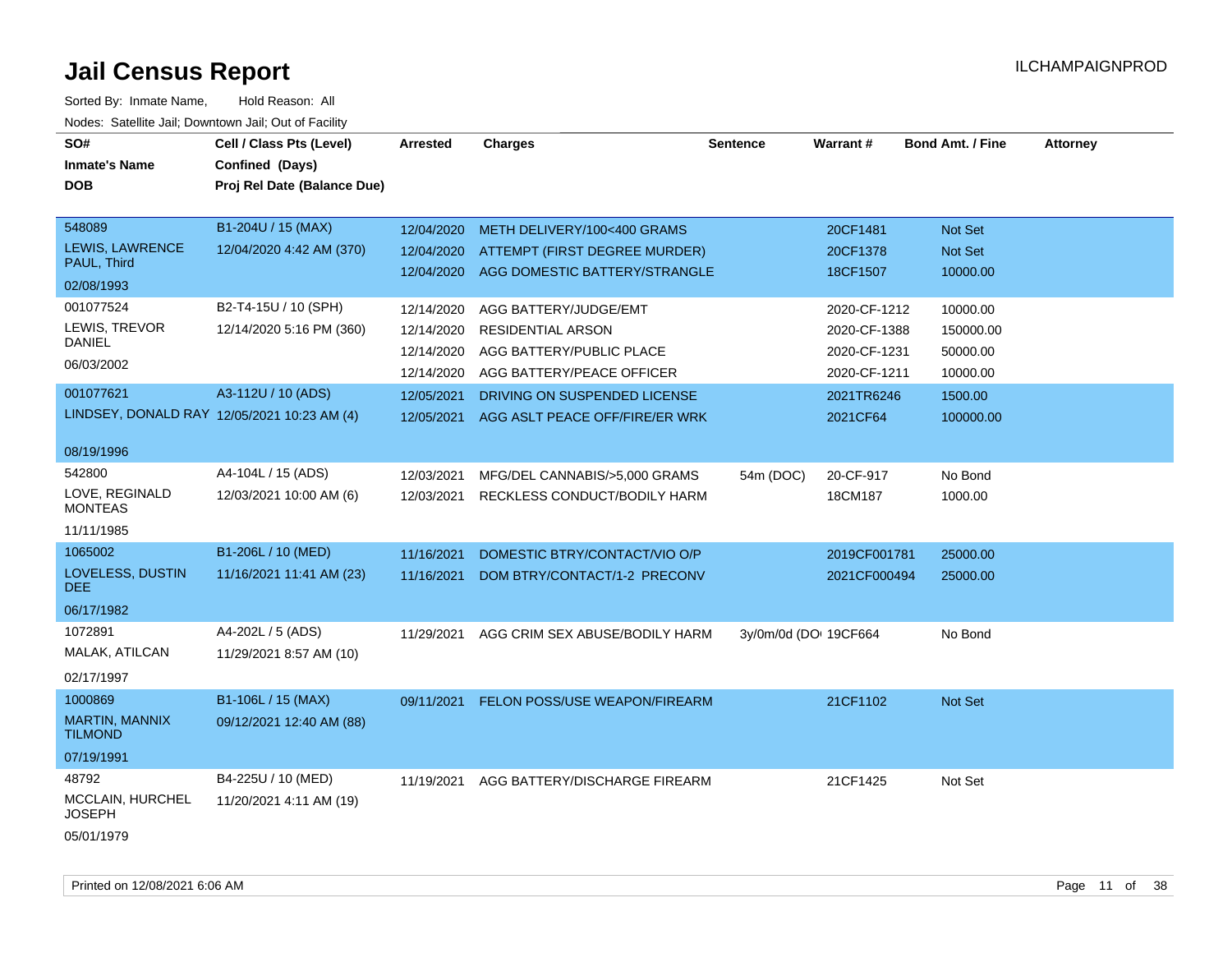| Sorted By: Inmate Name,                               | Hold Reason: All                             |                 |                                    |                 |             |                         |                 |
|-------------------------------------------------------|----------------------------------------------|-----------------|------------------------------------|-----------------|-------------|-------------------------|-----------------|
| Nodes: Satellite Jail; Downtown Jail; Out of Facility |                                              |                 |                                    |                 |             |                         |                 |
| SO#                                                   | Cell / Class Pts (Level)                     | <b>Arrested</b> | <b>Charges</b>                     | <b>Sentence</b> | Warrant#    | <b>Bond Amt. / Fine</b> | <b>Attorney</b> |
| <b>Inmate's Name</b>                                  | Confined (Days)                              |                 |                                    |                 |             |                         |                 |
| <b>DOB</b>                                            | Proj Rel Date (Balance Due)                  |                 |                                    |                 |             |                         |                 |
|                                                       |                                              |                 |                                    |                 |             |                         |                 |
| 001077404                                             | A3-214L / 10 (ADS)                           | 12/07/2021      | AGGRAVATED ASSAULT                 |                 |             | Not Set                 |                 |
| MCCULLOUGH,<br><b>DEMETRIUS</b>                       | 12/07/2021 3:45 PM (2)                       |                 |                                    |                 |             |                         |                 |
| 07/03/1994                                            |                                              |                 |                                    |                 |             |                         |                 |
| 001077938                                             | BOOKH-2 / 15 (ADS)                           | 05/10/2021      | AGG KIDNAPING DISCH FIR/HARM       |                 | 21CF532     | Not Set                 |                 |
| MCGAHA,                                               | 05/10/2021 7:02 PM (213)                     | 05/11/2021      | <b>MURDER</b>                      |                 | 2021-CF-215 | No Bond                 |                 |
| <b>CHRISTOPHER D</b>                                  |                                              | 05/27/2021      | ESCAPE FROM DEPT OF CORRECTION     |                 | 21CF600     | Not Set                 |                 |
| 07/27/1991                                            |                                              |                 |                                    |                 |             |                         |                 |
| 1043071                                               | A2-220L / 10 (MED)                           | 11/08/2021      | CRIM DMG/GOVT PROP/<\$500          |                 | 21CF1378    | Not Set                 |                 |
| <b>MERRELL-</b><br>SUTHERLAND, ALICIA                 | 11/08/2021 2:22 AM (31)                      | 11/08/2021      | <b>CRIM TRESPASS TO STATE LAND</b> |                 | 2021CM208   | 25000.00                |                 |
| 11/26/1972                                            |                                              |                 |                                    |                 |             |                         |                 |
| 41584                                                 | A4-103U / 15 (ADS)                           | 12/01/2021      | ARMED HABITUAL CRIMINAL            |                 | 21CF1467    | Not Set                 |                 |
| MILLER, JOSE LOVELL 12/02/2021 1:04 AM (7)            |                                              |                 |                                    |                 |             |                         |                 |
|                                                       |                                              |                 |                                    |                 |             |                         |                 |
| 10/07/1975                                            |                                              |                 |                                    |                 |             |                         |                 |
| 001077902                                             | A2-123L / 5 (ADS)                            | 11/21/2021      | CRIM DAMAGE TO PROPERTY <\$500     |                 | 21CF1427    | <b>Not Set</b>          |                 |
| MOFFETT, CAROLYN<br><b>REENE</b>                      | 11/21/2021 10:31 AM (18)                     | 11/23/2021      | BATTERY/CAUSE BODILY HARM          |                 | 21CM187     | Not Set                 |                 |
| 10/23/1988                                            |                                              |                 |                                    |                 |             |                         |                 |
| 39106                                                 | B4-121L / 10 (MED)                           | 10/12/2021      | DOMESTIC BATTERY/OTHER PRIOR       |                 | 21CF1217    | Not Set                 |                 |
| Junior                                                | MOORE, ANDREW LEE, 10/12/2021 1:02 AM (58)   |                 |                                    |                 |             |                         |                 |
| 04/12/1973                                            |                                              |                 |                                    |                 |             |                         |                 |
| 48033                                                 | <b>BOOKH-8 / 5 (ADS)</b>                     | 12/04/2021      | DOMESTIC BATTERY/OTHER PRIOR       |                 | 21CF1482    | Not Set                 |                 |
| MOORE,                                                | 12/04/2021 4:38 PM (5)                       | 12/06/2021      | AGG DUI/LIC SUSP OR REVOKED        |                 | 19CF354     | 50000.00                |                 |
| <b>CHRISTOPHER ALLEN</b>                              |                                              | 12/06/2021      | DRIVING ON REVOKED LICENSE         |                 | 21CF854     | 50000.00                |                 |
| 07/02/1976                                            |                                              |                 |                                    |                 |             |                         |                 |
| 1076384                                               | A1-227L / 5 (MIN)                            | 10/28/2021      | RETAIL THEFT/DISP MERCH/<\$300     |                 | 21CM149     | 12500.00                |                 |
|                                                       | MURPHY, AZIA CIMONE 10/29/2021 12:49 AM (41) |                 |                                    |                 |             |                         |                 |

09/23/1995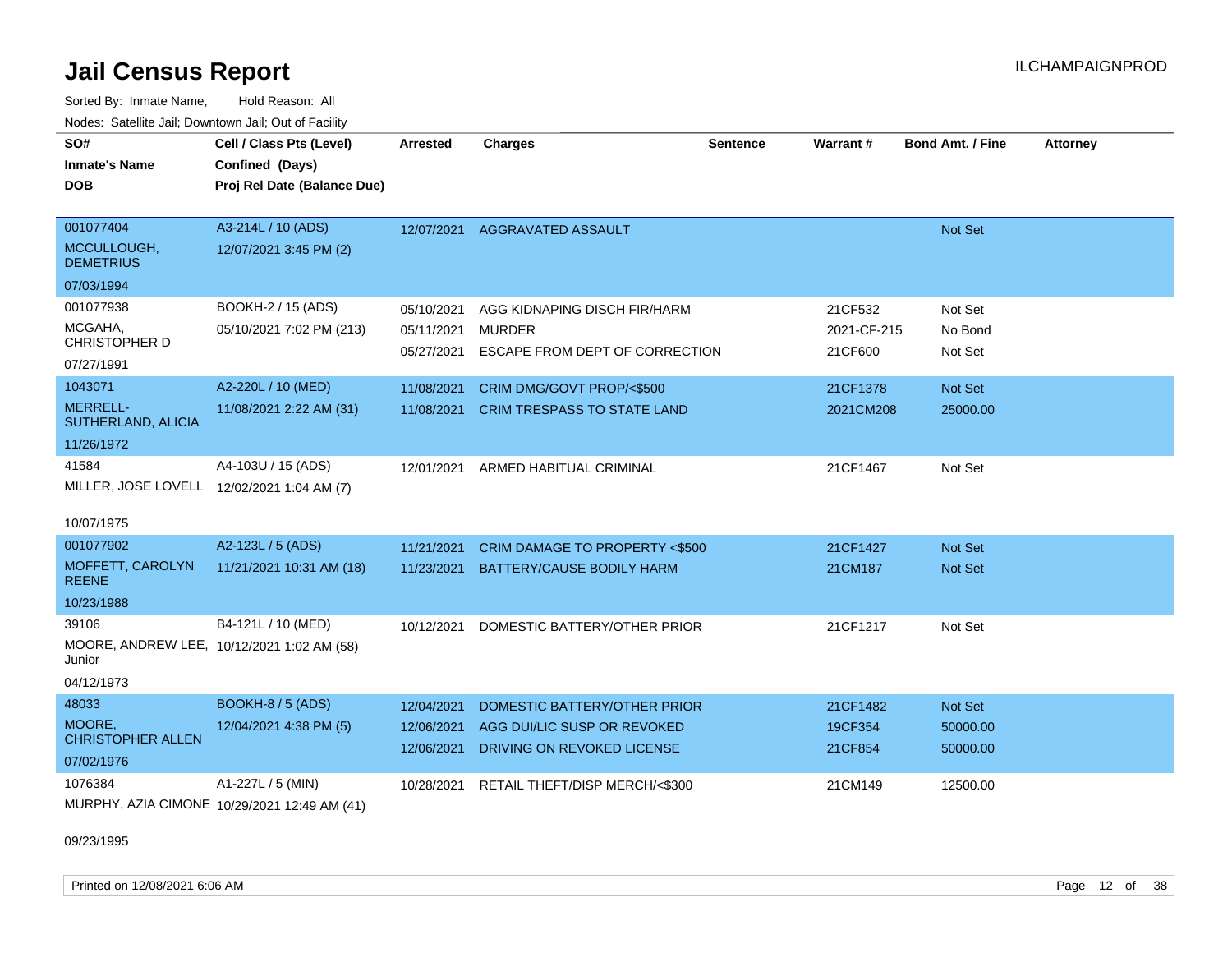| rouco. Calcinic Jan, Downtown Jan, Out of Facility |                                                                            |                 |                                          |                 |                 |                         |                 |
|----------------------------------------------------|----------------------------------------------------------------------------|-----------------|------------------------------------------|-----------------|-----------------|-------------------------|-----------------|
| SO#<br>Inmate's Name<br><b>DOB</b>                 | Cell / Class Pts (Level)<br>Confined (Days)<br>Proj Rel Date (Balance Due) | <b>Arrested</b> | <b>Charges</b>                           | <b>Sentence</b> | <b>Warrant#</b> | <b>Bond Amt. / Fine</b> | <b>Attorney</b> |
|                                                    |                                                                            |                 |                                          |                 |                 |                         |                 |
| 001078517                                          | B2-T1-02L / 15 (SPH)                                                       |                 | 10/19/2021 ATTEMPT (FIRST DEGREE MURDER) |                 | 21CF1267        | Not Set                 |                 |
| <b>NELSON, RORY</b><br><b>DEMOND</b>               | 10/19/2021 3:55 AM (51)                                                    |                 |                                          |                 |                 |                         |                 |
| 08/14/1984                                         |                                                                            |                 |                                          |                 |                 |                         |                 |
| 1064664                                            | A4-205U / 10 (MED)                                                         | 12/01/2021      | DOMESTIC BATTERY                         |                 | 20CF1443        | No Bond                 |                 |
| NEVAREZ, OSCAR<br>DEWEY                            | 12/01/2021 4:46 PM (8)                                                     |                 |                                          |                 |                 |                         |                 |
| 09/26/1996                                         | 12/29/2021 (0.00)                                                          |                 |                                          |                 |                 |                         |                 |
| 1009176                                            | <b>BOOKH-6 / 10 (ADS)</b>                                                  | 12/04/2021      | AGGRAVATED ASSAULT                       |                 | 2020CM78        | No Bond                 |                 |
| <b>OVERMAN, ZACHARY</b><br>WILLIAM                 | 12/04/2021 1:46 PM (5)                                                     |                 |                                          |                 |                 |                         |                 |
| 11/01/1992                                         |                                                                            |                 |                                          |                 |                 |                         |                 |
| 1064809                                            | B4-127L / 10 (MED)                                                         | 11/03/2021      | CRIMINAL TRESPASS TO LAND                |                 | 21CF1318        | 50000.00                |                 |
| PARKER, ALVIN<br>JARELL                            | 11/03/2021 2:39 PM (36)                                                    | 11/08/2021      | FELON POSS/USE FIREARM PRIOR             |                 | 21CF635         | 25000.00                |                 |
| 08/24/1982                                         |                                                                            |                 |                                          |                 |                 |                         |                 |
| 1056655                                            | BOOKH-3                                                                    | 12/07/2021      | POSSESSING A CONTROLLED SUBSTANC         |                 | 2021CFAWOW      | No Bond                 |                 |
| PETTIS, TARELL<br>LACOURTNEY, Junior               | 12/07/2021 9:32 PM (2)                                                     |                 |                                          |                 |                 |                         |                 |
| 02/14/1998                                         |                                                                            |                 |                                          |                 |                 |                         |                 |
| 965211                                             | B1-106U / 10 (MED)                                                         | 11/23/2021      | VIOLATE SEX OFFENDER REGIS/2+            |                 | 21CF648         | 2410.00                 |                 |
| PINE, DUSTIN LAYNE                                 | 11/23/2021 11:28 PM (16)                                                   | 11/23/2021      | MFG/DISTRIB LOOK-ALIKE SUB               |                 | 19CF46          | 3000.00                 |                 |
| 11/30/1988                                         |                                                                            |                 |                                          |                 |                 |                         |                 |
| 999352                                             | B3-W5-20L / 10 (MED)                                                       | 09/09/2021      | <b>VIOLATE OP/OTHER PRIOR</b>            |                 | 21CF1092        | Not Set                 |                 |
| PIRLOT, JUSTIN LEE                                 | 09/09/2021 11:28 AM (91)                                                   | 10/23/2021      | <b>FALSE REPORT OF OFFENSE</b>           |                 | 2019CF836       | 5000.00                 |                 |
| 11/08/1982                                         |                                                                            |                 |                                          |                 |                 |                         |                 |
| 1069524                                            | B4-224L / 15 (MAX)                                                         | 08/08/2021      | MFG/DEL CANNABIS/30-500 GRAMS            |                 | 21CF953         | Not Set                 |                 |
| RAY DAVIS, KAMARI<br>DAYVON                        | 08/09/2021 2:44 AM (122)                                                   |                 |                                          |                 |                 |                         |                 |
| 03/30/2000                                         |                                                                            |                 |                                          |                 |                 |                         |                 |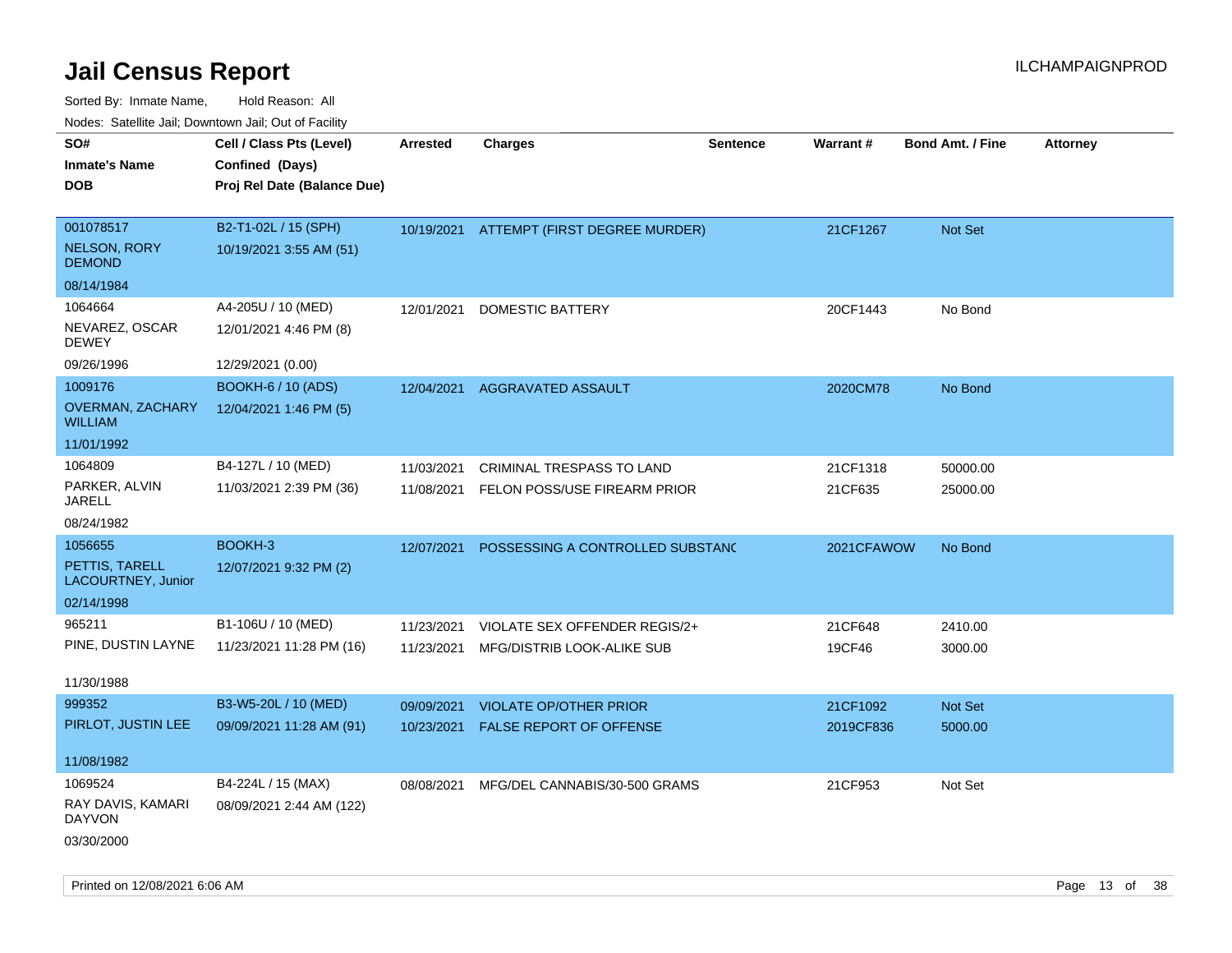| SO#<br><b>Inmate's Name</b><br><b>DOB</b> | Cell / Class Pts (Level)<br>Confined (Days)<br>Proj Rel Date (Balance Due) | <b>Arrested</b> | <b>Charges</b>                      | <b>Sentence</b> | <b>Warrant#</b> | <b>Bond Amt. / Fine</b> | <b>Attorney</b> |
|-------------------------------------------|----------------------------------------------------------------------------|-----------------|-------------------------------------|-----------------|-----------------|-------------------------|-----------------|
| 45473                                     | B1-202L / 15 (MAX)                                                         | 11/23/2021      | CHIL SEX OFFEN/RESIDE DAY CARE      |                 | 21CF1275        | 10000.00                |                 |
| REXROAD, CALVIN<br>ALLEN                  | 11/23/2021 6:27 PM (16)                                                    | 11/23/2021      | <b>VIOLATE SEX OFFENDER REGIS</b>   |                 | 21CF546         | 50000.00                |                 |
| 10/04/1970                                |                                                                            |                 |                                     |                 |                 |                         |                 |
| 001078602                                 | B4-226L / 10 (MED)                                                         | 11/21/2021      | AGGRAVATED DOMESTIC BATTERY         |                 | 21CF1428        | Not Set                 |                 |
| RICHARDSON,<br>JOHNNY LINDAL              | 11/21/2021 10:00 AM (18)                                                   |                 |                                     |                 |                 |                         |                 |
| 06/27/2000                                |                                                                            |                 |                                     |                 |                 |                         |                 |
| 979485                                    | B2-T4-16L / 15 (ADS)                                                       | 03/12/2021      | PRED CRIM SEX ASLT/VICTIM <13       |                 | 21CF282         | Not Set                 |                 |
| RODRIGUEZ, JOSHUA<br><b>ANTHONY</b>       | 03/12/2021 1:57 PM (272)                                                   |                 |                                     |                 |                 |                         |                 |
| 04/06/1990                                |                                                                            |                 |                                     |                 |                 |                         |                 |
| 61330                                     | A3-114U                                                                    | 12/01/2021      | ARMED HABITUAL CRIMINAL             |                 | 21CF1473        | Not Set                 |                 |
| RUFFIN, JONATHON<br>CECIL                 | 12/01/2021 5:34 AM (8)                                                     | 12/01/2021      | PAROLE REVOCATION                   |                 | CH2107545       | No Bond                 |                 |
| 05/10/1984                                |                                                                            |                 |                                     |                 |                 |                         |                 |
| 1071161                                   | B4-124L / 15 (MAX)                                                         | 08/18/2021      | DELIVERY OF OR POSSESSION OF W/ INT |                 | 21CF1008        | No Bond                 |                 |
| SANDERS, MARKELL<br>LAMAR                 | 08/18/2021 6:18 PM (113)                                                   |                 |                                     |                 |                 |                         |                 |
| 02/02/2000                                |                                                                            |                 |                                     |                 |                 |                         |                 |
| 1047469                                   | B3-W5-18L / 10 (MED)                                                       | 07/03/2021      | CRIMINAL SEX ASSAULT/CONSENT        |                 | 21CF773         | Not Set                 |                 |
| ALLEN                                     | SCHINDLER, RICHARD 07/03/2021 10:25 PM (159)                               |                 |                                     |                 |                 |                         |                 |
| 10/16/1979                                |                                                                            |                 |                                     |                 |                 |                         |                 |
| 001077488                                 | A3-216L / 5 (MIN)                                                          | 11/30/2021      | <b>RETAIL THEFT</b>                 | 4y (DOC)        | 20CF1376        | No Bond                 |                 |
| SESSUM, NICHOLAS C 11/30/2021 6:56 AM (9) |                                                                            |                 |                                     |                 |                 |                         |                 |
| 06/22/1989                                |                                                                            |                 |                                     |                 |                 |                         |                 |
| 001078441                                 | BOOKF-3 / 15 (ADS)                                                         | 10/01/2021      | ARMED HABITUAL CRIMINAL             |                 | 21CF1182        | Not Set                 |                 |
| SINGLETON, CORRIE<br><b>DERRELL</b>       | 10/01/2021 12:36 PM (69)                                                   |                 |                                     |                 |                 |                         |                 |
| 05/07/1983                                |                                                                            |                 |                                     |                 |                 |                         |                 |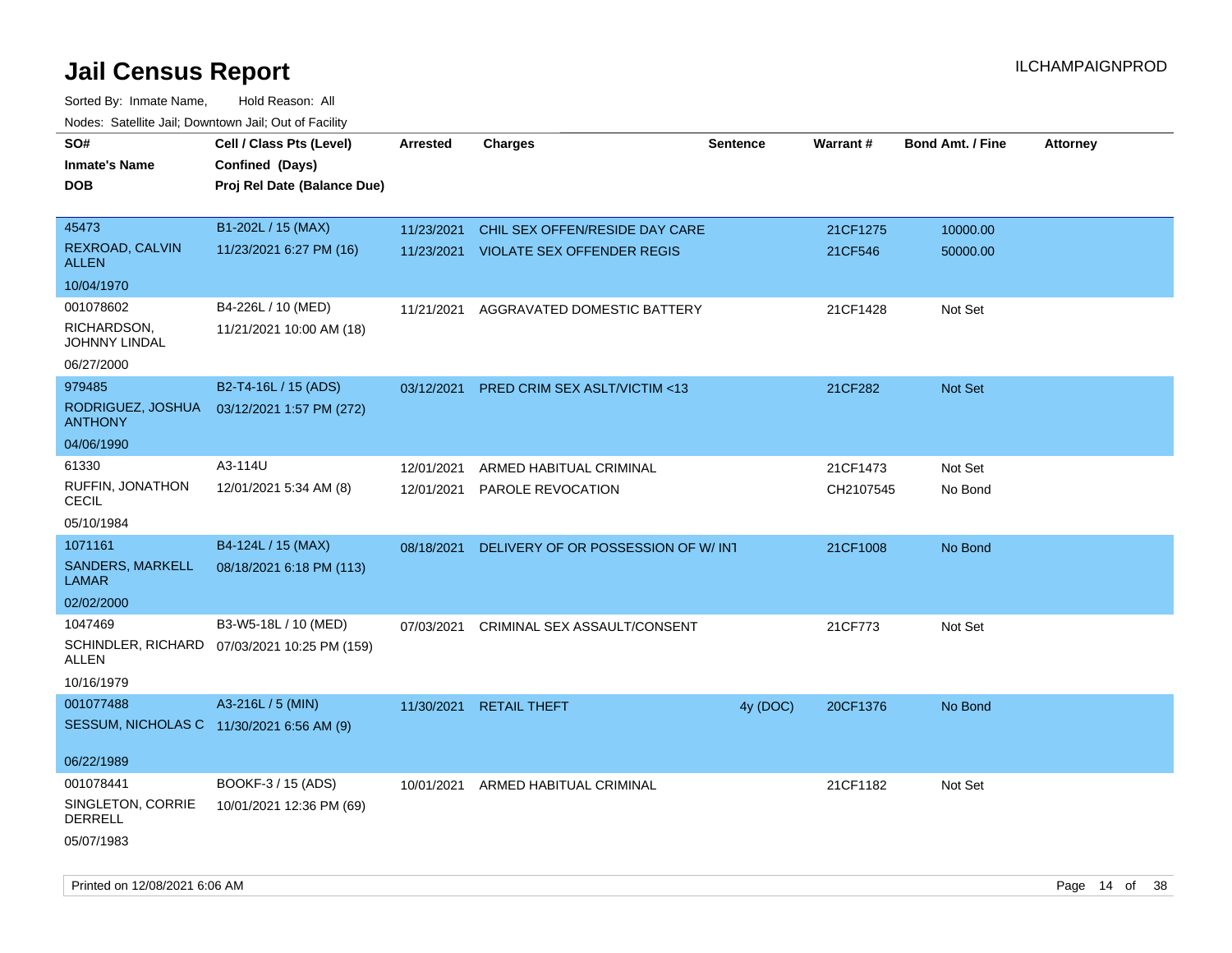| 110000. 001011110 0011, Dominomi odli, Odi ol I dollit<br>SO# | Cell / Class Pts (Level)                          | <b>Arrested</b> | Charges                              | <b>Sentence</b> | <b>Warrant#</b> | <b>Bond Amt. / Fine</b> | <b>Attorney</b> |
|---------------------------------------------------------------|---------------------------------------------------|-----------------|--------------------------------------|-----------------|-----------------|-------------------------|-----------------|
| <b>Inmate's Name</b>                                          | Confined (Days)                                   |                 |                                      |                 |                 |                         |                 |
| <b>DOB</b>                                                    | Proj Rel Date (Balance Due)                       |                 |                                      |                 |                 |                         |                 |
| 38305<br>STOVER, JOSH<br><b>ANDREW</b>                        | B2-T2-06L / 10 (SPH)<br>03/18/2020 10:24 AM (631) | 03/18/2020      | <b>CRIMINAL SEXUAL ABUSE</b>         |                 | 20CF-343        | 500000.00               |                 |
| 08/18/1973                                                    |                                                   |                 |                                      |                 |                 |                         |                 |
| 001078436                                                     | B2-T1-04L / 10 (SPH)                              | 09/30/2021      | CRIMINAL SEX ASSAULT/CONSENT         |                 | 20CF255         | 150000.00               |                 |
| STRONG, CORTEZ                                                | 09/30/2021 2:47 PM (70)                           |                 |                                      |                 |                 |                         |                 |
| 04/13/1996                                                    |                                                   |                 |                                      |                 |                 |                         |                 |
| 1030307                                                       | A4-204L / 10 (MED)                                | 11/28/2021      | DOMESTIC BATTERY/OTHER PRIOR         |                 | 21CF1450        | No Bond                 |                 |
| <b>SUTTON, FRANKIE</b><br><b>DMARVIO</b>                      | 11/28/2021 11:16 PM (11)                          |                 |                                      |                 |                 |                         |                 |
| 07/03/1983                                                    |                                                   |                 |                                      |                 |                 |                         |                 |
| 1066794                                                       | B3-W2-07U / 5 (MIN)                               | 09/07/2021      | <b>VIOLATE OP/OTHER PRIOR</b>        |                 | 21CF1061        | Not Set                 |                 |
| TAYLOR, STANLEY<br>JAMES                                      | 09/07/2021 7:01 AM (93)                           |                 |                                      |                 |                 |                         |                 |
| 01/05/1994                                                    |                                                   |                 |                                      |                 |                 |                         |                 |
| 53437                                                         | BOOKF-2                                           | 12/08/2021      | DRIVING ON SUSPENDED LICENSE         |                 | 2021TRAWOW      | <b>Not Set</b>          |                 |
| TAYLOR-SMITH,<br><b>DEBRA ANN</b>                             | 12/08/2021 3:47 AM (1)                            | 12/08/2021      | <b>OPERATE UNINSURED MTR VEHICLE</b> |                 | 2021TRAWOW      | <b>Not Set</b>          |                 |
| 07/04/1981                                                    |                                                   | 12/08/2021      | <b>DISREG TRAFFIC CONTROL LIGHT</b>  |                 | 2021TRAWOW      | Not Set                 |                 |
|                                                               |                                                   | 12/08/2021      | FELON POSS/USE WEAPON/FIREARM        |                 | 2021CFAWOW      | <b>Not Set</b>          |                 |
|                                                               |                                                   | 12/08/2021      | DRVG UNDER INFLU OF ALCOHOL          |                 | 2021DTAWOW      | Not Set                 |                 |
| 001078471                                                     | B4-127U / 10 (MED)                                | 10/11/2021      | AGG UUW/VEHICLE/<21                  |                 | 21CF1210        | 100.00                  |                 |
| THATCH, OMARION<br><b>DIAMONTE</b>                            | 10/11/2021 1:26 AM (59)                           |                 |                                      |                 |                 |                         |                 |
| 09/05/2003                                                    |                                                   |                 |                                      |                 |                 |                         |                 |
| 21252                                                         | B4-121U / 15 (MAX)                                | 10/18/2021      | MFG/DEL 1<15 GR COCAINE/ANLG         |                 | 2021CF172       | 25000.00                |                 |
| THOMAS, ELIJAH                                                | 10/18/2021 12:35 AM (52)                          |                 |                                      |                 |                 |                         |                 |
| 07/31/1962                                                    |                                                   |                 |                                      |                 |                 |                         |                 |
| 32058                                                         | B4-123U / 15 (MAX)                                | 06/14/2021      | AGG DISCH FIREARM                    |                 | 21CF690         | Not Set                 |                 |
| THOMPSON, STEVEN<br>ONEAL                                     | 06/14/2021 6:44 AM (178)                          |                 |                                      |                 |                 |                         |                 |
| 03/14/1969                                                    |                                                   |                 |                                      |                 |                 |                         |                 |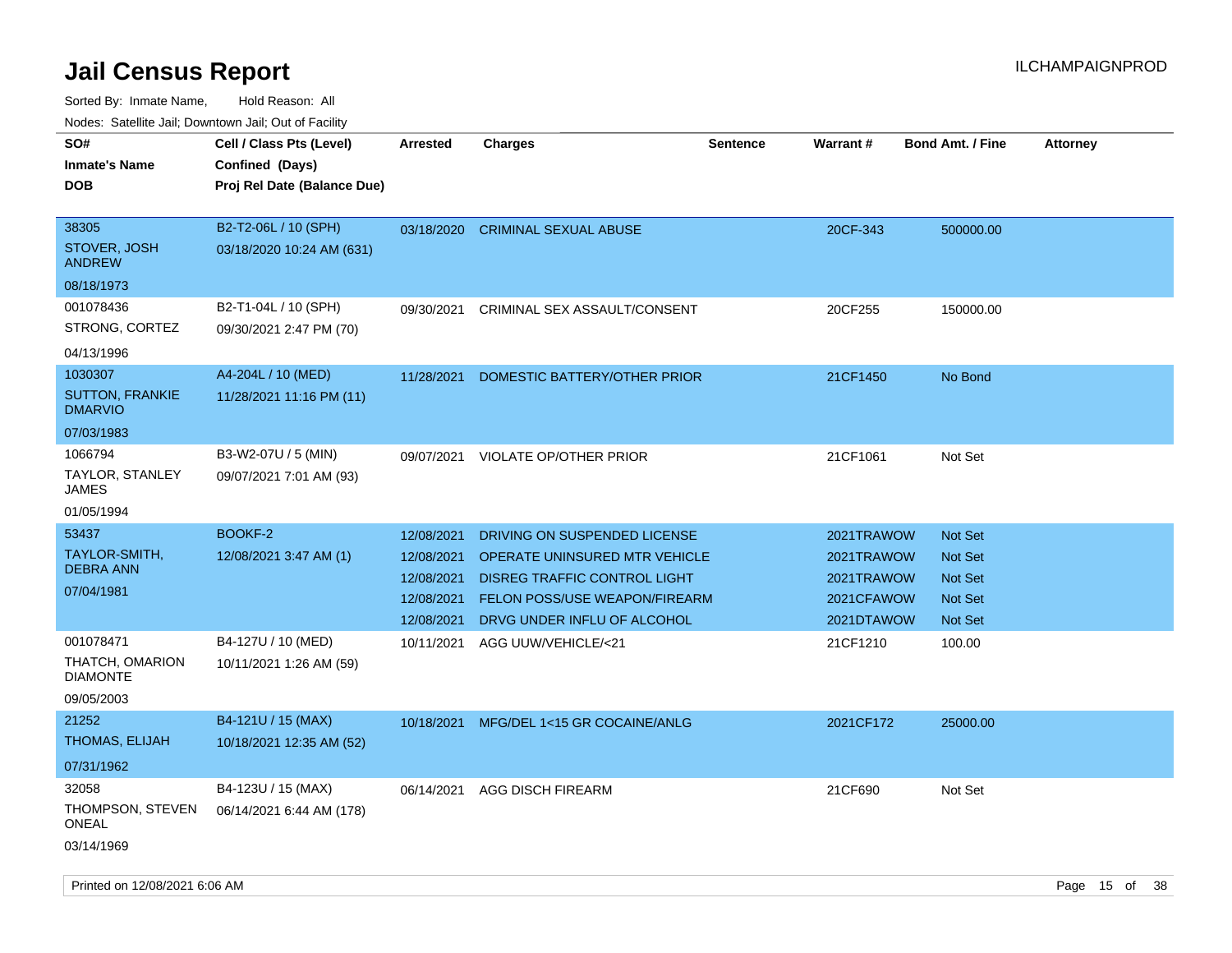| SO#<br><b>Inmate's Name</b><br><b>DOB</b>                       | Cell / Class Pts (Level)<br>Confined (Days)<br>Proj Rel Date (Balance Due) | Arrested                 | Charges                                                                | <b>Sentence</b> | <b>Warrant#</b>          | <b>Bond Amt. / Fine</b> | <b>Attorney</b> |
|-----------------------------------------------------------------|----------------------------------------------------------------------------|--------------------------|------------------------------------------------------------------------|-----------------|--------------------------|-------------------------|-----------------|
| 32910<br><b>TULL, CHRISTOPHER</b><br><b>MICHAEL</b>             | B3-W4-14L / 10 (MED)<br>10/04/2021 10:53 PM (66)                           | 10/04/2021               | DOM BTRY/HARM/1-2 PRECONV                                              |                 | 21CF1189                 | Not Set                 |                 |
| 04/02/1971                                                      |                                                                            |                          |                                                                        |                 |                          |                         |                 |
| 56994<br>TURNER, ROBERT<br>EARL, Senior                         | BOOKH-3<br>12/08/2021 3:58 AM (1)                                          | 12/08/2021<br>12/08/2021 | POSSESSING A CONTROLLED SUBSTANC<br>RESIST/OBSTRUCTING A PEACE OFFICER |                 | 2021CFAWOW<br>2021CMAWOW | No Bond<br>Not Set      |                 |
| 09/07/1982                                                      |                                                                            |                          |                                                                        |                 |                          |                         |                 |
| 001078529<br>VANHOOK, ALEXIS<br><b>ANNE</b>                     | <b>BOOKF-1 / 10 (ADS)</b><br>10/23/2021 5:50 PM (47)                       | 10/23/2021               | ARMED ROBBERY/NO FIREARM                                               |                 | 21CF1286                 | Not Set                 |                 |
| 10/25/1998                                                      |                                                                            |                          |                                                                        |                 |                          |                         |                 |
| 1070737<br><b>WASHINGTON,</b><br><b>JASTINA VIRGINIA</b>        | A1-126L / 15 (MAX)<br>10/14/2021 12:02 PM (56)                             | 10/14/2021               | AGG KIDNAPG/<13/INTEL DISABL                                           |                 | 2020CF418                | 250000.00               |                 |
| 04/11/2000                                                      |                                                                            |                          |                                                                        |                 |                          |                         |                 |
| 977140<br><b>WEBSTER, DERRIAL</b><br><b>DEVON</b><br>01/14/1990 | B1-203L / 10 (MED)<br>10/24/2021 2:46 AM (46)                              | 10/24/2021               | ARMED HABITUAL CRIMINAL                                                |                 | 21CF1289                 | Not Set                 |                 |
| 1070971                                                         | A3-217U / 5 (ADS)                                                          |                          |                                                                        |                 |                          |                         |                 |
| WEIR, CLINTON<br><b>HOWARD</b><br>03/15/1983                    |                                                                            | 12/07/2021<br>12/07/2021 | IDENTITY THEFT/<\$300<br><b>RECKLESS DRIVING</b>                       |                 | 20CF922<br>19TR2348      | Not Set<br>Not Set      |                 |
| 001078328                                                       | B1-207U / 15 (MAX)                                                         |                          |                                                                        |                 |                          |                         |                 |
| <b>WHITE, JUSTIN</b><br><b>STEVEN</b><br>10/25/1995             | 08/30/2021 10:48 AM (101)                                                  | 08/30/2021               | FELON POSS/USE WEAPON/FIREARM                                          |                 | 21CF1045                 | <b>Not Set</b>          |                 |
| 503631<br>WILLIAMS, DOUGLAS<br>LAMAR<br>03/01/1991              | B4-223U / 10 (MED)<br>11/10/2021 1:11 PM (29)                              | 11/10/2021               | AGG BATTERY/USE DEADLY WEAPON                                          |                 | 20CF1340                 | 25000.00                |                 |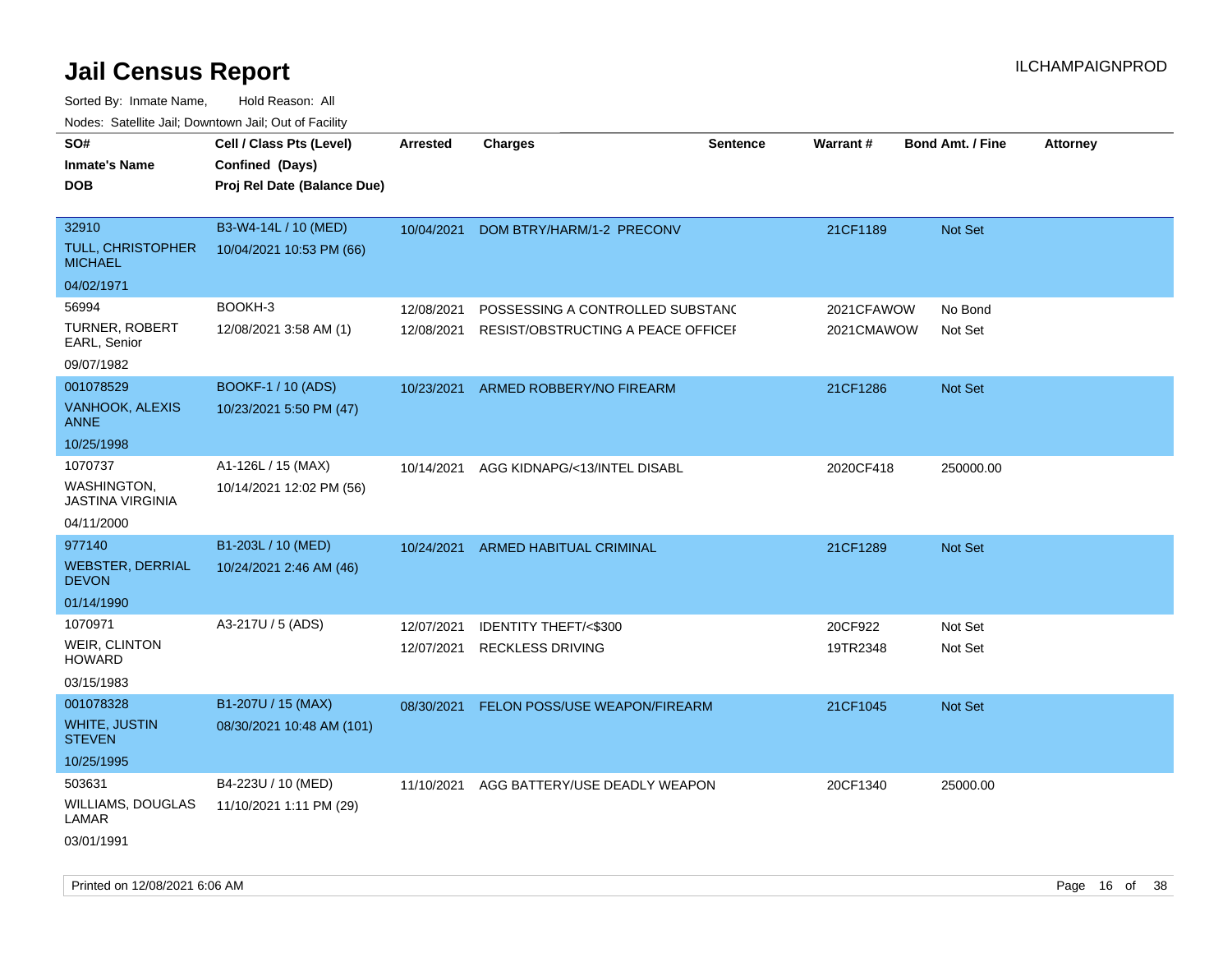| SO#                                      | Cell / Class Pts (Level)    | Arrested          | <b>Charges</b>                | <b>Sentence</b> | Warrant#    | <b>Bond Amt. / Fine</b> | Attorney |
|------------------------------------------|-----------------------------|-------------------|-------------------------------|-----------------|-------------|-------------------------|----------|
| <b>Inmate's Name</b>                     | Confined (Days)             |                   |                               |                 |             |                         |          |
| <b>DOB</b>                               | Proj Rel Date (Balance Due) |                   |                               |                 |             |                         |          |
|                                          |                             |                   |                               |                 |             |                         |          |
| 638552                                   | B2-DR / 5 (SPH)             | 10/07/2021        | CHILD PORNOGRAPHY/PHOTOGRAPH  |                 | 2021CF1207  | No Bond                 |          |
| <b>WILLIAMS, MICHAEL</b><br><b>JAMES</b> | 10/07/2021 12:20 PM (63)    |                   |                               |                 |             |                         |          |
| 03/29/1964                               |                             |                   |                               |                 |             |                         |          |
| 1066370                                  | B1-101L / 15 (MAX)          | 07/28/2021        | ARMED VIOLENCE/CATEGORY III   |                 | 2021 CF 882 | Not Set                 |          |
| <b>WILLIAMS, REONTE</b><br><b>REMIR</b>  | 07/28/2021 5:40 AM (134)    |                   |                               |                 |             |                         |          |
| 05/14/1999                               |                             |                   |                               |                 |             |                         |          |
| 972160                                   | A3-115U / 10 (ADS)          | 12/06/2021        | VIO BAIL BOND/CLASS A OFFENSE |                 | 21CM559     | 100.00                  |          |
| <b>WOOD, ANTONIO</b>                     | 12/06/2021 2:08 AM (3)      |                   |                               |                 |             |                         |          |
| 10/16/1981                               |                             |                   |                               |                 |             |                         |          |
| <b>Total Satellite Jail: 128</b>         |                             | <b>Males: 112</b> | Unknown: 0<br>Females: 16     |                 |             |                         |          |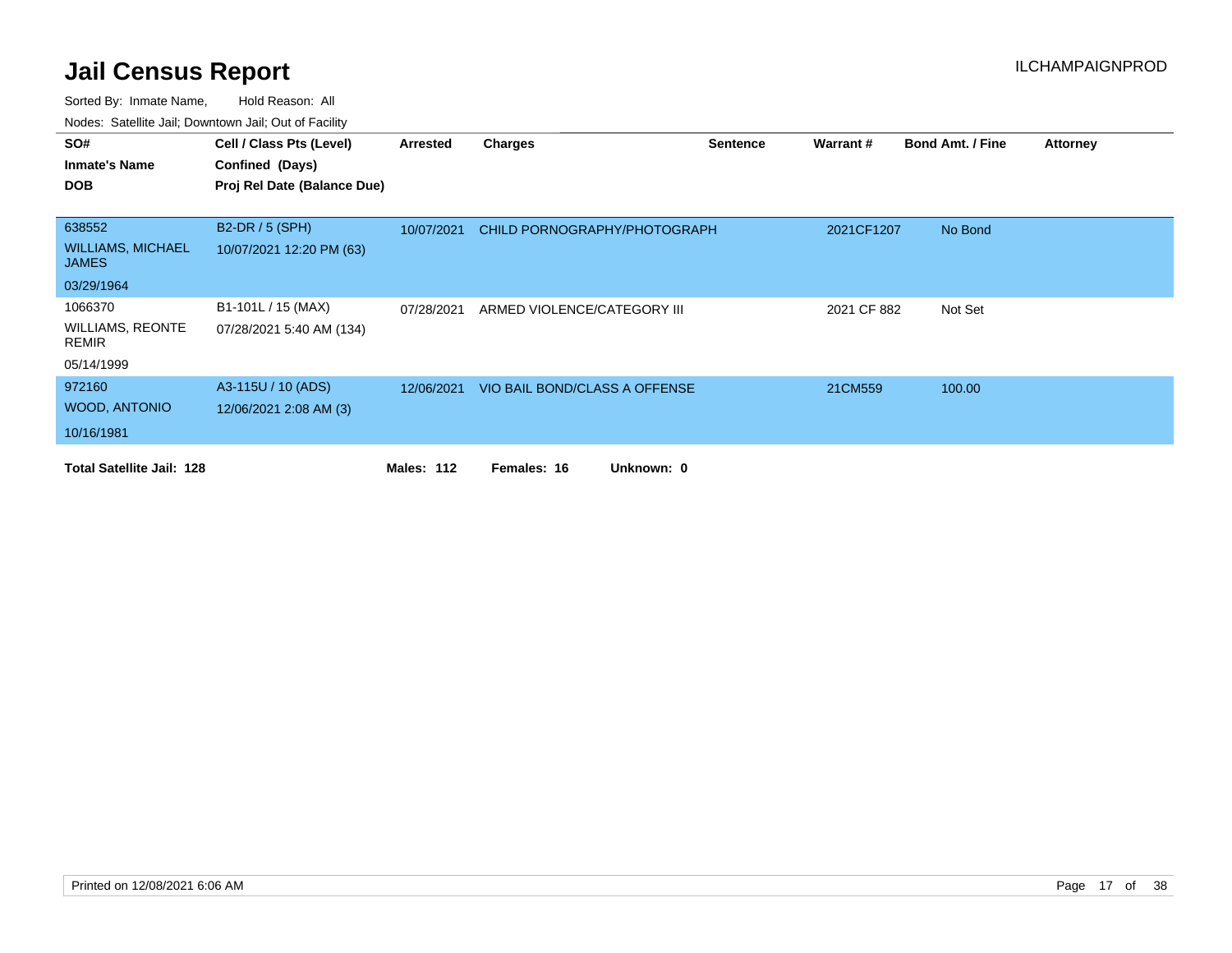| <b>Downtown Jail</b><br>SO#<br><b>Inmate's Name</b><br><b>DOB</b> | Cell / Class Pts (Level)<br>Confined (Days)<br>Proj Rel Date (Balance Due) | <b>Arrested</b>          | <b>Charges</b>                       | <b>Sentence</b> | <b>Warrant#</b>    | <b>Bond Amt. / Fine</b> | <b>Attorney</b> |
|-------------------------------------------------------------------|----------------------------------------------------------------------------|--------------------------|--------------------------------------|-----------------|--------------------|-------------------------|-----------------|
| 1073165                                                           | G4L / 5 (MIN)                                                              | 04/30/2021               | UNLWFL POSS/DRIVER/VEH/STOLEN        |                 | 21CF486            | Not Set                 |                 |
| <b>ACKERMAN, CODY</b><br><b>JAMES</b>                             | 04/30/2021 4:48 PM (223)                                                   | 04/30/2021               | FORGERY/ISSUE/DELIVER DOCUMENT       |                 | 19CF143            | 75000.00                |                 |
| 02/01/1989                                                        |                                                                            | 04/30/2021               | <b>BURGLARY</b>                      |                 | 21CF516            | <b>Not Set</b>          |                 |
|                                                                   |                                                                            | 05/03/2021               | FORGERY/ISSUE/DELIVER DOCUMENT       |                 | 2018CF689          | 2500.00 / 75.00         |                 |
| 1059371                                                           | F5U / 15 (MAX)                                                             | 11/15/2021               | <b>RESIDENTIAL BURGLARY</b>          | 10y (DOC)       | 2021CF154          | No Bond                 |                 |
| BECKETT, ANQWAUN<br><b>JAWAUN</b>                                 | 11/15/2021 11:01 AM (24)                                                   | 11/15/2021               | AGG BATTERY/PEACE OFFICER            | 5y (DOC)        | 2021CF154          | No Bond                 |                 |
| 11/14/1996                                                        |                                                                            |                          |                                      |                 |                    |                         |                 |
| 001078535                                                         | D3 / 15 (ADS)                                                              | 10/26/2021               | <b>CRIM SEX ASSAULT/FORCE</b>        |                 | 21CF1305           | Not Set                 |                 |
| BERRY, DAVID ISAAC                                                | 10/26/2021 10:52 AM (44)                                                   |                          |                                      |                 |                    |                         |                 |
| 09/23/2000                                                        |                                                                            |                          |                                      |                 |                    |                         |                 |
| 517915                                                            | G8U / 5 (MIN)                                                              | 08/03/2021               | FORGERY/ISSUE/DELIVER DOCUMENT       |                 |                    | No Bond                 |                 |
| <b>BOXLEY, CHARLES</b><br><b>OMAR</b>                             | 08/03/2021 2:18 PM (128)                                                   | 08/03/2021<br>08/03/2021 | <b>BURGLARY</b><br><b>BURGLARY</b>   |                 | 21CF289<br>21CF679 | 20000.00<br>20000.00    |                 |
| 01/10/1985                                                        |                                                                            |                          |                                      |                 |                    |                         |                 |
| 1067476                                                           | F5L / 10 (MED)                                                             | 11/13/2021               | AGG DOMESTIC BATTERY/STRANGLE        |                 | 20CF575            | 5000.00                 |                 |
| <b>BROWN, JAMES</b><br><b>BRONELL</b>                             | 11/13/2021 2:35 AM (26)                                                    | 11/13/2021               | <b>RESIDENTIAL BURGLARY</b>          |                 | 21CF385            | 25000.00                |                 |
| 01/08/1996                                                        |                                                                            |                          |                                      |                 |                    |                         |                 |
| 1075941                                                           | G2L / 5 (MIN)                                                              | 10/08/2021               | <b>HARASS WITNESS/FAMILY MBR/REP</b> |                 | 2021CF1188         | 500000.00               |                 |
| <b>BROWN, LIONEL</b><br><b>TERRELL</b>                            | 10/08/2021 5:16 PM (62)                                                    |                          |                                      |                 |                    |                         |                 |
| 10/19/1981                                                        |                                                                            |                          |                                      |                 |                    |                         |                 |
| 1071534                                                           | C4L / 15 (ADS)                                                             | 09/18/2020               | AGG BATTERY/DISCHARGE FIREARM        |                 | 20CF1049           | Not Set                 |                 |
| BRYANT, KETONE<br><b>LEVELL</b>                                   | 09/18/2020 1:19 PM (447)                                                   |                          |                                      |                 |                    |                         |                 |
| 04/07/2000                                                        |                                                                            |                          |                                      |                 |                    |                         |                 |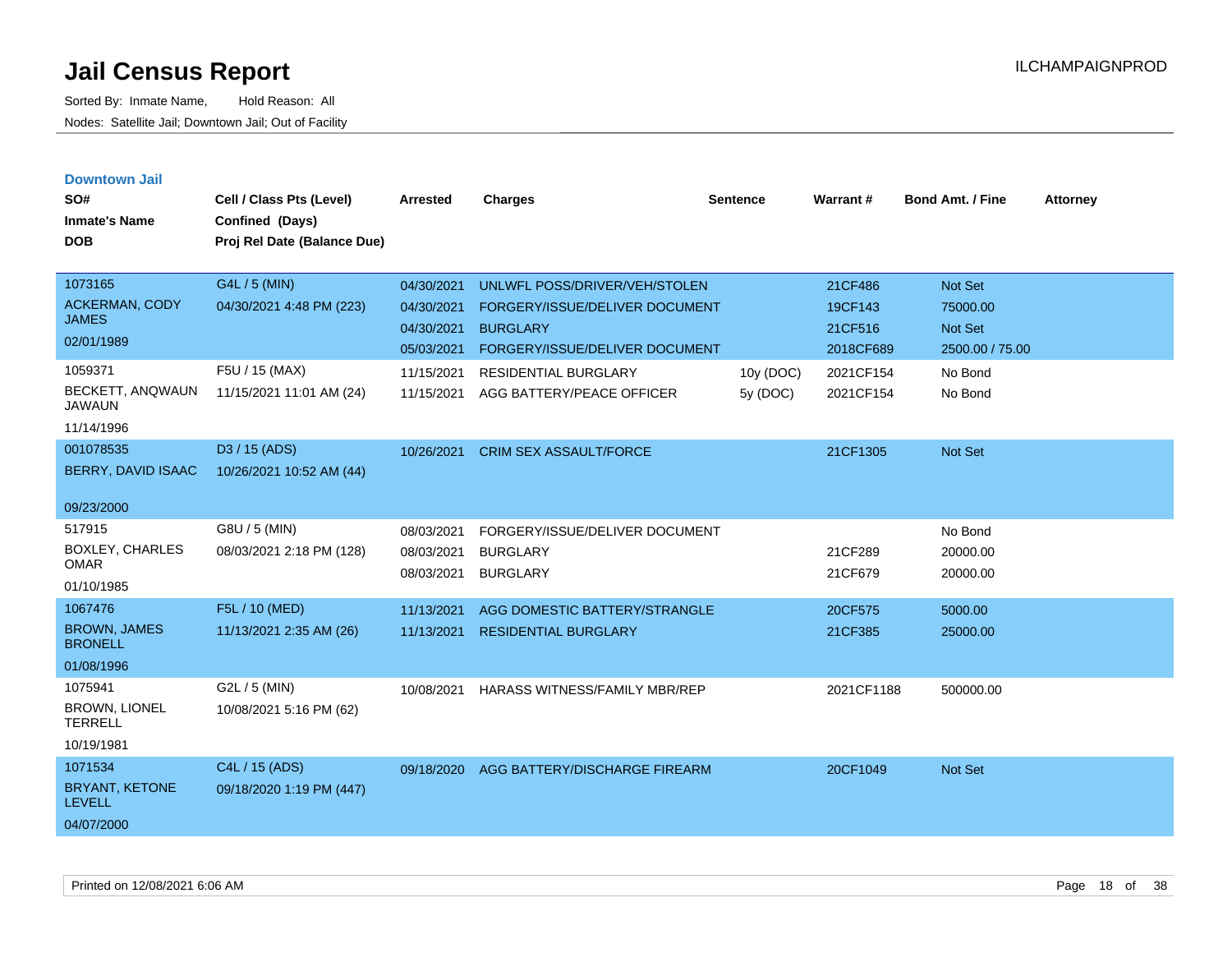| ivouss. Saleling Jali, Downlown Jali, Out of Facility |                             |                    |                                  |                 |            |                         |                 |
|-------------------------------------------------------|-----------------------------|--------------------|----------------------------------|-----------------|------------|-------------------------|-----------------|
| SO#                                                   | Cell / Class Pts (Level)    | <b>Arrested</b>    | <b>Charges</b>                   | <b>Sentence</b> | Warrant#   | <b>Bond Amt. / Fine</b> | <b>Attorney</b> |
| <b>Inmate's Name</b>                                  | Confined (Days)             |                    |                                  |                 |            |                         |                 |
| <b>DOB</b>                                            | Proj Rel Date (Balance Due) |                    |                                  |                 |            |                         |                 |
|                                                       |                             |                    |                                  |                 |            |                         |                 |
| 61904                                                 | D4 / 15 (ADS)               | 10/23/2021 ROBBERY |                                  |                 | 21CF1287   | Not Set                 |                 |
| <b>BURNETT, TIMOTHY</b><br><b>LYNN</b>                | 10/23/2021 5:43 PM (47)     |                    |                                  |                 |            |                         |                 |
| 09/09/1983                                            |                             |                    |                                  |                 |            |                         |                 |
| 1075361                                               | J6L / 5 (ADS)               | 04/16/2021         | <b>BURGLARY</b>                  |                 | 21CF414    | Not Set                 |                 |
| <b>COWART, TORREY</b><br>BENJAMEN, Junior             | 04/16/2021 9:17 PM (237)    |                    |                                  |                 |            |                         |                 |
| 11/22/1987                                            |                             |                    |                                  |                 |            |                         |                 |
| 34111                                                 | G6L / 5 (MIN)               | 10/29/2021         | OBSTRUCT JUST/DESTROY EVIDENCE   |                 | 2018CF1243 | 50000.00                |                 |
| <b>CROSSLAND, KEVIN</b><br><b>SHAWN</b>               | 10/29/2021 10:15 PM (41)    |                    |                                  |                 |            |                         |                 |
| 10/02/1967                                            |                             |                    |                                  |                 |            |                         |                 |
| 1067370                                               | E3L / 15 (MAX)              | 11/05/2021         | FIREARM/FOID INVALID/NOT ELIG    |                 | 21CF1370   | Not Set                 |                 |
| DAVIS, AUSTIN<br><b>CHRISTOPHER</b>                   | 11/06/2021 12:23 AM (33)    |                    |                                  |                 |            |                         |                 |
| 08/11/1997                                            |                             |                    |                                  |                 |            |                         |                 |
| 56063                                                 | <b>H4L / 10 (ADS)</b>       | 09/18/2021         | <b>AGGRAVATED BATTERY</b>        |                 | 21CF1127   | Not Set                 |                 |
| DAVIS, DAMIEN                                         | 09/18/2021 4:25 AM (82)     | 09/19/2021         | <b>AGGRAVATED BATTERY</b>        |                 | 21CF1132   | <b>Not Set</b>          |                 |
| <b>DOMINIQUE</b>                                      |                             |                    | 11/24/2021 FUGITIVE FROM JUSTICE |                 | 21CF1454   | Not Set                 |                 |
| 02/28/1977                                            |                             |                    |                                  |                 |            |                         |                 |
| 1066719                                               | C5L / 10 (MED)              | 06/09/2021         | RETAIL THEFT/DISP MERCH/<\$300   |                 | 19CM897    | 3000.00                 |                 |
| DAVIS, TAVEON<br><b>CORNELIUS</b>                     | 06/09/2021 10:50 PM (183)   | 06/09/2021         | AGG DOMESTIC BATTERY/STRANGLE    |                 | 21CF310    | 100000.00               |                 |
| 12/21/1997                                            |                             | 06/09/2021         | RET THEFT/DISP MERCH/>\$300      |                 | 19CF959    | 5000.00                 |                 |
|                                                       |                             |                    |                                  |                 |            |                         |                 |
| 001078223                                             | G9L / 5 (MIN)               |                    | 11/09/2021 AGG DUI/NO VALID DL   |                 | 21CF1382   | Not Set                 |                 |
| DIEGO-MATEO,<br><b>JOAQUIN</b>                        | 11/09/2021 10:52 PM (30)    |                    |                                  |                 |            |                         |                 |
| 01/23/2002                                            |                             |                    |                                  |                 |            |                         |                 |
| 571307                                                | J3L / 15 (ADS)              | 09/14/2020         | CRIM SEXUAL ABUSE/CONSENT        |                 | 2020CF1026 | Not Set                 |                 |
| DOMINGO-<br>CASTANEDA,                                | 09/14/2020 11:19 PM (451)   | 09/14/2020         | PRED CRIM SEX ASLT/VICTIM <13    |                 | 2020CF1025 | Not Set                 |                 |
| 09/29/1989                                            |                             |                    |                                  |                 |            |                         |                 |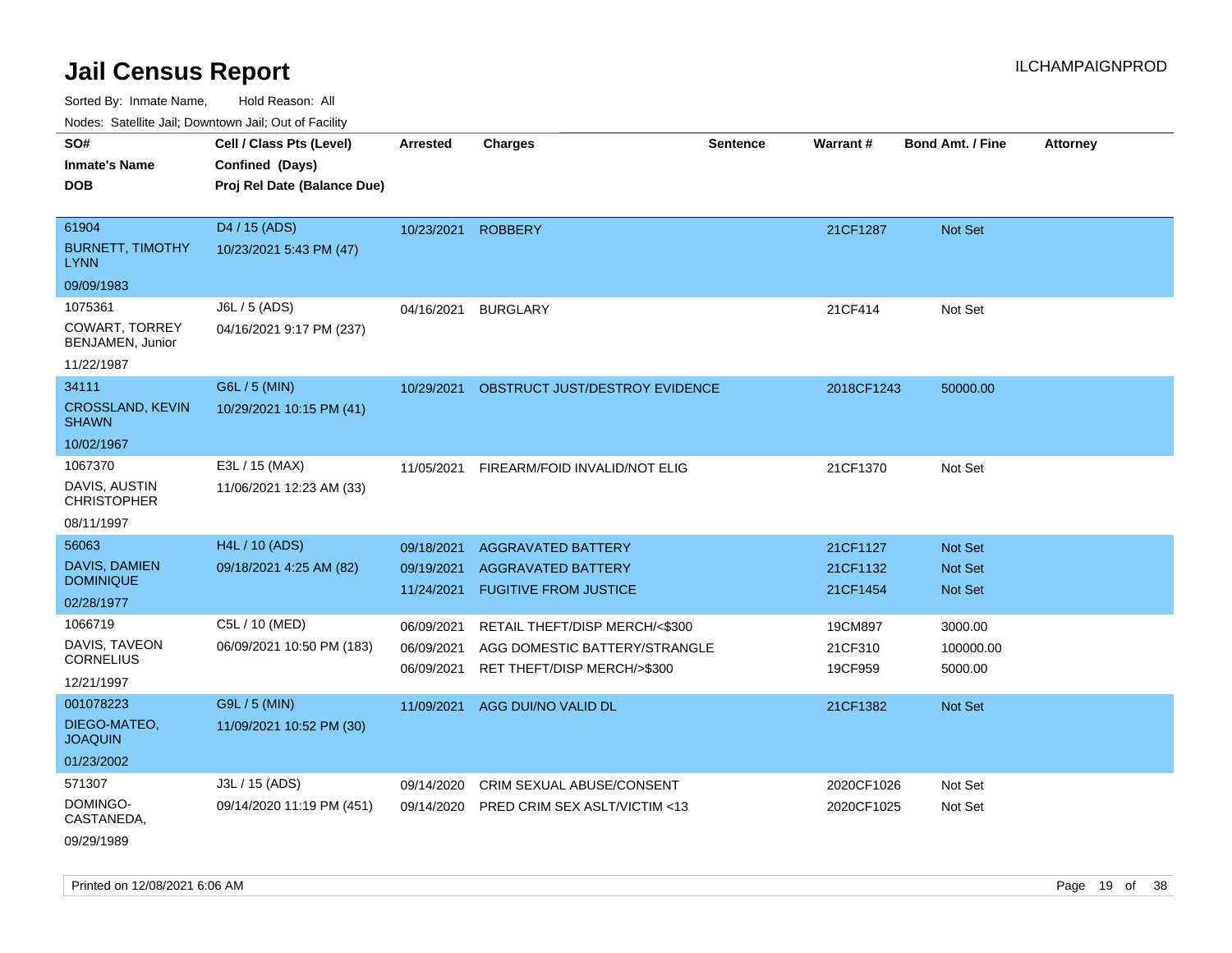| roaco. Catolino cali, Downtown cali, Out of Facility<br>SO#<br><b>Inmate's Name</b><br>DOB<br>527379<br>DRAKE, MARCELL | Cell / Class Pts (Level)<br>Confined (Days)<br>Proj Rel Date (Balance Due)<br>C9U / 15 (ADS)<br>10/25/2021 5:05 PM (45) | <b>Arrested</b><br>10/25/2021<br>10/27/2021                                      | <b>Charges</b><br><b>ARMED HABITUAL CRIMINAL</b><br>AGG DOMESTIC BATTERY/STRANGLE                                                                                                      | <b>Sentence</b> | Warrant#<br>21CF1297<br>21CF1245                                    | <b>Bond Amt. / Fine</b><br>Not Set<br><b>Not Set</b>            | <b>Attorney</b> |
|------------------------------------------------------------------------------------------------------------------------|-------------------------------------------------------------------------------------------------------------------------|----------------------------------------------------------------------------------|----------------------------------------------------------------------------------------------------------------------------------------------------------------------------------------|-----------------|---------------------------------------------------------------------|-----------------------------------------------------------------|-----------------|
| DEON<br>04/20/1987                                                                                                     |                                                                                                                         |                                                                                  |                                                                                                                                                                                        |                 |                                                                     |                                                                 |                 |
| 959292<br>DUNCAN, COREYON<br>ANTHONY<br>01/17/1989                                                                     | K1 / 15 (ADS)<br>04/01/2021 8:46 PM (252)                                                                               |                                                                                  | 04/01/2021 ATTEMPT (FIRST DEGREE MURDER)                                                                                                                                               |                 | 2020CF565                                                           | 2000000.00                                                      |                 |
| 1053207<br>FAUST, JAQUAVEON<br><b>LAVELL</b><br>07/25/1996                                                             | K2 / 15 (SPH)<br>06/06/2019 2:24 PM (917)                                                                               |                                                                                  | 06/06/2019 MURDER/INTENT TO KILL/INJURE                                                                                                                                                |                 | 2019-CF849                                                          | 2000000.00                                                      |                 |
| 54397<br>FICKLIN, GORDON<br><b>RAYMOND</b><br>11/03/1973                                                               | F1L / 10 (MED)<br>11/23/2021 10:22 AM (16)                                                                              | 11/23/2021<br>11/23/2021<br>11/23/2021<br>11/23/2021<br>11/23/2021<br>11/23/2021 | <b>DISORDERLY CONDUCT</b><br>FELON POSS/USE WEAPON/FIREARM<br>HRSMT/THREATEN PERSON/KILL<br>DRIVING ON SUSPENDED LICENSE<br><b>RECKLESS DRIVING</b><br>CRIM DMG/GOVT PROP/>\$500-\$10K |                 | 21CM538<br>21CF859<br>21CF767<br>21TR10075<br>21TR10074<br>21CF1462 | 100.00<br>50000.00<br>50000.00<br>2500.00<br>Not Set<br>Not Set |                 |
| 962759<br>12/28/1988                                                                                                   | E6L / 5 (ADS)<br>FINLEY, KEVIN DANTE 07/16/2021 9:44 PM (146)                                                           | 07/16/2021<br>07/29/2021                                                         | <b>METH DELIVERY&lt;5 GRAMS</b><br>AGG CRIM SEX ASSAULT/FELONY                                                                                                                         |                 | 21CF833<br>21CF891                                                  | Not Set<br>No Bond                                              |                 |
| 524764<br><b>FISCUS, ROBERT</b><br><b>LOWELL</b><br>02/17/1986                                                         | G3L / 5 (MIN)<br>09/18/2021 10:50 AM (82)                                                                               | 09/18/2021                                                                       | METH DELIVERY/15<100 GRAMS                                                                                                                                                             |                 | 21CF627                                                             | 50000.00                                                        |                 |
| 1068917<br><b>GARCIA, JUAN</b><br><b>CARLOS</b><br>10/21/1997                                                          | $H1L / 5$ (MIN)<br>08/11/2021 9:24 PM (120)                                                                             | 08/11/2021                                                                       | VIO ORDER/PRIOR VIO OF ORDER                                                                                                                                                           |                 | 21CF965                                                             | Not Set                                                         |                 |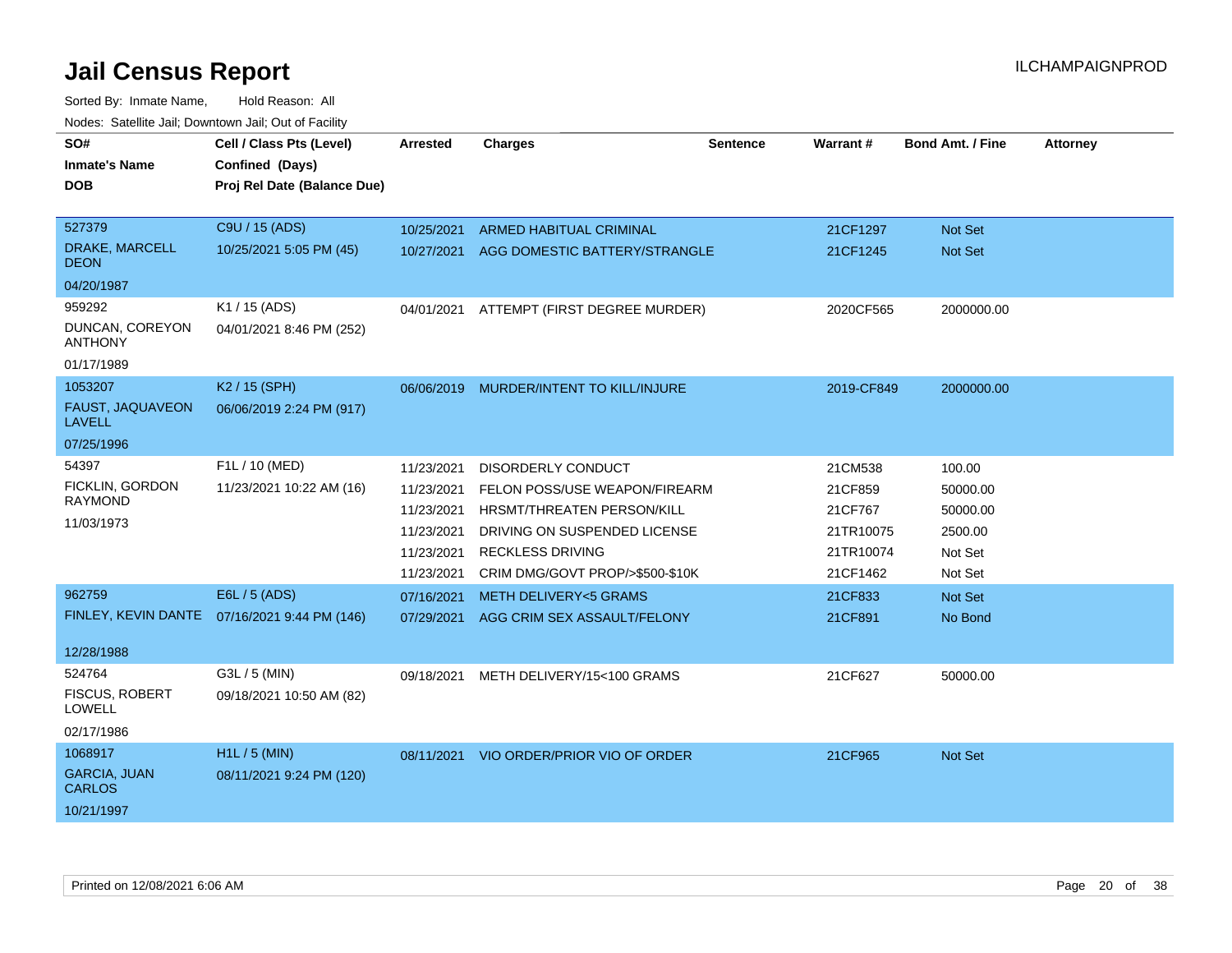Sorted By: Inmate Name, Hold Reason: All Nodes: Satellite Jail; Downtown Jail; Out of Facility

| SO#                                           | Cell / Class Pts (Level)                  | <b>Arrested</b> | <b>Charges</b>                     | <b>Sentence</b> | Warrant#    | <b>Bond Amt. / Fine</b> | <b>Attorney</b> |
|-----------------------------------------------|-------------------------------------------|-----------------|------------------------------------|-----------------|-------------|-------------------------|-----------------|
| <b>Inmate's Name</b>                          | Confined (Days)                           |                 |                                    |                 |             |                         |                 |
| <b>DOB</b>                                    | Proj Rel Date (Balance Due)               |                 |                                    |                 |             |                         |                 |
|                                               |                                           |                 |                                    |                 |             |                         |                 |
| 1069726                                       | G3U / 5 (MIN)                             | 11/17/2021      | POSS AMT CON SUB EXCEPT(A)/(D)     |                 | 21CF472     | 10000.00                |                 |
|                                               | GREER, CONNOR JAY 11/17/2021 5:26 PM (22) | 11/17/2021      | <b>BURGLARY W/O CAUSING DAMAGE</b> |                 | 19CF1421    | 10000.00                |                 |
| 02/22/1994                                    |                                           |                 |                                    |                 |             |                         |                 |
| 1073611                                       | G5L / 5 (MIN)                             | 02/09/2021      | MFG 15>100 GR ECSTASY/ANALOG       |                 | 21CF121     | 500000.00               |                 |
| <b>HAYES, CAMERON</b><br><b>TAYLOR MALEEK</b> | 02/09/2021 3:10 PM (303)                  | 02/09/2021      | DELIVERY OF OR POSSESSION OF W/INT |                 | 21CF160     | Not Set                 |                 |
| 08/10/1998                                    |                                           |                 |                                    |                 |             |                         |                 |
| 544770                                        | F6L / 10 (MED)                            | 08/14/2021      | AGG DOMESTIC BATTERY/STRANGLE      |                 | 2021CF514   | 25000.00                |                 |
| HAYES, DEVON<br><b>JERMAINE</b>               | 08/14/2021 2:56 AM (117)                  | 08/14/2021      | AGGRAVATED DOMESTIC BATTERY        |                 | 21CF977     | No Bond                 |                 |
| 11/07/1987                                    |                                           |                 |                                    |                 |             |                         |                 |
| 1015002                                       | J1L / 10 (ADS)                            | 07/22/2021      | AGGRAVATED BATTERY                 |                 | 2021CF861   | Not Set                 |                 |
| HERRERA, ANDREW<br>WESLEY                     | 07/22/2021 9:17 PM (140)                  |                 |                                    |                 |             |                         |                 |
| 12/17/1993                                    |                                           |                 |                                    |                 |             |                         |                 |
| 1024228                                       | K3 / 15 (SPH)                             | 04/24/2018      | *MURDER/INTENT TO KILL/INJURE      |                 | 2018-CF1170 | 5000000.00              |                 |
| <b>HILL, JAMONTE</b><br><b>RASHAD</b>         | 04/24/2018 4:07 PM (1,325)                |                 |                                    |                 |             |                         |                 |
| 05/23/1994                                    |                                           |                 |                                    |                 |             |                         |                 |
| 49618                                         | J7L / 5 (ADS)                             | 10/26/2021      | CRIM DAMAGE TO PROPERTY <\$500     |                 | 2021CF1300  | 100.00                  |                 |
| HITES, STEVEN<br><b>WAYNE</b>                 | 10/26/2021 7:42 AM (44)                   | 11/24/2021      | FLEEING/ATTEMPT ELUDE OFFICER      |                 | 2021TR9315  | 1000.00                 |                 |
| 12/31/1979                                    |                                           |                 |                                    |                 |             |                         |                 |
| 1063119                                       | F4L / 10 (MED)                            | 11/05/2021      | <b>BURGLARY</b>                    |                 | 2018CF877   | 10000.00                |                 |
| HUNT, KHALLEEL<br><b>MALIK</b>                | 11/05/2021 7:47 AM (34)                   |                 |                                    |                 |             |                         |                 |
| 03/28/1999                                    |                                           |                 |                                    |                 |             |                         |                 |
| 29206                                         | $11 / 15$ (MAX)                           | 11/09/2021      | AGGRAVATED BATTERY                 |                 | 21CF1381    | No Bond                 |                 |
| JOHNSON, REUBEN<br><b>MONTE</b>               | 11/09/2021 11:30 AM (30)                  | 11/16/2021      | <b>PROBATION VIOLATION</b>         |                 | 20CF987     | Not Set                 |                 |
| 04/07/1956                                    |                                           |                 |                                    |                 |             |                         |                 |

Printed on 12/08/2021 6:06 AM **Page 21 of 38** Page 21 of 38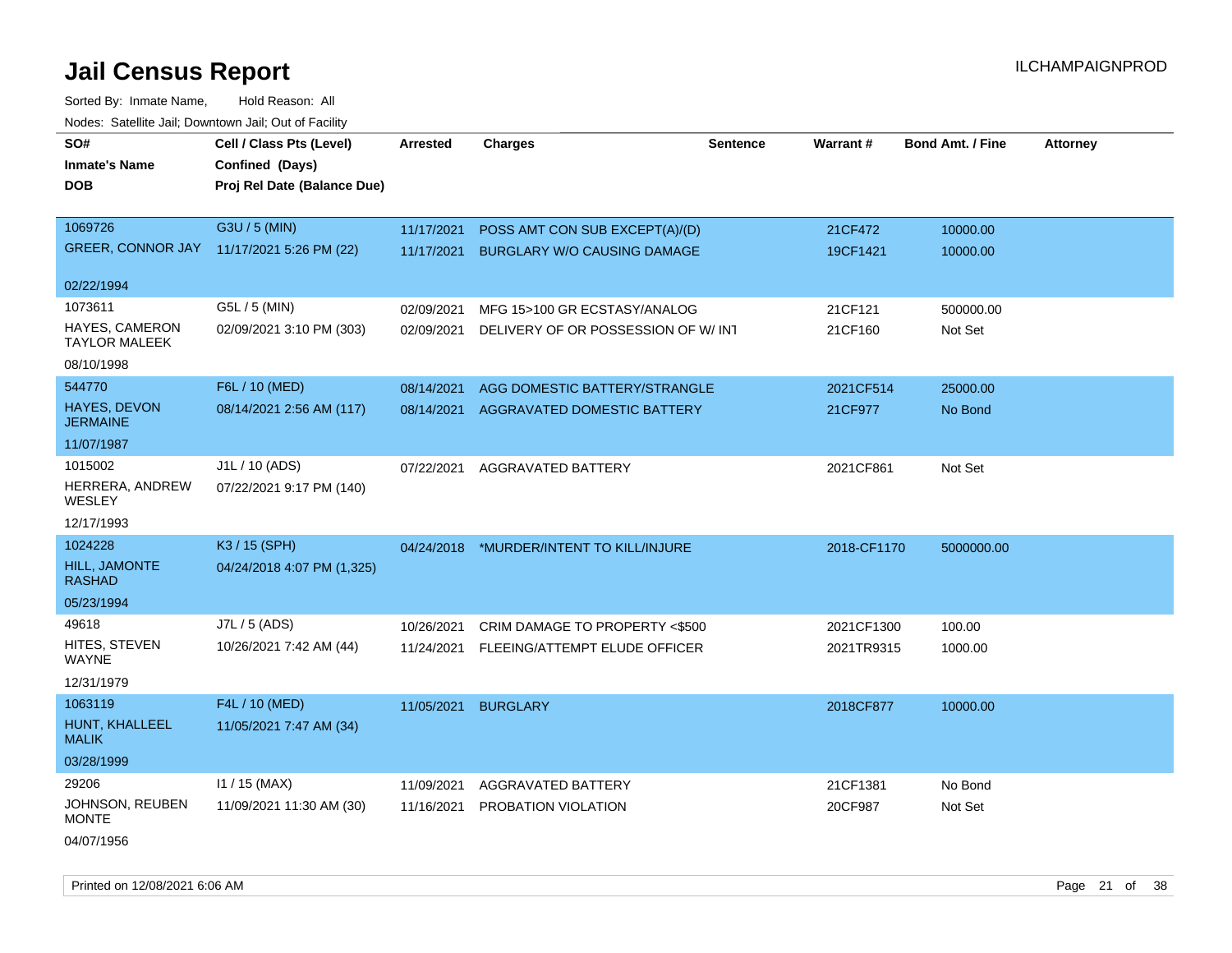| roaco. Catolino dall, Downtown dall, Out of Fability |                             |                 |                                    |                 |            |                         |                 |
|------------------------------------------------------|-----------------------------|-----------------|------------------------------------|-----------------|------------|-------------------------|-----------------|
| SO#                                                  | Cell / Class Pts (Level)    | <b>Arrested</b> | <b>Charges</b>                     | <b>Sentence</b> | Warrant#   | <b>Bond Amt. / Fine</b> | <b>Attorney</b> |
| <b>Inmate's Name</b>                                 | Confined (Days)             |                 |                                    |                 |            |                         |                 |
| <b>DOB</b>                                           | Proj Rel Date (Balance Due) |                 |                                    |                 |            |                         |                 |
|                                                      |                             |                 |                                    |                 |            |                         |                 |
| 1073894                                              | E4U / 10 (ADS)              | 09/09/2021      | VIOLATE SEX OFFENDER REGIS/2+      |                 | 2021CF920  | 10000.00                |                 |
| JOKICH, ANTON VEGO  09/09/2021 2:14 PM (91)          |                             |                 |                                    |                 |            |                         |                 |
| 05/30/1969                                           |                             |                 |                                    |                 |            |                         |                 |
| 23138                                                | D1 / 15 (MAX)               | 06/17/2021      | STALKING/TRANSMITS THREAT          |                 | 18CF1332   | Not Set                 |                 |
| JONES, GLENN                                         | 06/17/2021 12:51 PM (175)   | 06/17/2021      | AGG CRIM SEXUAL ABUSE/FELONY       |                 | 18-CF-1333 | Not Set                 |                 |
| <b>CLAYTON</b>                                       |                             |                 |                                    |                 |            |                         |                 |
| 08/17/1958                                           |                             |                 |                                    |                 |            |                         |                 |
| 1017120                                              | C7L / 5 (MIN)               | 10/29/2021      | BATTERY/CAUSE BODILY HARM          |                 | 21CM498    | Not Set                 |                 |
| JONES, JOSHUA LYNN 10/29/2021 3:15 AM (41)           |                             | 10/29/2021      | AGG ASLT/USE DDLY WEAPON           |                 | 21CM452    | 2500.00                 |                 |
| 05/16/1993                                           |                             |                 |                                    |                 |            |                         |                 |
| 001077231                                            | J5L / 10 (ADS)              | 11/02/2021      | RECEIVE/POSS/SELL STOLEN VEH       | 6y (DOC)        |            | 15000.00                |                 |
| KOLESAR, JEREMY J                                    | 11/02/2021 5:51 PM (37)     | 12/03/2021      | VIOLATE SEX OFFENDER REGIS         |                 | 2020CF466  | 40000.00                |                 |
|                                                      |                             |                 |                                    |                 |            |                         |                 |
| 10/20/1979                                           |                             |                 |                                    |                 |            |                         |                 |
| 24308                                                | D <sub>2</sub> / 15 (MAX)   | 06/03/2021      | <b>ROBBERY</b>                     |                 | 21CF625    | No Bond                 |                 |
| KWIATKOWSKI,<br><b>ROBERT JOHN</b>                   | 06/03/2021 10:40 PM (189)   |                 |                                    |                 |            |                         |                 |
| 08/08/1963                                           |                             |                 |                                    |                 |            |                         |                 |
| 29681                                                | J2L / 15 (ADS)              | 07/14/2020      | PREDATORY CRIMINAL SEX ASSLT/CHILD |                 | 20CF-781   | 250000.00               |                 |
| LENOIR, JOHN<br><b>CHRISTOPHER</b>                   | 07/14/2020 12:51 PM (513)   |                 |                                    |                 |            |                         |                 |
| 04/20/1966                                           |                             |                 |                                    |                 |            |                         |                 |
| 001078320                                            | F3L / 10 (MED)              | 11/23/2021      | RESIST/OBSTRUCTING A PEACE OFFICEF |                 | 21CM539    | Not Set                 |                 |
| <b>MARSH, PAUL</b><br><b>OLUFUNMILAYO</b>            | 11/23/2021 2:32 PM (16)     |                 |                                    |                 |            |                         |                 |
| 07/13/1994                                           |                             |                 |                                    |                 |            |                         |                 |
| 45113                                                | E4L / 15 (MAX)              | 11/20/2021      | ARMED HABITUAL CRIMINAL            |                 | 21CF1424   | No Bond                 |                 |
| MARTIN, JEREMIAH<br><b>FRANCIS</b>                   | 11/20/2021 1:18 AM (19)     |                 |                                    |                 |            |                         |                 |
| 01/18/1977                                           |                             |                 |                                    |                 |            |                         |                 |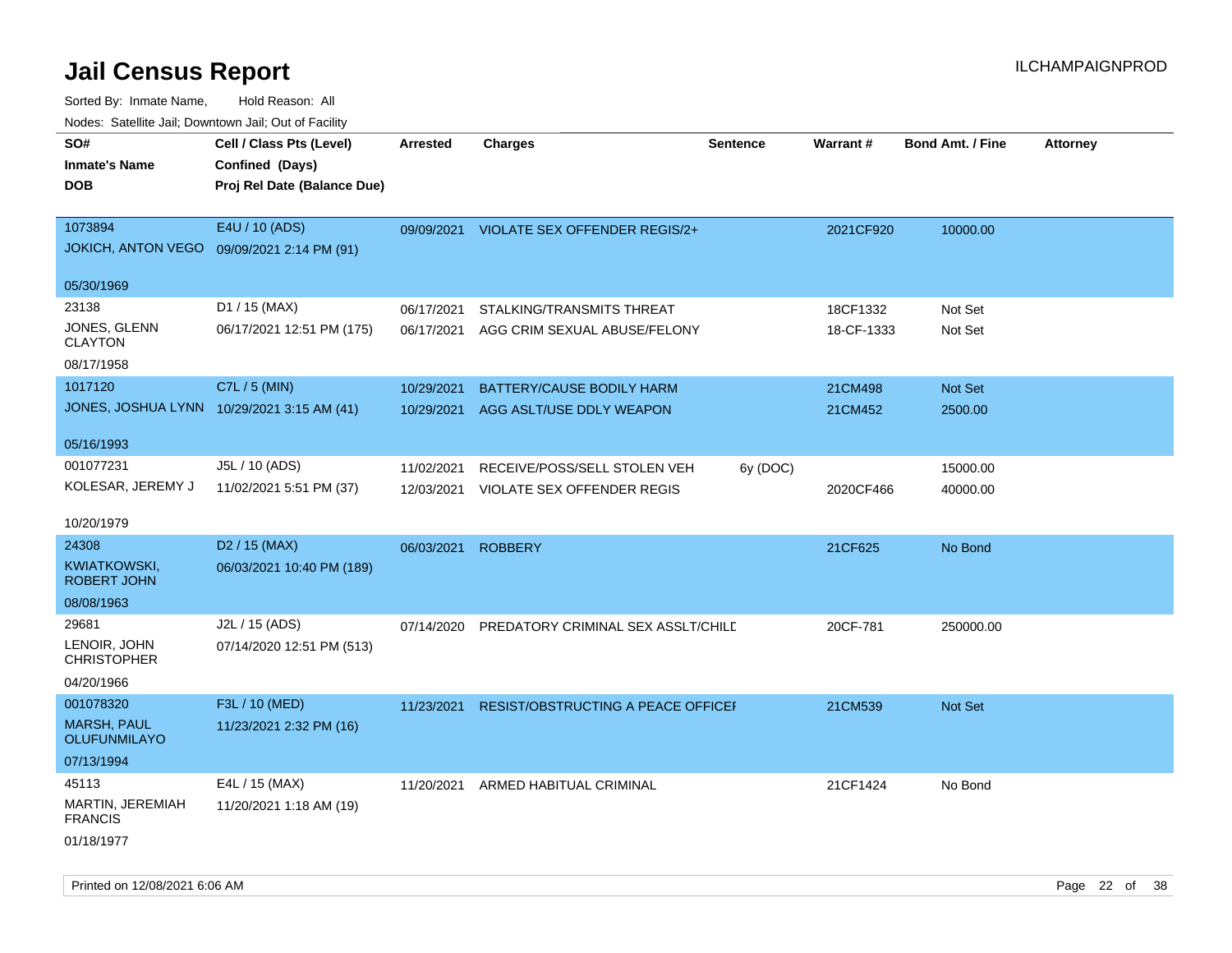Sorted By: Inmate Name, Hold Reason: All

|  |  |  | Nodes: Satellite Jail; Downtown Jail; Out of Facility |  |
|--|--|--|-------------------------------------------------------|--|
|--|--|--|-------------------------------------------------------|--|

| SO#                                 | Cell / Class Pts (Level)    | <b>Arrested</b> | <b>Charges</b>                                           | <b>Sentence</b> | Warrant#   | <b>Bond Amt. / Fine</b> | Attorney |
|-------------------------------------|-----------------------------|-----------------|----------------------------------------------------------|-----------------|------------|-------------------------|----------|
| <b>Inmate's Name</b>                | Confined (Days)             |                 |                                                          |                 |            |                         |          |
| <b>DOB</b>                          | Proj Rel Date (Balance Due) |                 |                                                          |                 |            |                         |          |
|                                     |                             |                 |                                                          |                 |            |                         |          |
| 1066623                             | G6U / 5 (MIN)               | 11/17/2021      | MFG/DEL 15<100 GR COCA/ANALOG                            |                 | 17CF1093   | 75000.00                |          |
| MATA-OROZCO,<br><b>OLEGARIO</b>     | 11/17/2021 5:08 PM (22)     |                 |                                                          |                 |            |                         |          |
| 03/06/1995                          |                             |                 |                                                          |                 |            |                         |          |
| 001078249                           | B3 / 10 (MED)               | 08/07/2021      | FELON POSS/USE WEAPON/FIREARM                            |                 | 21CF947    | Not Set                 |          |
| MCCLENDON, CALVIN<br>м              | 08/07/2021 8:56 AM (124)    |                 |                                                          |                 |            |                         |          |
| 04/29/1990                          |                             |                 |                                                          |                 |            |                         |          |
| 40235                               | G9U / 5 (MIN)               | 10/04/2021      | AGG DUI/4                                                |                 | 2021CF1145 | 35000.00                |          |
| MERRIWEATHER,<br><b>MARCUS TODD</b> | 10/04/2021 4:41 PM (66)     |                 |                                                          |                 |            |                         |          |
| 11/28/1967                          |                             |                 |                                                          |                 |            |                         |          |
| 1040273                             | E5U / 15 (ADS)              |                 | 09/30/2021 PRED CRIM SEX ASLT/VICTIM <13                 |                 | 21CF329    | 500000.00               |          |
| METCALFE, LANELL<br><b>JARON</b>    | 09/30/2021 11:32 PM (70)    |                 |                                                          |                 |            |                         |          |
| 09/22/1988                          |                             |                 |                                                          |                 |            |                         |          |
| 1075635                             | B <sub>2</sub> / 10 (ADS)   | 05/11/2021      | MFG/DEL CANNABIS/30-500 GRAMS                            |                 | 20CF1402   | 100000.00               |          |
| MILES, DEVLON VON,<br>Junior        | 05/11/2021 10:39 PM (212)   | 05/11/2021      | AGG DISCHARGE FIREARM/OCC VEH                            |                 | 21CF538    | Not Set                 |          |
| 11/04/2000                          |                             |                 |                                                          |                 |            |                         |          |
| 1069209                             | H2L / 10 (ADS)              | 04/07/2021      | AGG BATTERY/GREAT BODILY HARM                            |                 | 21CF376    | Not Set                 |          |
| MOORE, DEVONTE<br>JAMAL             | 04/07/2021 6:25 PM (246)    |                 |                                                          |                 |            |                         |          |
| 09/24/1995                          |                             |                 |                                                          |                 |            |                         |          |
| 966887                              | F7L / 15 (MAX)              | 11/05/2021      | DELIVERY OF OR POSSESSION OF W/IN110y/0m/0d (DC 19CF1425 |                 |            | No Bond                 |          |
| NELSON, DARRYL<br><b>WAYNE</b>      | 11/05/2021 11:00 AM (34)    |                 |                                                          |                 |            |                         |          |
| 01/16/1984                          |                             |                 |                                                          |                 |            |                         |          |
| 001078357                           | H6L / 15 (ADS)              | 09/17/2021      | ARMED ROBBERY/ARMED W/FIREARM                            |                 | 21CF1230   | Not Set                 |          |
| PETTIGREW, CAREY                    | 09/17/2021 9:56 AM (83)     | 09/17/2021      | ARMED ROBBERY/ARMED W/FIREARM                            |                 | 21CF1128   | Not Set                 |          |
| <b>CORNITRIAS DEOBLO</b>            |                             | 09/17/2021      | ARMED ROBBERY/ARMED W/FIREARM                            |                 | 21CF1129   | Not Set                 |          |
| 08/31/1986                          |                             |                 |                                                          |                 |            |                         |          |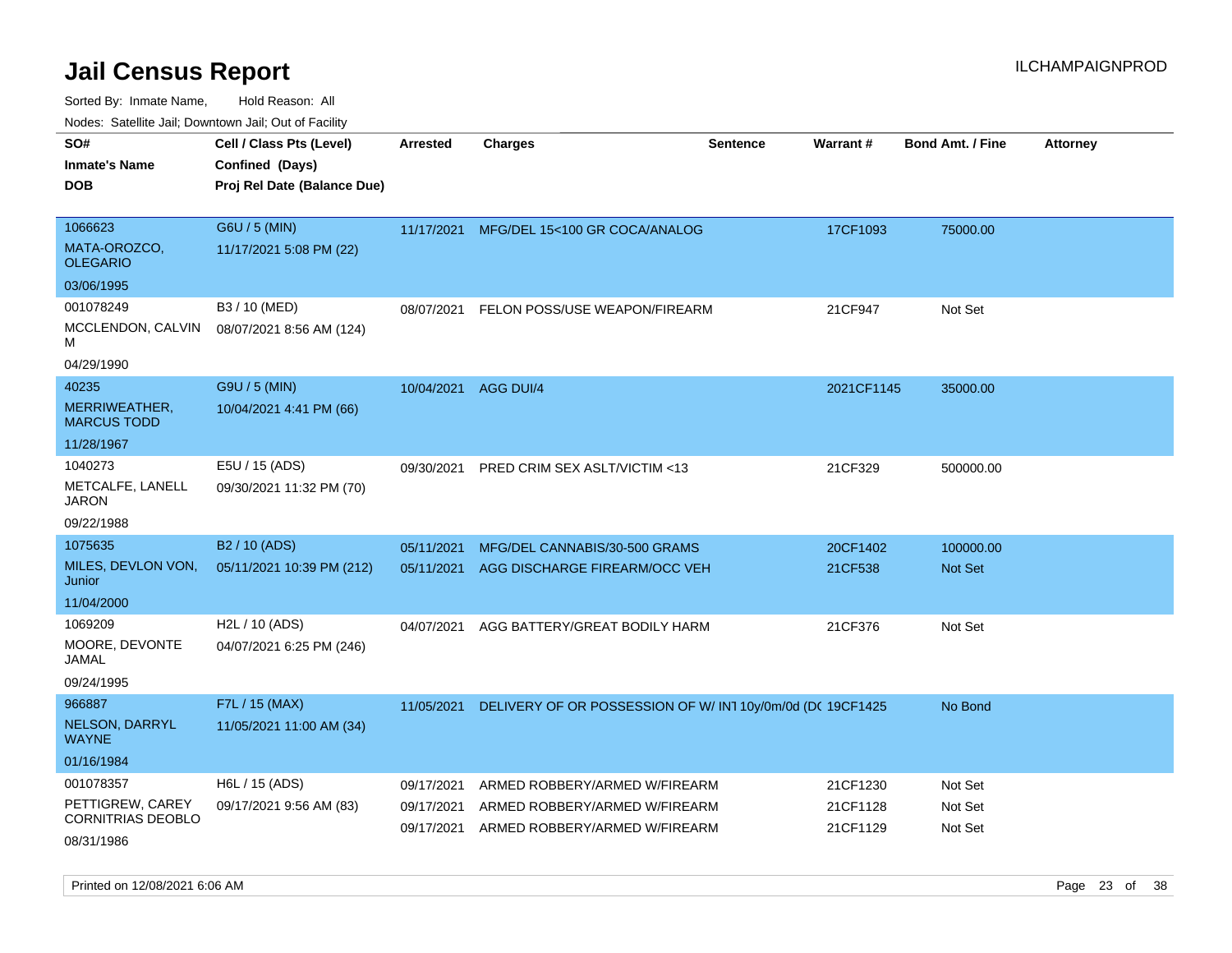| <u>Rodos.</u> Odiolino dali, Downtown dali, Odi of Fabilit |                                            |                  |                                      |                 |              |                         |                 |
|------------------------------------------------------------|--------------------------------------------|------------------|--------------------------------------|-----------------|--------------|-------------------------|-----------------|
| SO#                                                        | Cell / Class Pts (Level)                   | <b>Arrested</b>  | <b>Charges</b>                       | <b>Sentence</b> | Warrant#     | <b>Bond Amt. / Fine</b> | <b>Attorney</b> |
| <b>Inmate's Name</b>                                       | Confined (Days)                            |                  |                                      |                 |              |                         |                 |
| <b>DOB</b>                                                 | Proj Rel Date (Balance Due)                |                  |                                      |                 |              |                         |                 |
|                                                            |                                            |                  |                                      |                 |              |                         |                 |
| 1022441                                                    | H3L / 10 (ADS)                             | 10/27/2021       | AGG BATTERY/PEACE OFFICER            |                 | 2021 CF 12   | No Bond                 |                 |
| PICKENS, DONTRELL<br><b>DEMAR</b>                          | 10/27/2021 1:39 PM (43)                    | 10/27/2021       | AGG BATTERY/PEACE OFFICER            |                 | 2020 CF 1488 | No Bond                 |                 |
| 12/10/1993                                                 |                                            |                  |                                      |                 |              |                         |                 |
| 1072114                                                    | A1U / 15 (SPH)                             | 01/17/2021       | ATTEMPT (FIRST DEGREE MURDER)        |                 | 2021CF65     | Not Set                 |                 |
|                                                            | ROBINSON, DONNELL 01/17/2021 2:40 PM (326) | 01/17/2021       | ARMED ROBBERY/NO FIREARM             |                 | 2020CF824    | 75000.00                |                 |
| <b>LEVON</b>                                               |                                            | 02/17/2021       | AGGRAVATED BATTERY                   | 4y (DOC)        |              | 250000.00               |                 |
| 10/23/2000                                                 |                                            |                  |                                      |                 |              |                         |                 |
| 980761                                                     | B1 / 10 (MED)                              | 06/07/2021       | DOMESTIC BATTERY/OTHER PRIOR         | 5y (DOC)        |              | Not Set                 |                 |
| ROBINSON, LEON<br><b>SOLOMON</b>                           | 06/07/2021 1:53 AM (185)                   |                  |                                      |                 |              |                         |                 |
| 10/22/1983                                                 |                                            |                  |                                      |                 |              |                         |                 |
| 1006507                                                    | 14 / 10 (MED)                              | 10/21/2021       | AGG ASLT/USE DDLY WEAPON             |                 | 21CM123      | 1000.00                 |                 |
| RODGERS, DYLAN                                             | 10/21/2021 12:34 AM (49)                   | 10/21/2021       | DOMESTIC BATTERY/OTHER PRIOR         |                 | 21CF1269     | Not Set                 |                 |
| <b>ROBERT</b>                                              |                                            | 10/21/2021       | PROBATION VIOLATION                  |                 | 2019CF1220   | 10000.00                |                 |
| 12/12/1991                                                 |                                            |                  |                                      |                 |              |                         |                 |
| 1068592                                                    | C8L / 15 (ADS)                             | 11/12/2021       | <b>BURGLARY</b>                      |                 | 21CF1393     | <b>Not Set</b>          |                 |
| ROSS, TEVONTAE<br><b>TERRANCE</b>                          | 11/12/2021 8:41 AM (27)                    |                  |                                      |                 |              |                         |                 |
| 12/15/1998                                                 |                                            |                  |                                      |                 |              |                         |                 |
| 1069960                                                    | G7L / 5 (MIN)                              | 09/28/2021       | IDENTITY THEFT/\$2K-\$10K            |                 | 21CF952      | 10000.00                |                 |
| SHELTON, JOSIAH<br><b>TIMOTHY</b>                          | 09/28/2021 2:04 AM (72)                    |                  |                                      |                 |              |                         |                 |
| 02/23/1980                                                 |                                            |                  |                                      |                 |              |                         |                 |
| 960772                                                     | G1L / 5 (MIN)                              | 11/11/2021       | <b>POSSESSION OF METH&lt;5 GRAMS</b> | 3y (DOC)        | 2020CF362    | No Bond                 |                 |
| <b>STARK, FARON</b><br><b>MICHAEL</b>                      | 11/11/2021 10:28 PM (28)                   |                  |                                      |                 |              |                         |                 |
| 05/12/1988                                                 |                                            |                  |                                      |                 |              |                         |                 |
| 1057312                                                    | G <sub>2U</sub>                            | 11/10/2021       | HOME INVASION/FIREARM                |                 | 21CF1388     | Not Set                 |                 |
| STARKS, RAMEON<br><b>TAHZIER</b>                           | 11/10/2021 9:51 PM (29)                    | 11/30/2021 THEFT |                                      |                 | 21CF1194     | 100000.00               |                 |
| 12/18/1996                                                 |                                            |                  |                                      |                 |              |                         |                 |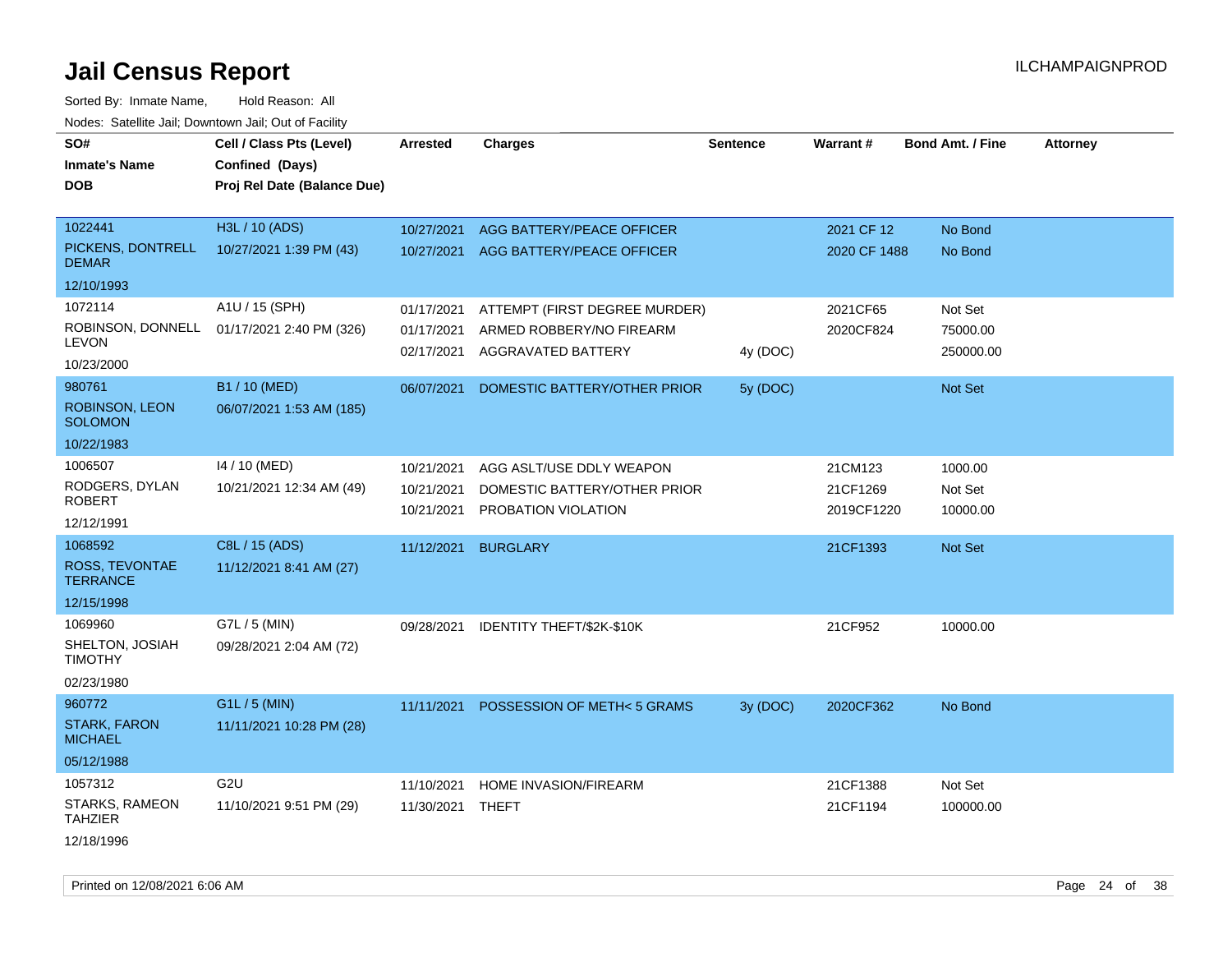| rouce. Calcinic Jan, Downtown Jan, Out or Facility |                             |                     |                                         |                 |            |                         |                 |
|----------------------------------------------------|-----------------------------|---------------------|-----------------------------------------|-----------------|------------|-------------------------|-----------------|
| SO#                                                | Cell / Class Pts (Level)    | <b>Arrested</b>     | <b>Charges</b>                          | <b>Sentence</b> | Warrant#   | <b>Bond Amt. / Fine</b> | <b>Attorney</b> |
| <b>Inmate's Name</b>                               | Confined (Days)             |                     |                                         |                 |            |                         |                 |
| <b>DOB</b>                                         | Proj Rel Date (Balance Due) |                     |                                         |                 |            |                         |                 |
|                                                    |                             |                     |                                         |                 |            |                         |                 |
| 1051104                                            | G1U / 5 (MIN)               | 05/26/2021          | <b>BURGLARY</b>                         |                 | 21CF667    | <b>Not Set</b>          |                 |
| STOVER, ANDREW                                     | 05/27/2021 12:59 AM (196)   | 05/26/2021          | DRIVING ON REVOKED LICENSE              |                 | 21TR4000   | <b>Not Set</b>          |                 |
| <b>WADE</b>                                        |                             | 05/26/2021          | <b>METH DELIVERY/5&lt;15 GRAMS</b>      |                 | 21CF598    | <b>Not Set</b>          |                 |
| 07/20/1994                                         |                             |                     |                                         |                 |            |                         |                 |
| 1024184                                            | H5L / 10 (ADS)              | 09/08/2021          | AGG ASLT PEACE OFF/FIRE/ER WRK          |                 | 20CF1051   | No Bond                 |                 |
| SULLIVAN, CODY<br><b>MICHAEL</b>                   | 09/08/2021 3:28 PM (92)     |                     |                                         |                 |            |                         |                 |
| 08/15/1994                                         |                             |                     |                                         |                 |            |                         |                 |
| 1068839                                            | F8L / 15 (MAX)              | 08/07/2020 HOMICIDE |                                         |                 | 2020-CF851 | 1000000.00              |                 |
| <b>TAYLOR, LONDON</b><br><b>JAVON</b>              | 08/07/2020 10:30 AM (489)   |                     |                                         |                 |            |                         |                 |
| 08/16/1999                                         |                             |                     |                                         |                 |            |                         |                 |
| 1004142                                            | F9L / 15 (MAX)              | 10/22/2021          | <b>PAROLE REVOCATION</b>                |                 |            | Not Set                 |                 |
| TOY, KAYON LARENZ                                  | 10/22/2021 1:01 PM (48)     | 10/27/2021          | POSSESSION OF METH/15<100GRAMS          |                 | 2021CF1298 | 1500000.00              |                 |
|                                                    |                             |                     |                                         |                 |            |                         |                 |
| 09/12/1991                                         |                             |                     |                                         |                 |            |                         |                 |
| 1056971                                            | D6 / 10 (ADS)               | 08/07/2021          | FELON POSS/USE WEAPON/FIREARM           |                 | 21CF948    | No Bond                 |                 |
| <b>TRAVIS, DENZEL</b><br><b>DANTRELL</b>           | 08/07/2021 7:36 AM (124)    | 08/08/2021          | AGG BATTERY/PUBLIC PLACE                |                 | 2020CF647  | 25000.00                |                 |
| 03/21/1993                                         |                             |                     |                                         |                 |            |                         |                 |
| 001078250                                          | F2L / 10 (MED)              |                     | 08/07/2021 FELON POSS WEAPON/BODY ARMOR |                 | 21CF950    | Not Set                 |                 |
| TRAVIS, JORDAN<br><b>TESHAUN</b>                   | 08/07/2021 10:27 AM (124)   |                     |                                         |                 |            |                         |                 |
| 03/03/1996                                         |                             |                     |                                         |                 |            |                         |                 |
| 969709                                             | $13/5$ (MIN)                | 10/29/2021          | DRIVING ON SUSPENDED LICENSE            |                 | 20TR2181   | 5000.00                 |                 |
| <b>TUFTE, BRYCE</b><br><b>MATTHEW</b>              | 10/29/2021 3:14 PM (41)     | 10/29/2021          | CRIM DMG TO PROP \$500-10K              |                 |            | <b>Not Set</b>          |                 |
| 05/30/1988                                         | 12/20/2021 (0.00)           |                     |                                         |                 |            |                         |                 |
| 30108                                              | J4L / 15 (ADS)              | 07/30/2021          | MURDER                                  |                 | 21CF902    | 2000000.00              |                 |
| VANDYKE, DARYL<br><b>ANTHONY</b>                   | 07/30/2021 8:29 PM (132)    |                     |                                         |                 |            |                         |                 |
| 10/04/1965                                         |                             |                     |                                         |                 |            |                         |                 |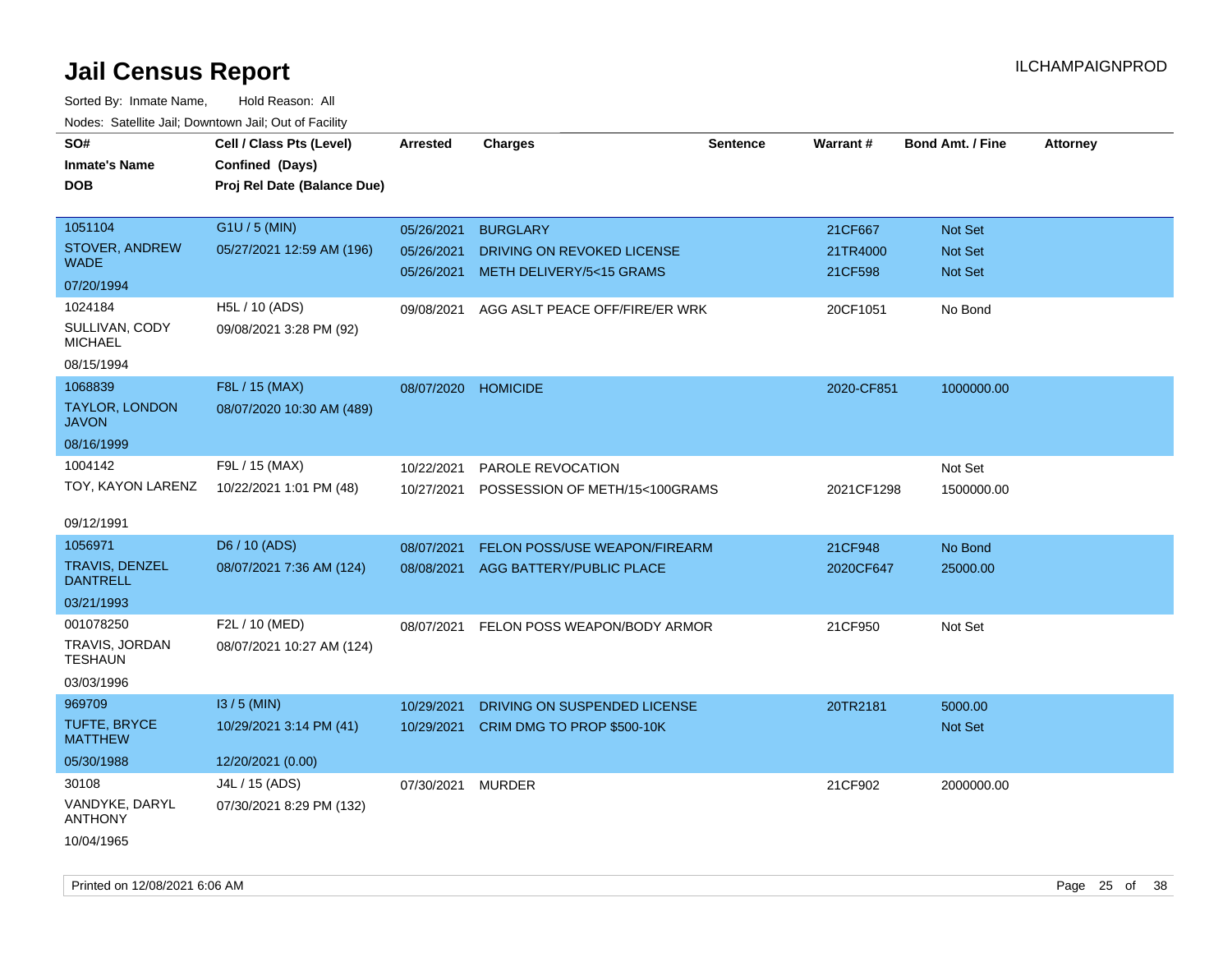| SO#<br><b>Inmate's Name</b><br><b>DOB</b>  | Cell / Class Pts (Level)<br>Confined (Days)<br>Proj Rel Date (Balance Due) | <b>Arrested</b> | <b>Charges</b>                     | <b>Sentence</b> | Warrant#    | <b>Bond Amt. / Fine</b> | <b>Attorney</b> |
|--------------------------------------------|----------------------------------------------------------------------------|-----------------|------------------------------------|-----------------|-------------|-------------------------|-----------------|
| 968681                                     | D5 / 15 (ADS)                                                              | 08/27/2021      | AGG CRIM SX AB/VIC 13<18/TRUST     |                 | 2020CF499   | 250000.00               |                 |
| <b>WADE, DEMETRIUS</b><br><b>DARYL</b>     | 08/27/2021 2:25 AM (104)                                                   | 08/27/2021      | INDIRECT CRIMINAL CONTEMPT         | 5y (DOC)        | 2021CC16    | No Bond                 |                 |
| 01/07/1987                                 |                                                                            |                 |                                    |                 |             |                         |                 |
| 1070904                                    | G7U / 5 (MIN)                                                              | 10/28/2021      | <b>BURGLARY</b>                    |                 | 2021CF321   | 15000.00                |                 |
| WANKEL, JONAH<br><b>JAMES</b>              | 10/28/2021 3:42 AM (42)                                                    |                 |                                    |                 |             |                         |                 |
| 12/15/1993                                 |                                                                            |                 |                                    |                 |             |                         |                 |
| 44836                                      | E2L / 15 (ADS)                                                             | 11/02/2021      | <b>CRIM TRESPASS TO STATE LAND</b> |                 | 21118875    | Not Set                 |                 |
| <b>WESLEY, FRANK</b><br><b>LADELL</b>      | 11/02/2021 4:08 AM (37)                                                    |                 |                                    |                 |             |                         |                 |
| 09/17/1977                                 |                                                                            |                 |                                    |                 |             |                         |                 |
| 001078511                                  | G5U / 5 (MIN)                                                              | 10/18/2021      | WRIT                               |                 | 20CF1318    | No Bond                 |                 |
| WILLIAMS, KANAAN<br><b>AUBREY</b>          | 10/18/2021 2:21 PM (52)                                                    |                 |                                    |                 |             |                         |                 |
| 03/17/2000                                 |                                                                            |                 |                                    |                 |             |                         |                 |
| 1058072                                    | A2U / 15 (SPH)                                                             | 02/25/2021      | ARMED HABITUAL CRIMINAL            |                 |             | Not Set                 |                 |
| <b>WILLIAMS, KENNETH</b><br><b>BERNARD</b> | 02/25/2021 3:24 PM (287)                                                   |                 |                                    |                 |             |                         |                 |
| 10/04/1985                                 |                                                                            |                 |                                    |                 |             |                         |                 |
| 53518                                      | I5 / 15 (ADS)                                                              | 08/19/2021      | AGGRAVATED BATTERY                 |                 | 21CF1014    | Not Set                 |                 |
| <b>WILLIAMS, TORREY</b><br><b>TOSHIBA</b>  | 08/19/2021 10:10 AM (112)                                                  | 09/01/2021      | PROBATION VIOLATION                |                 | 20CF381     | Not Set                 |                 |
| 03/30/1975                                 |                                                                            |                 |                                    |                 |             |                         |                 |
| 9326                                       | $12/5$ (ADS)                                                               | 06/14/2021      | <b>BURGLARY</b>                    |                 | 2020-CF-625 | <b>Not Set</b>          |                 |
| YOUNG, ANTHONY<br><b>PAUL</b>              | 06/14/2021 12:07 PM (178)                                                  |                 |                                    |                 |             |                         |                 |
| 03/13/1954                                 |                                                                            |                 |                                    |                 |             |                         |                 |
| <b>Total Downtown Jail: 69</b>             |                                                                            | Males: 69       | Females: 0<br>Unknown: 0           |                 |             |                         |                 |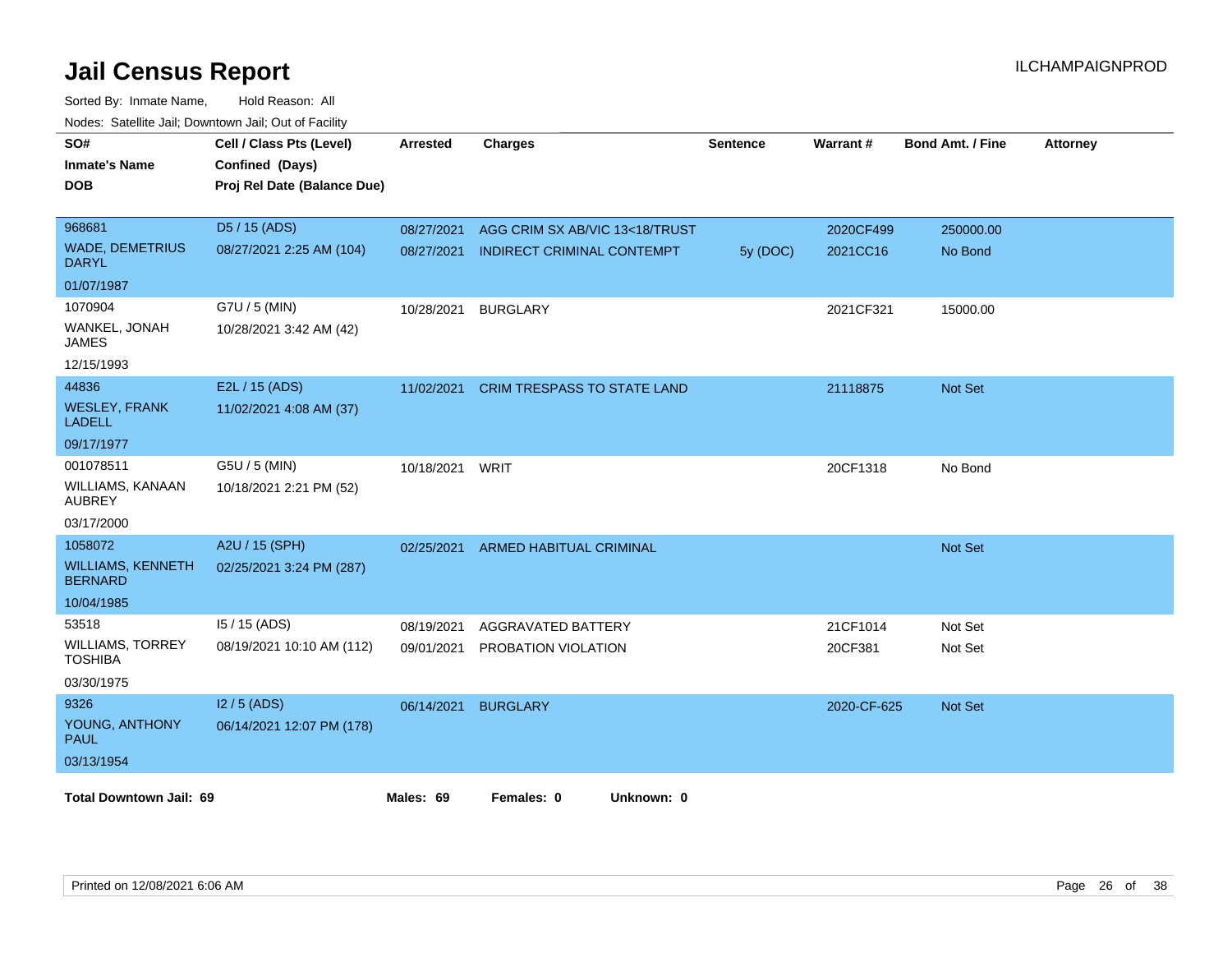|  | <b>Out of Facility</b> |  |
|--|------------------------|--|
|  |                        |  |
|  |                        |  |

| SO#<br><b>Inmate's Name</b>             | Cell / Class Pts (Level)<br>Confined (Days)   | <b>Arrested</b> | <b>Charges</b>                   | <b>Sentence</b> | Warrant#   | <b>Bond Amt. / Fine</b> | <b>Attorney</b> |
|-----------------------------------------|-----------------------------------------------|-----------------|----------------------------------|-----------------|------------|-------------------------|-----------------|
| <b>DOB</b>                              | Proj Rel Date (Balance Due)                   |                 |                                  |                 |            |                         |                 |
|                                         |                                               |                 |                                  |                 |            |                         |                 |
| 61095<br>AMOS, DERRICK                  | <b>DEW / 10 (ADS)</b>                         | 05/02/2021      | HOME INVASION/CAUSE INJURY       |                 | 2021CF323  | 100000.00               |                 |
| <b>JAMES</b>                            | 05/02/2021 9:02 PM (221)                      |                 |                                  |                 |            |                         |                 |
| 06/12/1985                              |                                               |                 |                                  |                 |            |                         |                 |
| 19971                                   | EHD                                           | 11/09/2021      | DRIVING RVK/SUSP DUI/SSS 4-9     |                 | 2021CF968  | Not Set                 |                 |
| <b>LYNN</b>                             | BARNESKE, RAYMOND 11/09/2021 9:32 AM (30)     |                 |                                  |                 |            |                         |                 |
| 08/17/1961                              | 5/6/2022 (0.00)                               |                 |                                  |                 |            |                         |                 |
| 516062                                  | <b>DEW / 15 (MAX)</b>                         | 02/22/2021      | PHONE HARASSMENT/2+              |                 | 20CF194    | 5000.00                 |                 |
| <b>BENNETT, JOHN</b><br><b>MICHAEL</b>  | 02/22/2021 10:47 AM (290)                     | 02/22/2021      | AGG DISCH FIR/VEH/PC OFF/FRMAN   |                 | 21CF210    | No Bond                 |                 |
| 04/30/1986                              |                                               |                 |                                  |                 |            |                         |                 |
| 976538                                  | EHD                                           | 10/12/2021      | DOMESTIC BATTERY/OTHER PRIOR     |                 | 2020CF1095 | Not Set                 |                 |
|                                         | BLISSIT, WYATT TYRES 10/12/2021 10:05 AM (58) |                 |                                  |                 |            |                         |                 |
| 09/05/1989                              | 1/6/2022 (0.00)                               |                 |                                  |                 |            |                         |                 |
| 974830                                  | <b>EHD</b>                                    | 12/07/2021      | AGG DUI/3                        |                 | 2020CF791  | Not Set                 |                 |
| <b>BOOK, RORY ALAN</b>                  | 12/07/2021 9:37 AM (2)                        |                 |                                  |                 |            |                         |                 |
| 08/13/1988                              | 12/20/2021 (0.00)                             |                 |                                  |                 |            |                         |                 |
| 33993                                   | DEW / 10 (MED)                                | 06/14/2021      | AGGRAVATED DOMESTIC BATTERY      |                 | 21CF688    | Not Set                 |                 |
| <b>BOOKER, STEPHON</b>                  | 06/14/2021 7:42 PM (178)                      | 06/14/2021      | POSSESSING A CONTROLLED SUBSTANC |                 | 21CF657    | Not Set                 |                 |
| <b>MONTELL</b>                          |                                               | 06/14/2021      | PAROLE REVOCATION                |                 | CH2103612  | No Bond                 |                 |
| 06/11/1971                              |                                               |                 |                                  |                 |            |                         |                 |
| 1074315                                 | <b>DEW / 15 (MAX)</b>                         | 07/27/2021      | AGG DISCHARGE FIREARM/VEH/SCH    |                 | 21CF927    | Not Set                 |                 |
| <b>BRIGGS, PATRICK</b><br><b>MONTAY</b> | 08/03/2021 4:56 PM (128)                      |                 |                                  |                 |            |                         |                 |
| 08/05/2001                              |                                               |                 |                                  |                 |            |                         |                 |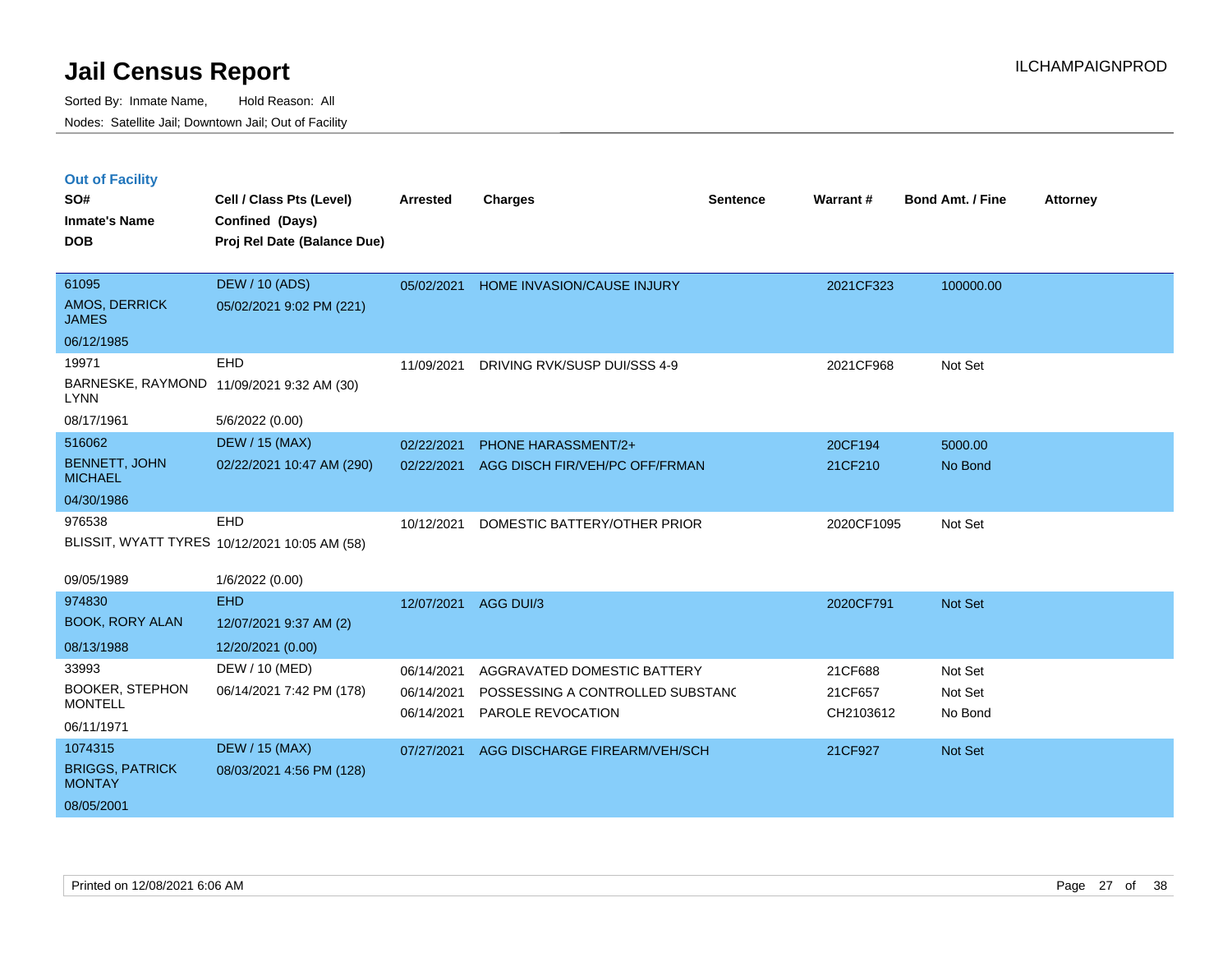| roaco. Calcinio dan, Downtown dan, Oal or Fability |                             |            |                                          |                 |                 |                         |                 |
|----------------------------------------------------|-----------------------------|------------|------------------------------------------|-----------------|-----------------|-------------------------|-----------------|
| SO#                                                | Cell / Class Pts (Level)    | Arrested   | Charges                                  | <b>Sentence</b> | <b>Warrant#</b> | <b>Bond Amt. / Fine</b> | <b>Attorney</b> |
| Inmate's Name                                      | Confined (Days)             |            |                                          |                 |                 |                         |                 |
| DOB                                                | Proj Rel Date (Balance Due) |            |                                          |                 |                 |                         |                 |
|                                                    |                             |            |                                          |                 |                 |                         |                 |
| 001078065                                          | <b>KAN / 10 (ADS)</b>       |            | 06/17/2021 AGG BATTERY/DISCHARGE FIREARM |                 | 21CF704         | 1000000.00              |                 |
| <b>BROWN, CHARMAN</b><br>LAKEEF                    | 06/17/2021 12:32 PM (175)   |            |                                          |                 |                 |                         |                 |
| 11/30/2002                                         |                             |            |                                          |                 |                 |                         |                 |
| 1038554                                            | KAN / 15 (MAX)              | 08/18/2021 | DELIVERY OF OR POSSESSION OF W/ INT      |                 | 21CF1009        | No Bond                 |                 |
| <b>BROWN, CORRION</b><br><b>DEVONTAE</b>           | 08/18/2021 5:40 PM (113)    | 08/18/2021 | ARMED HABITUAL CRIMINAL                  |                 | 21CF1162        | Not Set                 |                 |
| 04/19/1995                                         |                             |            |                                          |                 |                 |                         |                 |
| 1062585                                            | <b>EHD</b>                  | 11/30/2021 | AGG DUI/LIC SUSP OR REVOKED              |                 | 2020CF1152      | <b>Not Set</b>          |                 |
| <b>BROWN, ERRICK</b><br>LAMONT, Junior             | 11/30/2021 9:39 AM (9)      |            |                                          |                 |                 |                         |                 |
| 02/12/1994                                         | 12/20/2021 (0.00)           |            |                                          |                 |                 |                         |                 |
| 1071662                                            | KAN / 15 (MAX)              | 12/07/2020 | FELON POSS/USE FIREARM PRIOR             | 7y (DOC)        | 20CF1418        | 250000.00               |                 |
| BROWN, JAWON<br>EDWARD                             | 12/14/2020 6:02 PM (360)    |            |                                          |                 |                 |                         |                 |
| 04/21/2000                                         |                             |            |                                          |                 |                 |                         |                 |
| 1038579                                            | <b>KAN / 15 (MAX)</b>       |            | 08/18/2021 FELON POSS/USE WEAPON/FIREARM |                 | 21CF1010        | <b>Not Set</b>          |                 |
| <b>BROWN, MARKEL</b><br>rikki                      | 08/18/2021 2:05 PM (113)    |            |                                          |                 |                 |                         |                 |
| 01/06/1995                                         |                             |            |                                          |                 |                 |                         |                 |
| 1003006                                            | KAN / 15 (MAX)              | 08/19/2021 | FELON POSS/USE MACHINE GUN               |                 | 21CF1011        | No Bond                 |                 |
| BROWN, ROCKEITH<br>JAVONTE                         | 08/19/2021 12:55 AM (112)   |            |                                          |                 |                 |                         |                 |
| 07/23/1991                                         |                             |            |                                          |                 |                 |                         |                 |
| 987334                                             | <b>DEW / 15 (MAX)</b>       |            | 03/10/2021 ATTEMPT (FIRST DEGREE MURDER) |                 | 19CF689         | <b>Not Set</b>          |                 |
| CAIN, ISAIAH<br>DEPRIEST                           | 03/10/2021 2:22 PM (274)    |            |                                          |                 |                 |                         |                 |
| 12/23/1990                                         |                             |            |                                          |                 |                 |                         |                 |
| 992962                                             | DEW / 15 (ADS)              | 05/25/2021 | MURDER/INTENT TO KILL/INJURE             |                 | 2018CF1045      | 1000000.00              |                 |
| CAMPBELL, KEITH<br>KNAQEEB                         | 05/25/2021 1:19 PM (198)    |            |                                          |                 |                 |                         |                 |
| 07/22/1991                                         |                             |            |                                          |                 |                 |                         |                 |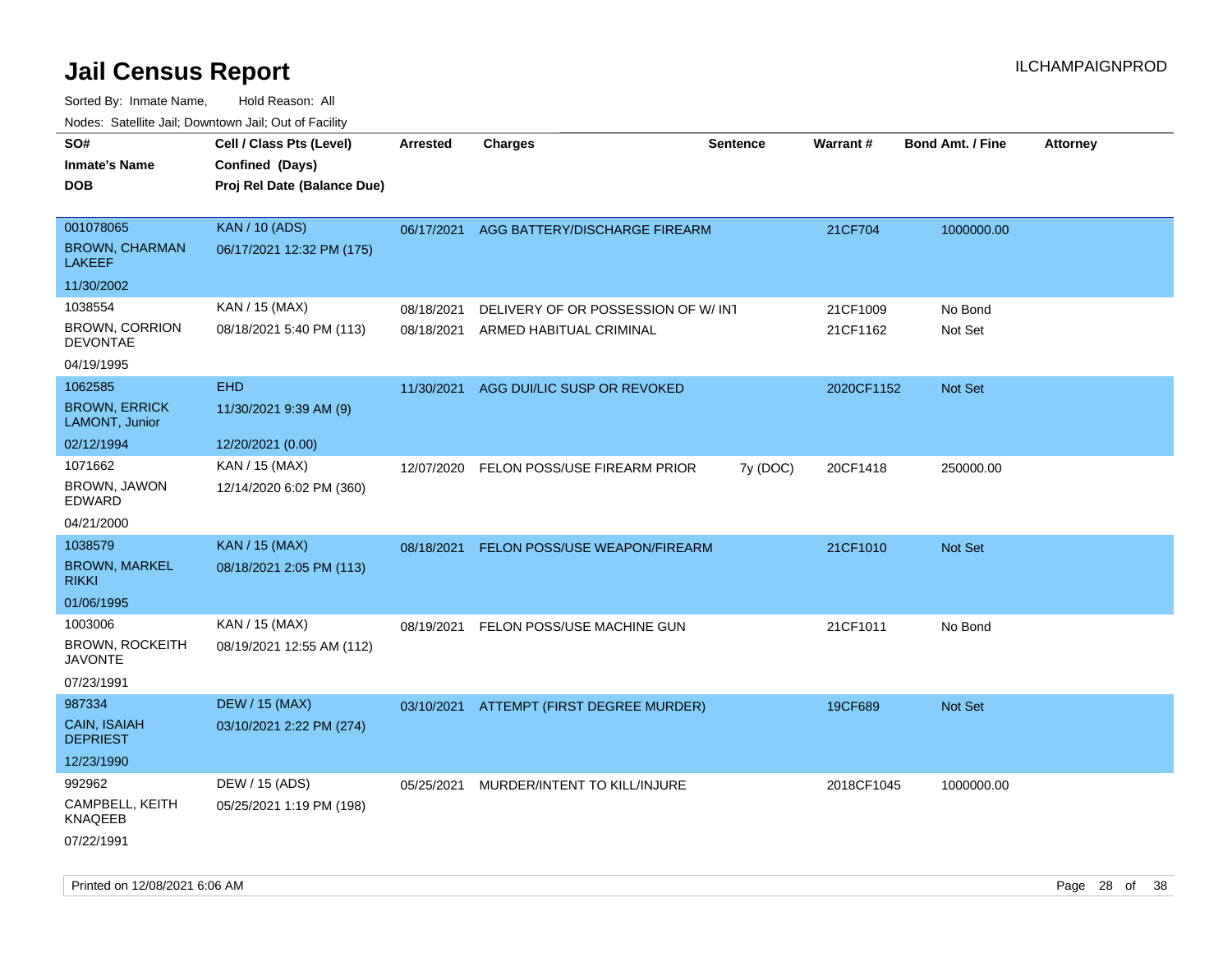Sorted By: Inmate Name, Hold Reason: All

Nodes: Satellite Jail; Downtown Jail; Out of Facility

| SO#<br><b>Inmate's Name</b><br><b>DOB</b> | Cell / Class Pts (Level)<br>Confined (Days)<br>Proj Rel Date (Balance Due) | <b>Arrested</b> | <b>Charges</b>                       | <b>Sentence</b> | Warrant#   | <b>Bond Amt. / Fine</b> | <b>Attorney</b> |
|-------------------------------------------|----------------------------------------------------------------------------|-----------------|--------------------------------------|-----------------|------------|-------------------------|-----------------|
| 001078576                                 | <b>KAN / 15 (MAX)</b>                                                      | 11/09/2021      | UNLAWFUL USE OF A WEAPON             |                 | 21CF1383   | Not Set                 |                 |
| CARTER, DEMONDRE<br><b>DAVON</b>          | 11/09/2021 6:01 PM (30)                                                    |                 |                                      |                 |            |                         |                 |
| 05/27/2001                                |                                                                            |                 |                                      |                 |            |                         |                 |
| 1064992                                   | KAN / 15 (MAX)                                                             | 09/20/2021      | ARMED VIOLENCE/CATEGORY I            |                 | 21CF1137   | Not Set                 |                 |
| CARTER, KEJUAN<br><b>JAVONTE</b>          | 09/20/2021 11:42 PM (80)                                                   |                 |                                      |                 |            |                         |                 |
| 06/27/1998                                |                                                                            |                 |                                      |                 |            |                         |                 |
| 959420                                    | <b>EHD</b>                                                                 | 11/16/2021      | AGG DUI/NO VALID DL                  |                 | 2021CF673  | <b>Not Set</b>          |                 |
| CHAPPLE, RAYMOND<br><b>DEONTE</b>         | 11/16/2021 9:49 AM (23)                                                    |                 |                                      |                 |            |                         |                 |
| 06/30/1988                                | 12/29/2021 (0.00)                                                          |                 |                                      |                 |            |                         |                 |
| 1068848                                   | KAN / 15 (MAX)                                                             | 02/06/2020      | MURDER/INTENT TO KILL/INJURE         | 60y (DOC)       | 20CF-156   | No Bond                 |                 |
| CHATMAN, MICHAEL<br><b>DAISEAN</b>        | 02/06/2020 5:22 PM (672)                                                   |                 |                                      |                 |            |                         |                 |
| 11/12/1999                                |                                                                            |                 |                                      |                 |            |                         |                 |
| 001078461                                 | <b>KAN / 10 (MED)</b>                                                      | 10/07/2021      | AGG UNLAWFUL USE WEAPON/PERSON       |                 | 2021CF1209 | No Bond                 |                 |
| <b>COLE, ERIC JOSE</b>                    | 10/08/2021 12:25 AM (62)                                                   | 10/07/2021      | AGG DOMESTIC BATTERY/STRANGLE        |                 | 2021CF1208 | <b>Not Set</b>          |                 |
| 01/24/2002                                |                                                                            | 10/08/2021      | <b>HARASS WITNESS/FAMILY MBR/REP</b> |                 | 21CF1218   | <b>Not Set</b>          |                 |
| 57733                                     | KAN / 15 (SPH)                                                             | 02/25/2020      | <b>HOMICIDE</b>                      |                 | 2020-CF250 | 2000000.00              |                 |
| CRAIG, ANTOINE<br><b>DARRELL</b>          | 02/25/2020 4:08 PM (653)                                                   | 02/25/2020      | FELON POSS/USE WEAPON/FIREARM        |                 | 19CF-1827  | 80000.00                |                 |
| 10/09/1982                                |                                                                            |                 |                                      |                 |            |                         |                 |
| 001077939                                 | <b>DEW / 10 (MED)</b>                                                      | 05/10/2021      | FIREARM/FOID INVALID/NOT ELIG        |                 | 21CF526    | No Bond                 |                 |
| <b>CROSS, PATRICK</b><br><b>DONTRELLE</b> | 05/10/2021 7:31 PM (213)                                                   | 06/02/2021      | POSS STOLEN VEHICLE > \$25,000       |                 | 21CF612    | <b>Not Set</b>          |                 |
| 11/07/2001                                |                                                                            |                 |                                      |                 |            |                         |                 |
| 1061304                                   | DEW / 15 (MAX)                                                             | 10/11/2021      | ARMED HABITUAL CRIMINAL              |                 | 21CF1226   | No Bond                 |                 |
| DORRIS, KEMION<br><b>DAETOCE</b>          | 10/11/2021 7:30 PM (59)                                                    | 10/11/2021      | ARMED HABITUAL CRIMINAL              |                 | 21CF1227   | No Bond                 |                 |
| 11/19/1997                                |                                                                            | 10/11/2021      | <b>HOME INVASION/FIREARM</b>         |                 | 21CF1228   | No Bond                 |                 |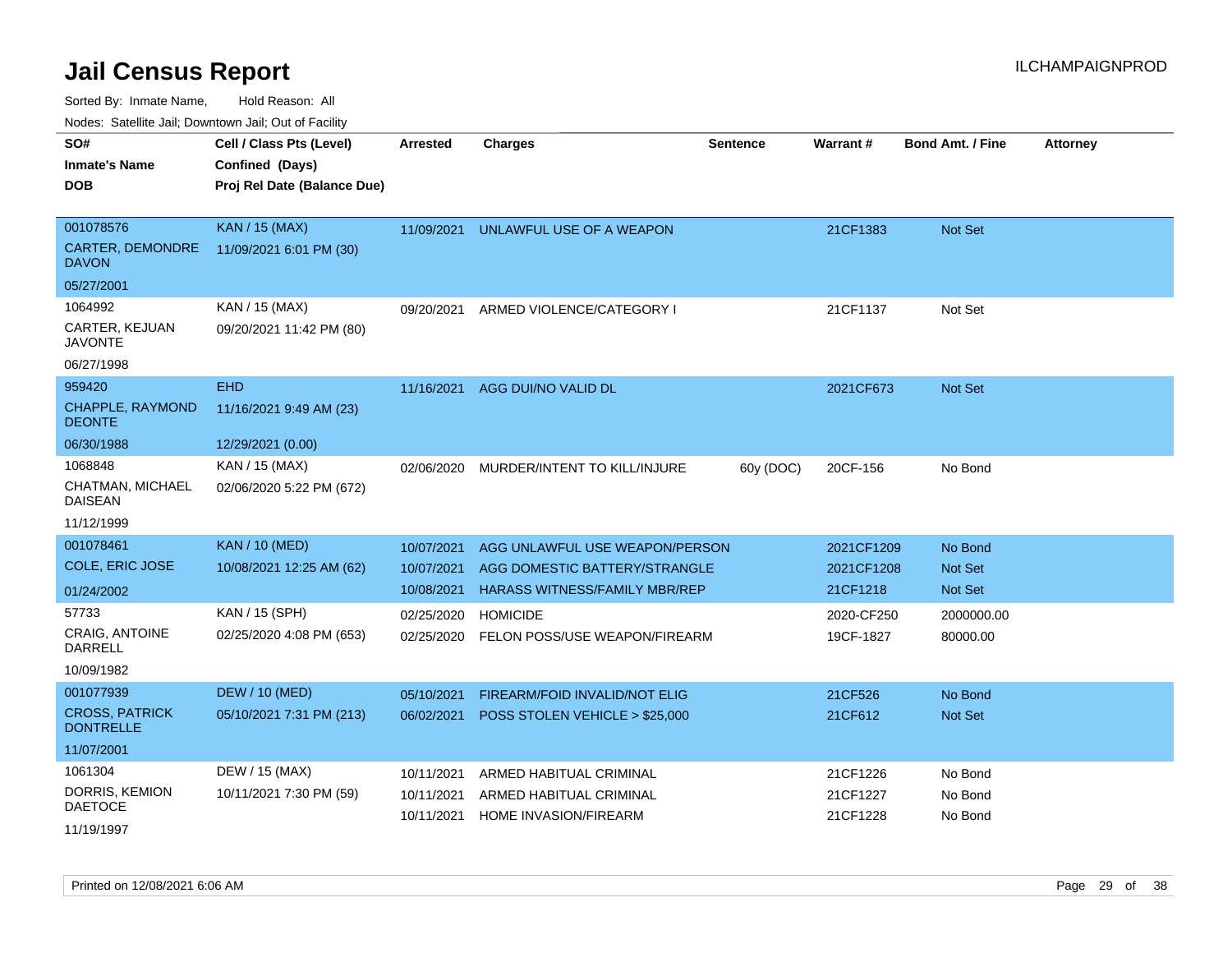Sorted By: Inmate Name, Hold Reason: All Nodes: Satellite Jail; Downtown Jail; Out of Facility

| SO#<br><b>Inmate's Name</b>           | Cell / Class Pts (Level)<br>Confined (Days)  | <b>Arrested</b> | <b>Charges</b>                     | <b>Sentence</b> | Warrant#   | <b>Bond Amt. / Fine</b> | <b>Attorney</b> |
|---------------------------------------|----------------------------------------------|-----------------|------------------------------------|-----------------|------------|-------------------------|-----------------|
| <b>DOB</b>                            | Proj Rel Date (Balance Due)                  |                 |                                    |                 |            |                         |                 |
| 1076663                               | <b>DEW / 15 (MAX)</b>                        | 07/15/2020      | *ARMED HABITUAL CRIMINAL           |                 | 2020-CF783 | 500000.00               |                 |
| DYE, KENNE YAKIEM                     | 07/15/2020 11:49 AM (512)                    |                 |                                    |                 |            |                         |                 |
| 05/30/1988                            |                                              |                 |                                    |                 |            |                         |                 |
| 995885                                | <b>EHD</b>                                   | 11/30/2021      | DRIVING ON SUSPENDED LICENSE       |                 | 2021TR4222 | Not Set                 |                 |
| FINLEY, KENON<br><b>MARQUIS</b>       | 11/30/2021 10:33 AM (9)                      |                 |                                    |                 |            |                         |                 |
| 09/13/1991                            | 12/29/2021 (0.00)                            |                 |                                    |                 |            |                         |                 |
| 27428                                 | <b>EHD</b>                                   | 09/21/2021      | DRIVING RVK/SUSP DUI/SSS 3RD       |                 | 2020CF1368 | <b>Not Set</b>          |                 |
| FRANKLIN, TYRONE<br>Senior            | 09/21/2021 9:27 AM (79)                      | 09/21/2021      | DRIVING RVK/SUSP DUI/SSS 3RD       |                 | 2021CF435  | <b>Not Set</b>          |                 |
| 09/12/1966                            | 12/19/2021 (0.00)                            |                 |                                    |                 |            |                         |                 |
| 60154                                 | <b>EHD</b>                                   | 10/20/2021      | AGG DUI/LIC SUSP OR REVOKED        |                 | 2021cf261  | Not Set                 |                 |
| GARCIA-MEZA,<br>CARLOS                | 10/20/2021 9:23 AM (50)                      |                 |                                    |                 |            |                         |                 |
| 03/06/1983                            | 1/16/2022 (0.00)                             |                 |                                    |                 |            |                         |                 |
| 001077363                             | <b>KAN / 25 (SPH)</b>                        | 10/30/2020      | <b>HOME INVASION/FIREARM</b>       |                 | 20CF1202   | 500000.00               |                 |
| <b>GARY, DAKOTA</b><br><b>TREVON</b>  | 10/30/2020 10:41 AM (405)                    |                 |                                    |                 |            |                         |                 |
| 12/31/2001                            |                                              |                 |                                    |                 |            |                         |                 |
| 1013012                               | KAN / 15 (MAX)                               | 07/08/2021      | FELON POSS/USE FIREARM PRIOR       |                 | 21CF798    | Not Set                 |                 |
|                                       | GARY, XAVIER LAMAR  07/08/2021 9:24 AM (154) | 07/08/2021      | ATTEMPT (FIRST DEGREE MURDER)      |                 | 2021CF790  | 1000000.00              |                 |
| 12/14/1991                            |                                              | 07/08/2021      | FELON POSS/USE FIREARM PRIOR       |                 | 2020CF650  | 25000.00                |                 |
| 1065946                               | <b>KAN / 10 (MED)</b>                        | 09/04/2021      | RESIST/OBSTRUCTING A PEACE OFFICEF |                 | 21CM407    | Not Set                 |                 |
| GODBOLT, DESMOND<br><b>DEVONTAE</b>   | 09/04/2021 1:17 AM (96)                      | 09/04/2021      | AGG BATTERY/DISCHARGE FIREARM      |                 | 21CF1057   | 750000.00               |                 |
| 11/15/1997                            |                                              |                 |                                    |                 |            |                         |                 |
| 1070118                               | KAN / 15 (MAX)                               | 08/31/2021      | AGGRAVATED DOMESTIC BATTERY        |                 | 21CF1049   | No Bond                 |                 |
| <b>GRAHAM, CORTEZ</b><br><b>LAMON</b> | 08/31/2021 9:32 PM (100)                     | 09/02/2021      | PROBATION VIOLATION                |                 | 21CF55     | Not Set                 |                 |

03/31/1976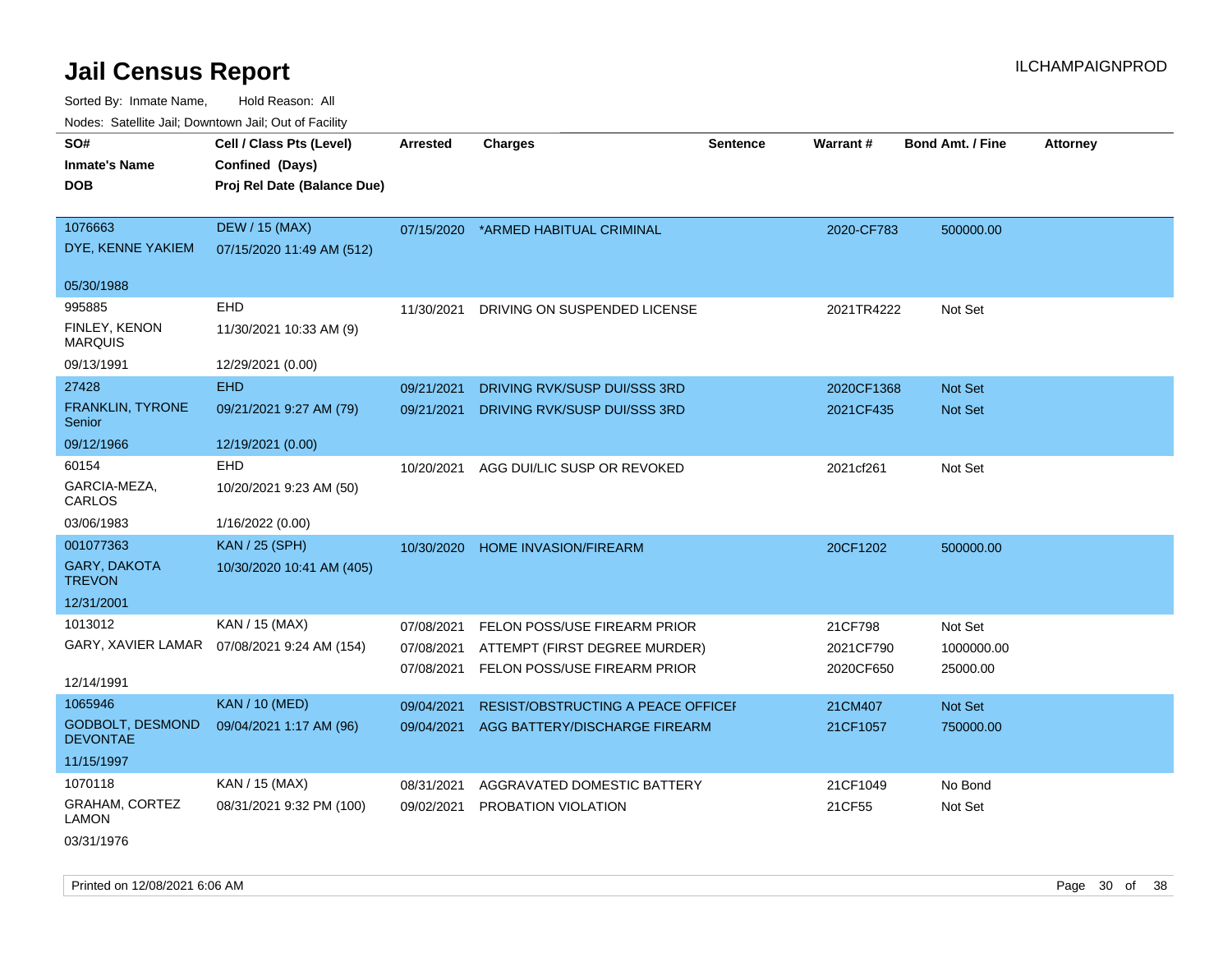| roaco. Catolino dall, Downtown dall, Out of Fability |                                                                            |            |                                |                 |                 |                         |                 |
|------------------------------------------------------|----------------------------------------------------------------------------|------------|--------------------------------|-----------------|-----------------|-------------------------|-----------------|
| SO#<br><b>Inmate's Name</b><br><b>DOB</b>            | Cell / Class Pts (Level)<br>Confined (Days)<br>Proj Rel Date (Balance Due) | Arrested   | <b>Charges</b>                 | <b>Sentence</b> | <b>Warrant#</b> | <b>Bond Amt. / Fine</b> | <b>Attorney</b> |
| 1000641<br><b>GRANT, CEDRIC</b><br><b>DYSHAWN</b>    | <b>KAN / 10 (MED)</b><br>09/14/2021 6:32 PM (86)                           | 09/14/2021 | ARMED HABITUAL CRIMINAL        |                 | 21CF1116        | No Bond                 |                 |
| 01/03/1991                                           |                                                                            |            |                                |                 |                 |                         |                 |
| 46548                                                | EHD                                                                        | 11/16/2021 | DRIVING RVK/SUSP DUI/SSS 2ND   |                 | 2021CF739       | Not Set                 |                 |
| <b>GRAY, DEMARCO</b><br>COTESS                       | 11/16/2021 9:13 AM (23)                                                    |            |                                |                 |                 |                         |                 |
| 10/19/1976                                           | 12/15/2021 (0.00)                                                          |            |                                |                 |                 |                         |                 |
| 1076506                                              | <b>KAN</b> / 15 (MAX)                                                      | 09/17/2021 | AGG UUW/PERSON/CM THREAT VIOL  |                 | 21CF1131        | <b>Not Set</b>          |                 |
|                                                      | GRAY, JAMARH EMERE 09/17/2021 10:41 AM (83)                                | 09/20/2021 | <b>DOMESTIC BATTERY</b>        |                 | 21CM430         | <b>Not Set</b>          |                 |
| 06/21/2003                                           |                                                                            |            |                                |                 |                 |                         |                 |
| 1041176                                              | DEW / 15 (MAX)                                                             | 10/05/2021 | PAROLE REVOCATION              |                 |                 | Not Set                 |                 |
| HART, DAVEON<br>LATTEEF                              | 10/05/2021 10:35 AM (65)                                                   | 10/06/2021 | AGGRAVATED DOMESTIC BATTERY    |                 |                 | Not Set                 |                 |
| 03/15/1996                                           |                                                                            |            |                                |                 |                 |                         |                 |
| 1045186                                              | <b>DEW / 15 (MAX)</b>                                                      | 08/16/2021 | ARMED VIOLENCE/CATEGORY I      |                 | 21CF934         | 1000000.00              |                 |
| <b>HOLBROOK, JOHNNIE</b><br><b>MATHIS</b>            | 08/16/2021 11:07 AM (115)                                                  | 08/16/2021 | FELON POSS/USE WEAPON/FIREARM  |                 | 19CF968         | <b>Not Set</b>          |                 |
| 07/19/1996                                           |                                                                            | 08/16/2021 | AGG FLEEING POLICE/21 MPH OVER |                 | 21CF988         | <b>Not Set</b>          |                 |
|                                                      |                                                                            | 08/16/2021 | FELON POSS/USE WEAPON/FIREARM  |                 | 21CF989         | Not Set                 |                 |
| 001078146<br>HUNT, TEIGAN                            | DEW / 15 (MAX)                                                             | 07/09/2021 | AGG BATTERY/DISCHARGE FIREARM  |                 | 21CF795         | 1000000.00              |                 |
| JAZAIREO                                             | 07/09/2021 12:41 PM (153)                                                  | 07/09/2021 | ARMED ROBBERY/ARMED W/FIREARM  |                 | 21CF806         | Not Set                 |                 |
| 05/14/2003                                           |                                                                            |            |                                |                 |                 |                         |                 |
| 989743                                               | DEW / 15 (ADS)                                                             | 04/13/2021 | AGG DISCHARGE FIREARM/VEH/SCH  |                 | 21CF400         | <b>Not Set</b>          |                 |
| <b>JACKSON, STEVE</b><br>ALLEN                       | 04/13/2021 2:45 AM (240)                                                   | 04/13/2021 | AGGRAVATED DOMESTIC BATTERY    |                 | 21CF399         | <b>Not Set</b>          |                 |
| 06/04/1991                                           |                                                                            |            |                                |                 |                 |                         |                 |
| 50495                                                | EHD                                                                        | 08/10/2021 | DRIVING RVK/SUSP DUI/SSS 10-14 |                 | 2020CF997       | Not Set                 |                 |
| JENKINS, ARNOLD<br><b>FARRIS</b>                     | 08/10/2021 9:08 AM (121)                                                   | 08/10/2021 | DRIVING RVK/SUSP DUI/SSS 10-14 |                 | 2019CF1363      | Not Set                 |                 |
| 04/19/1962                                           | 2/4/2022 (0.00)                                                            |            |                                |                 |                 |                         |                 |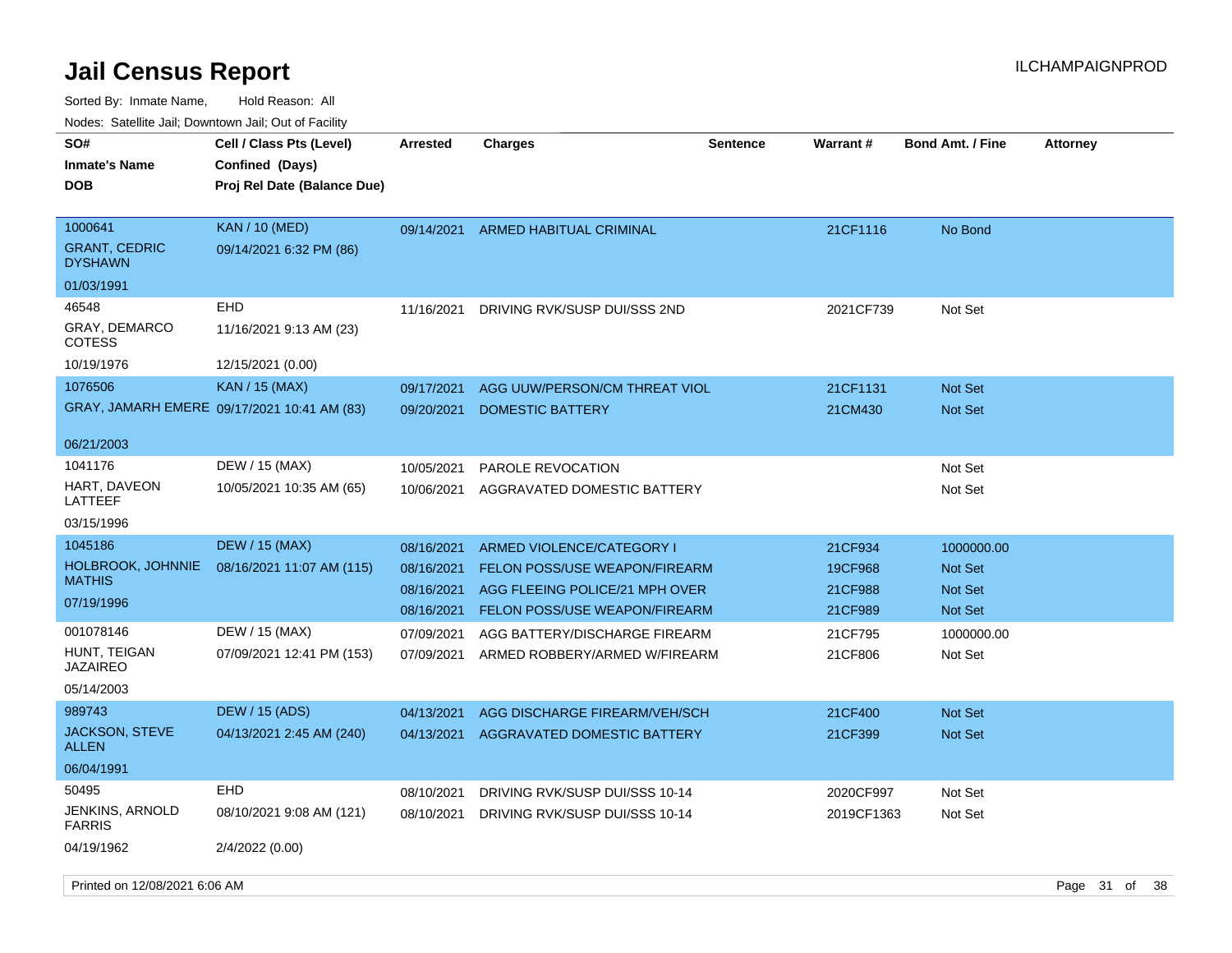Sorted By: Inmate Name, Hold Reason: All

|                                        | Nodes: Satellite Jail; Downtown Jail; Out of Facility |                 |                                   |                 |                 |                         |                 |
|----------------------------------------|-------------------------------------------------------|-----------------|-----------------------------------|-----------------|-----------------|-------------------------|-----------------|
| SO#                                    | Cell / Class Pts (Level)                              | <b>Arrested</b> | <b>Charges</b>                    | <b>Sentence</b> | <b>Warrant#</b> | <b>Bond Amt. / Fine</b> | <b>Attorney</b> |
| <b>Inmate's Name</b>                   | Confined (Days)                                       |                 |                                   |                 |                 |                         |                 |
| <b>DOB</b>                             | Proj Rel Date (Balance Due)                           |                 |                                   |                 |                 |                         |                 |
|                                        |                                                       |                 |                                   |                 |                 |                         |                 |
| 001077709                              | <b>EHD</b>                                            | 07/06/2021      | DRIVING RVK/SUSP DUI/SSS 4-9      |                 | 2021CF167       | Not Set                 |                 |
| JINKINS, DEWAYNE<br><b>ALLEN</b>       | 07/06/2021 9:00 AM (156)                              |                 |                                   |                 |                 |                         |                 |
| 01/02/1967                             | 1/1/2022 (0.00)                                       |                 |                                   |                 |                 |                         |                 |
| 1076450                                | DEW / 15 (MAX)                                        | 06/25/2020      | MURDER/INTENT TO KILL/INJURE      |                 | 2020-CF703      | 750000.00               |                 |
| JONES, CARLOS<br><b>ANTONIO</b>        | 06/25/2020 2:13 PM (532)                              | 11/02/2020      | HOME INVASION/FIREARM             |                 | 20CF1204        | 500000.00               |                 |
| 11/18/2001                             |                                                       |                 |                                   |                 |                 |                         |                 |
| 001077877                              | <b>DEW / 10 (MED)</b>                                 | 04/24/2021      | AGG DISCHARGE FIREARM/OCC BLDG    | 5y (DOC)        |                 | <b>Not Set</b>          |                 |
| <b>JORDAN, PATRICK</b><br><b>RODEL</b> | 04/24/2021 3:53 PM (229)                              |                 |                                   |                 |                 |                         |                 |
| 10/22/2002                             |                                                       |                 |                                   |                 |                 |                         |                 |
| 998873                                 | EHD                                                   | 10/12/2021      | DRIVING RVK/SUSP DUI/SSS 3RD      |                 | 2021CF235       | Not Set                 |                 |
| KINCAID, AMANDA<br><b>MICHELLE</b>     | 10/12/2021 11:31 AM (58)                              |                 |                                   |                 |                 |                         |                 |
| 01/07/1990                             | 1/9/2022 (0.00)                                       |                 |                                   |                 |                 |                         |                 |
| 001078401                              | <b>DEW / 10 (ADS)</b>                                 | 09/19/2021      | UNLAWFUL VEHICULAR INVASION       |                 | 21CF1134        | Not Set                 |                 |
| <b>KNIGHT, ERIC</b>                    | 09/19/2021 7:32 PM (81)                               | 09/19/2021      | <b>HRSMT/THREATEN PERSON/KILL</b> |                 | 2021CF561       | 50000.00                |                 |
| 07/11/1991                             |                                                       | 09/21/2021      | <b>BURGLARY</b>                   |                 | 21CF1139        | Not Set                 |                 |
| 1064445                                | DEW / 15 (MAX)                                        | 04/23/2021      | FELON POSS/USE FIREARM/PAROLE     |                 | 21CF899         | Not Set                 |                 |
| LARUE, TERENCE                         | 04/23/2021 11:18 AM (230)                             | 04/23/2021      | AGG DISCHARGE FIREARM/OCC VEH     |                 | 2021CF295       | 500000.00               |                 |
| <b>TRAMEL</b>                          |                                                       | 04/23/2021      | POSSESS 15<100 GRAMS COCAINE      |                 | 19CF1052        | 10000.00                |                 |
| 12/23/1998                             |                                                       |                 |                                   |                 |                 |                         |                 |
| 001078237                              | <b>KAN / 15 (ADS)</b>                                 | 08/03/2021      | AGG DISCHARGE FIREARM/OCC VEH     |                 | 21CF928         | No Bond                 |                 |
| LAWS, TERON<br><b>RAMONTE</b>          | 08/03/2021 6:29 PM (128)                              |                 |                                   |                 |                 |                         |                 |
| 04/03/2001                             |                                                       |                 |                                   |                 |                 |                         |                 |
| 001078470                              | DEW / 15 (MAX)                                        | 10/10/2021      | MURDER/INTENT TO KILL/INJURE      |                 | 21CF1221        | Not Set                 |                 |
| LEE, AMAHRION<br><b>JA'MERE</b>        | 10/10/2021 1:23 PM (60)                               |                 |                                   |                 |                 |                         |                 |
| 11/05/2002                             |                                                       |                 |                                   |                 |                 |                         |                 |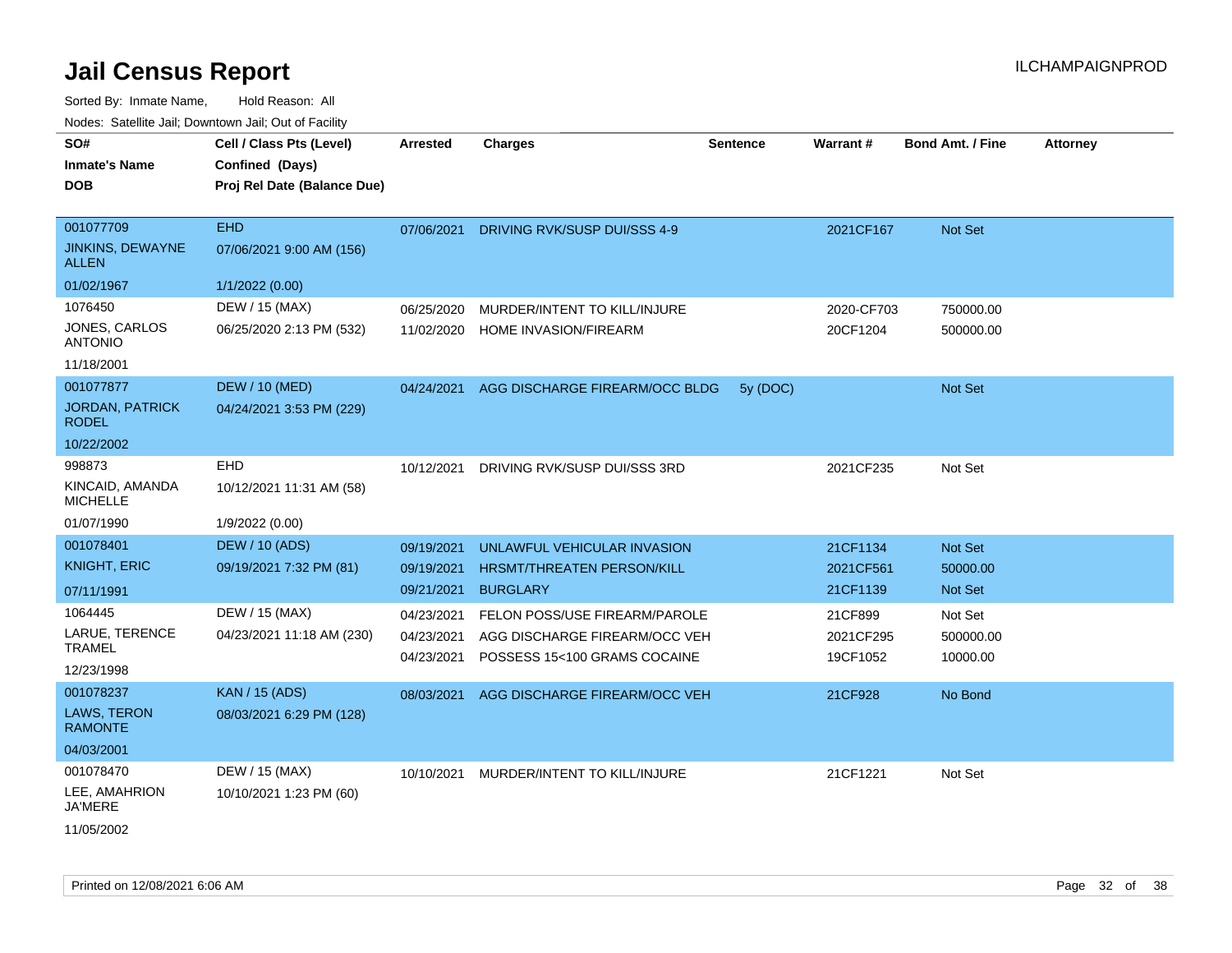| SO#                                             | Cell / Class Pts (Level)    | <b>Arrested</b> | <b>Charges</b>                           | <b>Sentence</b> | Warrant#     | <b>Bond Amt. / Fine</b> | <b>Attorney</b> |
|-------------------------------------------------|-----------------------------|-----------------|------------------------------------------|-----------------|--------------|-------------------------|-----------------|
| <b>Inmate's Name</b>                            | Confined (Days)             |                 |                                          |                 |              |                         |                 |
| <b>DOB</b>                                      | Proj Rel Date (Balance Due) |                 |                                          |                 |              |                         |                 |
|                                                 |                             |                 |                                          |                 |              |                         |                 |
| 001078170                                       | <b>KAN / 10 (MED)</b>       | 09/07/2021      | AGG UNLAWFUL USE OF WEAPON/VEH           |                 | 21CF1060     | Not Set                 |                 |
| LEMONS, DEANGELO<br><b>DEVELLE</b>              | 09/07/2021 12:49 AM (93)    |                 |                                          |                 |              |                         |                 |
| 05/29/2003                                      |                             |                 |                                          |                 |              |                         |                 |
| 56792                                           | DEW / 10 (MED)              | 02/02/2021      | ARMED HABITUAL CRIMINAL                  |                 | 2021CF141    | 500000.00               |                 |
| LILLARD, LAWRENCE<br><b>TYRONE</b>              | 02/02/2021 2:11 PM (310)    | 02/22/2021      | DRIVING ON REVOKED LICENSE               |                 | 21TR426      | 5000.00                 |                 |
| 10/20/1982                                      |                             |                 |                                          |                 |              |                         |                 |
| 001078407                                       | <b>EHD</b>                  | 09/21/2021      | DRIVING ON SUSPENDED LICENSE             |                 | 2019TR16777  | Not Set                 |                 |
| LOVE, BRANDON<br><b>TERRELL</b>                 | 09/21/2021 11:26 AM (79)    |                 |                                          |                 |              |                         |                 |
| 06/13/1994                                      | 12/19/2021 (0.00)           |                 |                                          |                 |              |                         |                 |
| 46837                                           | KAN / 15 (MAX)              | 09/07/2021      | <b>RESIDENTIAL BURGLARY</b>              |                 | 2019-CF-1207 | 25000.00                |                 |
| MARCRUM, JEFFERY<br>LEE.                        | 09/07/2021 11:43 AM (93)    |                 |                                          |                 |              |                         |                 |
| 11/17/1968                                      |                             |                 |                                          |                 |              |                         |                 |
| 1069949                                         | <b>EHD</b>                  | 11/30/2021      | DRIVING ON REVOKED LICENSE               |                 | 2021TR1726   | <b>Not Set</b>          |                 |
| <b>MARSHALL, ERIC</b><br><b>VONTREAL</b>        | 11/30/2021 3:13 PM (9)      |                 |                                          |                 |              |                         |                 |
| 04/28/1997                                      | 12/29/2021 (0.00)           |                 |                                          |                 |              |                         |                 |
| 001078575                                       | KAN / 10 (MED)              | 11/09/2021      | <b>GUNRUNNING</b>                        |                 | 21CF1330     | 750000.00               |                 |
| MCLAURIN, KEYON A                               | 11/09/2021 12:41 PM (30)    |                 |                                          |                 |              |                         |                 |
| 11/19/2002                                      |                             |                 |                                          |                 |              |                         |                 |
| 1011046                                         | <b>KAN</b> / 15 (ADS)       |                 | 04/10/2021 ATTEMPT (FIRST DEGREE MURDER) |                 | 21CF392      | Not Set                 |                 |
| <b>MILES, DARRION</b><br><b>ANTONIO KEVONTA</b> | 04/11/2021 12:46 AM (242)   |                 |                                          |                 |              |                         |                 |
| 03/18/1990                                      |                             |                 |                                          |                 |              |                         |                 |
| 001077278                                       | DEW / 15 (MAX)              | 10/06/2020      | MURDER/INTENT TO KILL/INJURE             |                 | 2020CF146    | 2000000.00              |                 |
| MILLER, D'ANDRE                                 | 10/06/2020 12:49 PM (429)   | 10/06/2020      | AGG FLEEING POLICE/21 MPH OVER           |                 | 2019CF1171   | 50000.00                |                 |
| 09/08/1986                                      |                             |                 |                                          |                 |              |                         |                 |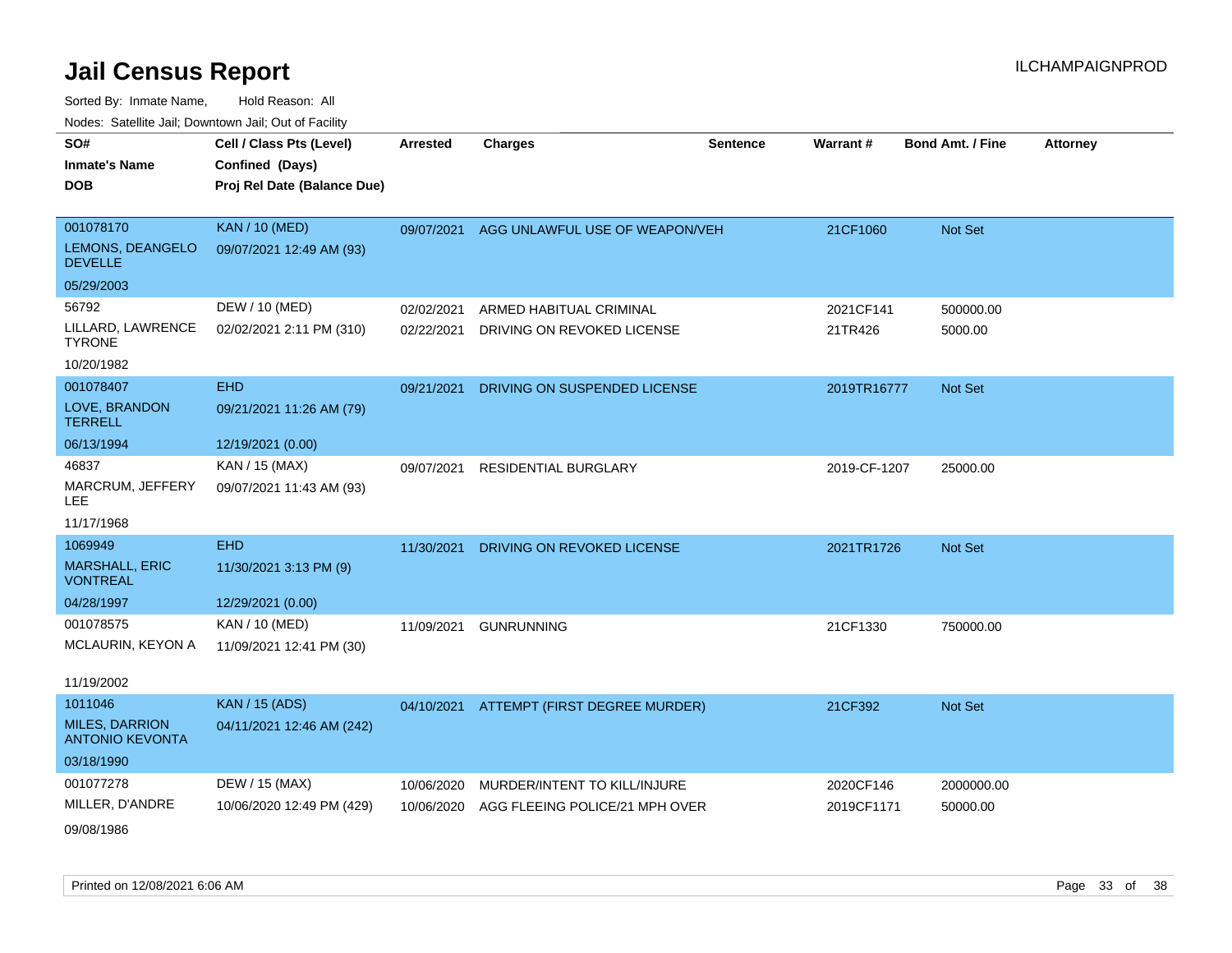| SO#<br><b>Inmate's Name</b><br><b>DOB</b>     | Cell / Class Pts (Level)<br>Confined (Days)<br>Proj Rel Date (Balance Due) | <b>Arrested</b> | <b>Charges</b>                          | <b>Sentence</b> | Warrant#    | <b>Bond Amt. / Fine</b> | <b>Attorney</b> |
|-----------------------------------------------|----------------------------------------------------------------------------|-----------------|-----------------------------------------|-----------------|-------------|-------------------------|-----------------|
| 963426<br>MITCHELL, MARCELL<br><b>MARTELL</b> | <b>EHD</b><br>09/14/2021 9:03 AM (86)                                      |                 | 09/14/2021 ACCIDENT INJURY/DEATH/11-403 |                 | 2020CF1367  | Not Set                 |                 |
| 12/19/1987                                    | 12/10/2021 (0.00)                                                          |                 |                                         |                 |             |                         |                 |
| 1026477                                       | KAN / 15 (ADS)                                                             | 09/21/2021      | AGG DISCHARGE FIREARM/OCC VEH           |                 | 21CF1138    | Not Set                 |                 |
| NEWBILL, DEVONTRE<br><b>LAMONT</b>            | 09/21/2021 2:27 AM (79)                                                    | 09/22/2021      | PROBATION VIOLATION                     |                 | 20CF577     | Not Set                 |                 |
| 11/22/1993                                    |                                                                            |                 |                                         |                 |             |                         |                 |
| 1072907                                       | <b>KAN</b>                                                                 | 07/14/2021      | CRIMINAL DAMAGE <\$500/SCHOOL           |                 | 2021CF840   | 5000.00                 |                 |
| NIKOLAEV, YEVGENIY                            | 07/14/2021 10:10 PM (148)                                                  | 07/14/2021      | ATTEMPT (FIRST DEGREE MURDER)           |                 | 2021-CF-832 | 2000000.00              |                 |
| 10/06/1983                                    |                                                                            |                 |                                         |                 |             |                         |                 |
| 001078558                                     | DEW / 10 (MED)                                                             | 11/03/2021      | UNLAWFUL USE OF A WEAPON                |                 | 21CF1352    | Not Set                 |                 |
| PARRISH, DOMINIC<br>WALTER                    | 11/03/2021 1:25 PM (36)                                                    |                 |                                         |                 |             |                         |                 |
| 08/23/2001                                    |                                                                            |                 |                                         |                 |             |                         |                 |
| 58051                                         | <b>EHD</b>                                                                 | 12/01/2021      | AGG DUI/NO VALID DL                     |                 | 2021CF40    | Not Set                 |                 |
| PASLEY, SHAWN<br><b>PATRICK</b>               | 12/01/2021 9:41 AM (8)                                                     |                 |                                         |                 |             |                         |                 |
| 08/10/1982                                    | 12/13/2021 (0.00)                                                          |                 |                                         |                 |             |                         |                 |
| 001077928                                     | <b>EHD</b>                                                                 | 09/01/2021      | AGG DOMESTIC BATTERY/STRANGLE           |                 | 2021CF515   | Not Set                 |                 |
| PATTON, MICHAEL<br><b>RYAN</b>                | 09/01/2021 9:43 AM (99)                                                    |                 |                                         |                 |             |                         |                 |
| 08/15/1994                                    | 12/31/2021 (0.00)                                                          |                 |                                         |                 |             |                         |                 |
| 001078063                                     | <b>DEW / 15 (MAX)</b>                                                      | 06/15/2021      | AGG CRIM SEX ASSAULT/WEAPON             |                 | 2021CF678   | 1000000.00              |                 |
|                                               | PERRY, ROBERT Junior 06/15/2021 4:37 PM (177)                              | 06/15/2021      | <b>ROBBERY</b>                          |                 | 2021CF159   | 25000.00                |                 |
| 12/21/1990                                    |                                                                            |                 |                                         |                 |             |                         |                 |
| 1072761                                       | <b>EHD</b>                                                                 | 11/03/2021      | DRIVING ON SUSPENDED LICENSE            |                 | 2020TR5958  | Not Set                 |                 |
| POWELL, KYESHA<br><b>MONAE</b>                | 11/03/2021 10:01 AM (36)                                                   |                 |                                         |                 |             |                         |                 |
| 07/14/2000                                    | 12/17/2021 (0.00)                                                          |                 |                                         |                 |             |                         |                 |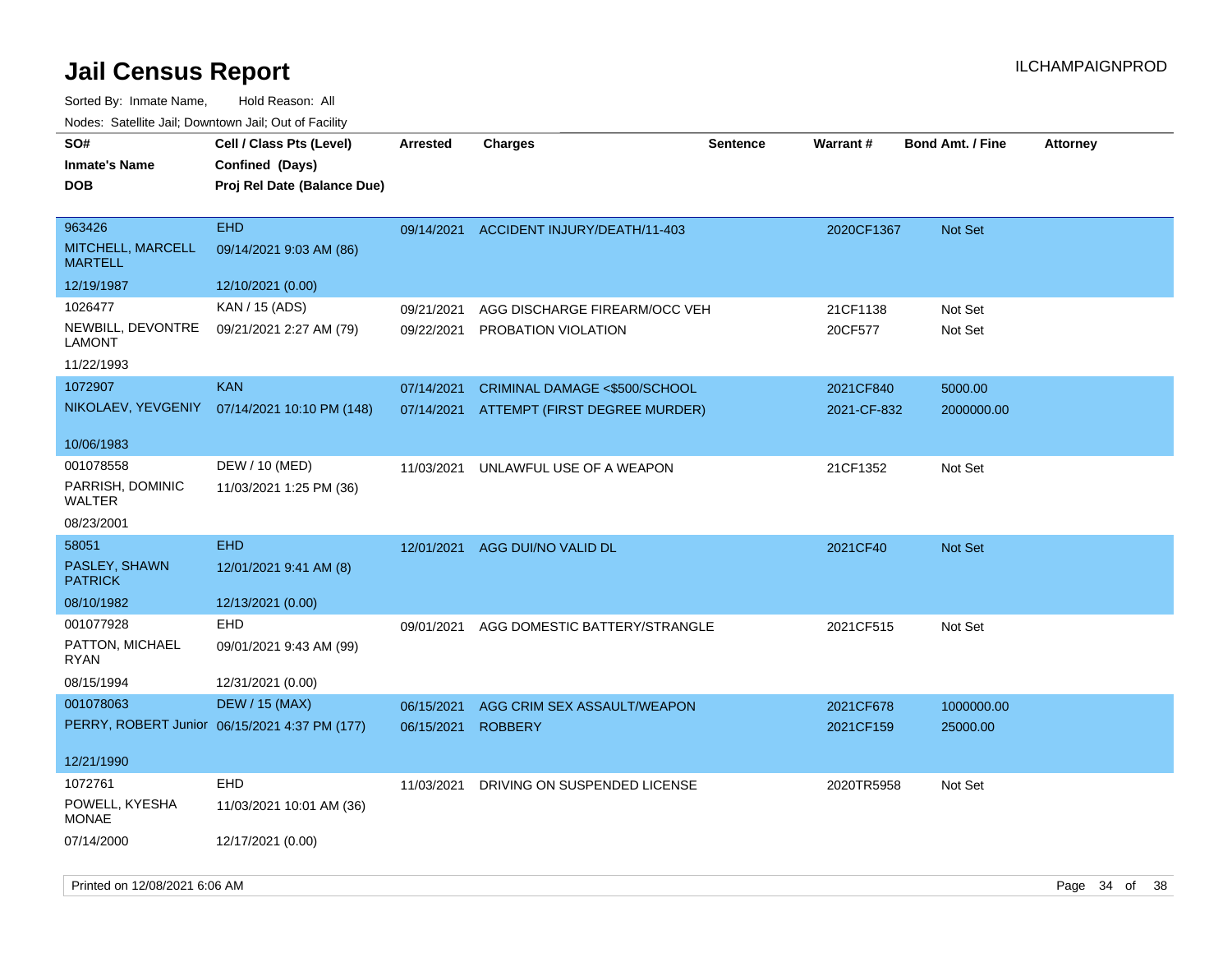| vouco. Odichite dall, Downtown dall, Out of Facility |                                             |                 |                                |                 |                 |                         |                 |
|------------------------------------------------------|---------------------------------------------|-----------------|--------------------------------|-----------------|-----------------|-------------------------|-----------------|
| SO#                                                  | Cell / Class Pts (Level)                    | <b>Arrested</b> | <b>Charges</b>                 | <b>Sentence</b> | <b>Warrant#</b> | <b>Bond Amt. / Fine</b> | <b>Attorney</b> |
| <b>Inmate's Name</b>                                 | Confined (Days)                             |                 |                                |                 |                 |                         |                 |
| <b>DOB</b>                                           | Proj Rel Date (Balance Due)                 |                 |                                |                 |                 |                         |                 |
|                                                      |                                             |                 |                                |                 |                 |                         |                 |
| 001077614                                            | <b>KAN / 15 (MAX)</b>                       | 01/17/2021      | ATTEMPT (FIRST DEGREE MURDER)  |                 | 21CF66          | <b>Not Set</b>          |                 |
| <b>DEVON</b>                                         | ROBINSON, DONTRELL 01/17/2021 3:08 PM (326) |                 |                                |                 |                 |                         |                 |
| 09/22/2002                                           |                                             |                 |                                |                 |                 |                         |                 |
| 1061216                                              | KAN / 10 (MED)                              | 06/22/2021      | HOME INVASION/FIREARM          |                 | 21CF727         | Not Set                 |                 |
| RUNGE, ANDRE<br><b>MARSEAN</b>                       | 06/22/2021 4:42 PM (170)                    |                 |                                |                 |                 |                         |                 |
| 12/05/1997                                           |                                             |                 |                                |                 |                 |                         |                 |
| 650295                                               | <b>PIA / 50 (MAX)</b>                       | 04/22/2020      | <b>CRIMINAL SEXUAL ASSAULT</b> |                 | 2020-CF407      | 750000.00               |                 |
| SANDAGE, JERALD                                      | 04/22/2020 6:30 AM (596)                    | 04/22/2020      | <b>CRIMINAL SEXUAL ASSAULT</b> |                 | 2020-CF408      | 750000.00               |                 |
| <b>EUGENE</b>                                        |                                             | 04/22/2020      | <b>CRIMINAL SEXUAL ABUSE</b>   |                 | 2020-CF409      | 750000.00               |                 |
| 06/07/1971                                           |                                             | 04/22/2020      | <b>CRIMINAL SEXUAL ASSAULT</b> |                 | 2020-CF410      | 750000.00               |                 |
|                                                      |                                             | 04/22/2020      | <b>OFFICIAL MISCONDUCT</b>     |                 | 2019-CF1811     | 25000.00                |                 |
| 1062194                                              | DEW / 15 (MAX)                              | 02/27/2020      | MURDER/OTHER FORCIBLE FELONY   |                 | 20CF-247        | 1000000.00              |                 |
| SIMMONS, MICHAEL<br>JAMAL                            | 02/27/2020 1:11 PM (651)                    | 09/23/2020      | AGG BATTERY/DISCHARGE FIREARM  |                 | 20CF1061        | Not Set                 |                 |
| 11/03/1997                                           |                                             |                 |                                |                 |                 |                         |                 |
| 001078115                                            | KAN / 15 (MAX)                              | 07/01/2021      | ARMED VIOLENCE/CATEGORY I      |                 | 21CF772         | Not Set                 |                 |
| <b>SMITH, JAMES</b><br>NASHAUN, Junior               | 07/01/2021 2:44 PM (161)                    | 07/30/2021      | DRIVING ON SUSPENDED LICENSE   |                 | 21TR5804        | 1500.00                 |                 |
| 09/18/2000                                           |                                             |                 |                                |                 |                 |                         |                 |
| 55331                                                | DEW / 15 (MAX)                              | 07/31/2021      | ARMED HABITUAL CRIMINAL        | 10y/0m/0d (DC   |                 | Not Set                 |                 |
| SMITH, TARRIO<br><b>TERRELLE</b>                     | 07/31/2021 2:22 AM (131)                    |                 |                                |                 |                 |                         |                 |
| 04/25/1982                                           |                                             |                 |                                |                 |                 |                         |                 |
| 001077868                                            | <b>DEW / 15 (MAX)</b>                       | 04/21/2021      | ARMED ROBBERY/ARMED W/FIREARM  |                 | 21CF445         | <b>Not Set</b>          |                 |
| SPEARMENT,<br><b>KENTRELL</b>                        | 04/21/2021 9:48 PM (232)                    | 08/19/2021      | FLEEING/ATTEMPT ELUDE OFFICER  |                 | 2021TR1053      | 1000.00                 |                 |
| 01/21/2002                                           |                                             |                 |                                |                 |                 |                         |                 |
|                                                      |                                             |                 |                                |                 |                 |                         |                 |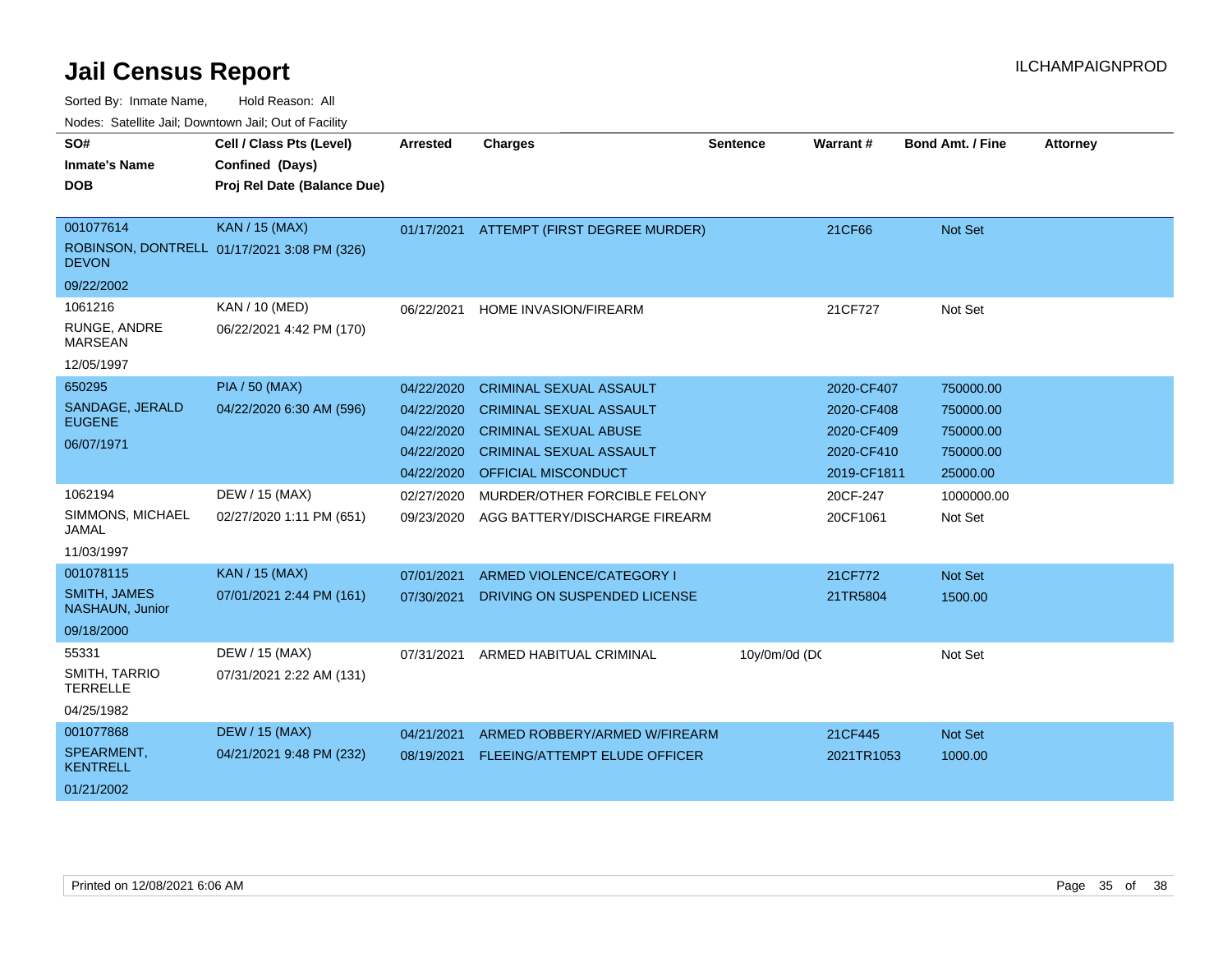Sorted By: Inmate Name, Hold Reason: All

| Nodes: Satellite Jail; Downtown Jail; Out of Facility |                                              |                 |                               |                 |                 |                  |                 |  |
|-------------------------------------------------------|----------------------------------------------|-----------------|-------------------------------|-----------------|-----------------|------------------|-----------------|--|
| SO#                                                   | Cell / Class Pts (Level)                     | <b>Arrested</b> | <b>Charges</b>                | <b>Sentence</b> | <b>Warrant#</b> | Bond Amt. / Fine | <b>Attorney</b> |  |
| <b>Inmate's Name</b>                                  | Confined (Days)                              |                 |                               |                 |                 |                  |                 |  |
| <b>DOB</b>                                            | Proj Rel Date (Balance Due)                  |                 |                               |                 |                 |                  |                 |  |
|                                                       |                                              |                 |                               |                 |                 |                  |                 |  |
| 001077854                                             | <b>EHD</b>                                   | 09/15/2021      | DRIVING RVK/SUSP DUI/SSS 4-9  |                 | 2021CF306       | Not Set          |                 |  |
| STUKINS, DANNY RAY                                    | 09/15/2021 10:17 AM (85)                     |                 |                               |                 |                 |                  |                 |  |
| 07/05/1985                                            | 3/13/2022 (0.00)                             |                 |                               |                 |                 |                  |                 |  |
| 1046632                                               | KAN / 15 (MAX)                               |                 |                               |                 |                 |                  |                 |  |
|                                                       |                                              | 09/14/2021      | ARMED VIOLENCE/CATEGORY II    |                 | 21CF912         | 750000.00        |                 |  |
|                                                       | TATE, JAVON MARQUIS 09/14/2021 12:10 PM (86) |                 |                               |                 |                 |                  |                 |  |
| 08/10/1996                                            |                                              |                 |                               |                 |                 |                  |                 |  |
| 949990                                                | <b>DEW / 15 (MAX)</b>                        | 07/27/2021      | AGG DISCHARGE FIREARM/OCC VEH |                 | 2021CF829       | 750000.00        |                 |  |
| THATCH, CALVIN                                        | 07/27/2021 5:12 PM (135)                     | 07/27/2021      | <b>WARRANT OUT OF COUNTY</b>  |                 | 21TR49          | 1500.00          |                 |  |
| <b>ANTHONY</b>                                        |                                              |                 |                               |                 |                 |                  |                 |  |
| 07/09/1986                                            |                                              |                 |                               |                 |                 |                  |                 |  |
| 001077662                                             | DEW / 15 (MAX)                               | 02/03/2021      | ARMED ROBBERY/ARMED W/FIREARM | 12y (DOC)       | 21CF123         | 250000.00        |                 |  |
| TIPSORD, NOAH LEE                                     | 02/03/2021 4:33 PM (309)                     |                 |                               |                 |                 |                  |                 |  |
| 08/14/1998                                            |                                              |                 |                               |                 |                 |                  |                 |  |
| 1033031                                               | KAN / 15 (MAX)                               | 08/19/2020      | *AGG BATTERY W/FIREARM/PERSON |                 | 2020-CF923      | 500000.00        |                 |  |
| TOMS, ANDREW                                          | 08/19/2020 5:59 PM (477)                     |                 |                               |                 |                 |                  |                 |  |
| <b>CHUCKY</b>                                         |                                              |                 |                               |                 |                 |                  |                 |  |
| 09/28/1978                                            |                                              |                 |                               |                 |                 |                  |                 |  |
| 27007                                                 | KAN / 15 (MAX)                               | 09/19/2021      | DOMESTIC BATTERY/OTHER PRIOR  |                 | 21CF1133        | No Bond          |                 |  |
| TUELL, ROBERT                                         | 09/19/2021 9:51 AM (81)                      |                 |                               |                 |                 |                  |                 |  |
| <b>STEPHEN</b>                                        |                                              |                 |                               |                 |                 |                  |                 |  |
| 09/25/1967                                            |                                              |                 |                               |                 |                 |                  |                 |  |
| 001078263                                             | <b>KAN / 10 (ADS)</b>                        | 08/11/2021      | AGG BATTERY/PUBLIC PLACE      |                 | 2020CF420       | 7500.00          |                 |  |
| <b>TURK, BRANDON</b><br><b>LARSHAWN</b>               | 08/11/2021 6:23 PM (120)                     | 08/11/2021      | RECEIVE/POSS/SELL STOLEN VEH  |                 | 2020CF928       | 200000.00        |                 |  |
| 10/18/1995                                            |                                              |                 |                               |                 |                 |                  |                 |  |
| 64700                                                 | KAN / 10 (MED)                               | 09/07/2021      | UNLAWFUL USE OF A WEAPON      |                 | 21CF1074        | Not Set          |                 |  |
| TURNER, ADAM                                          | 09/08/2021 12:49 AM (92)                     |                 |                               |                 |                 |                  |                 |  |
| <b>ANTONIO</b>                                        |                                              |                 |                               |                 |                 |                  |                 |  |
| 08/29/1985                                            |                                              |                 |                               |                 |                 |                  |                 |  |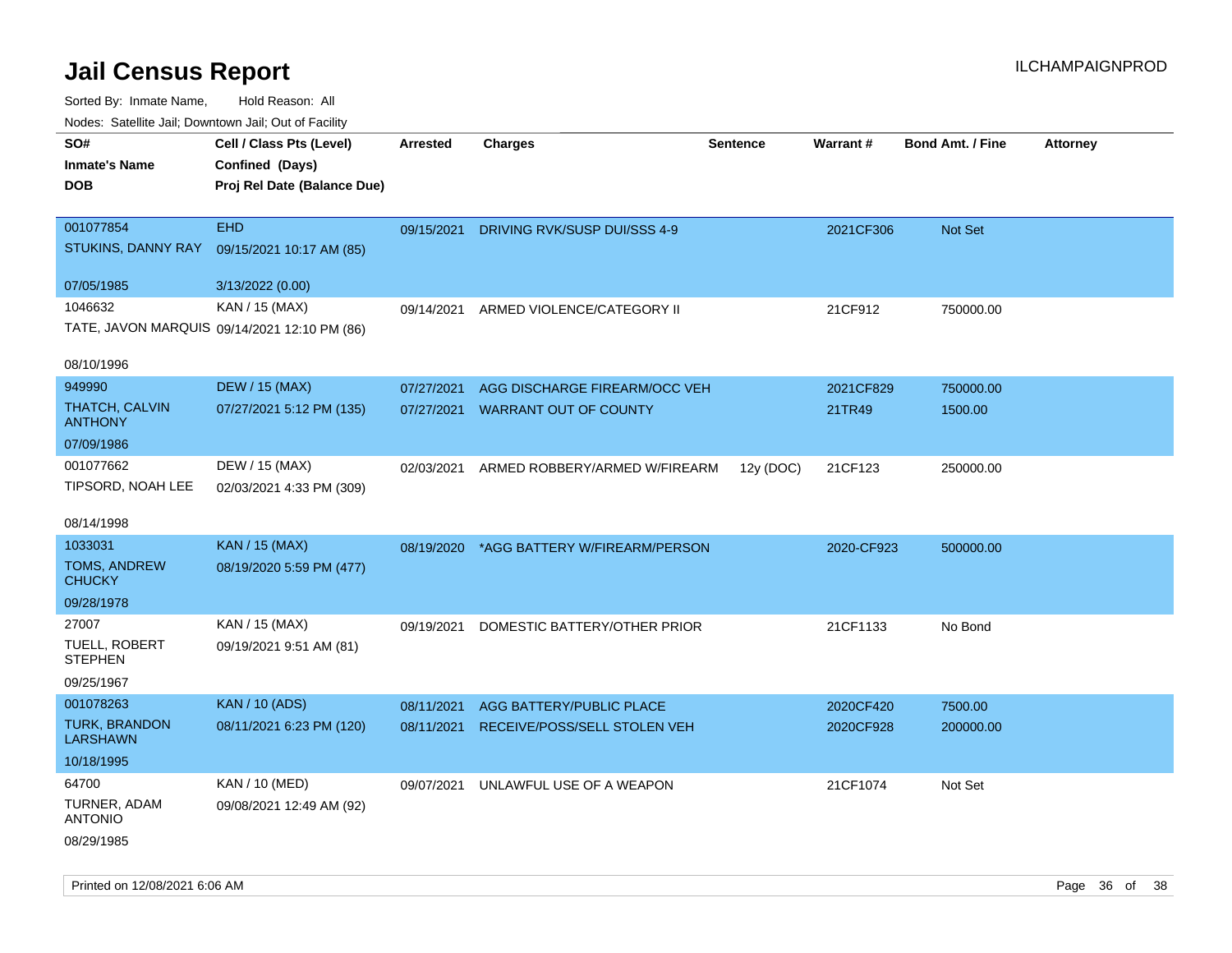| SO#<br><b>Inmate's Name</b>                    | Cell / Class Pts (Level)<br>Confined (Days) | <b>Arrested</b> | <b>Charges</b>                        | <b>Sentence</b> | <b>Warrant#</b> | <b>Bond Amt. / Fine</b> | <b>Attorney</b> |
|------------------------------------------------|---------------------------------------------|-----------------|---------------------------------------|-----------------|-----------------|-------------------------|-----------------|
| <b>DOB</b>                                     | Proj Rel Date (Balance Due)                 |                 |                                       |                 |                 |                         |                 |
|                                                |                                             |                 |                                       |                 |                 |                         |                 |
| 001078386                                      | <b>KAN / 10 (MED)</b>                       | 09/14/2021      | POSSESSION OF STOLEN FIREARM          |                 | 2021CF1099      | 250000.00               |                 |
| <b>TURNER, AMARIO</b>                          | 09/14/2021 11:42 PM (86)                    |                 |                                       |                 |                 |                         |                 |
| 09/23/2002                                     |                                             |                 |                                       |                 |                 |                         |                 |
| 1050636                                        | KAN / 15 (MAX)                              | 09/24/2021      | FELON POSS/USE WEAPON/FIREARM         | 4y (DOC)        | 21CF1154        | Not Set                 |                 |
| <b>TURNER, TIMOTHY</b><br><b>SEANTEZ</b>       | 09/24/2021 9:18 PM (76)                     |                 |                                       |                 |                 |                         |                 |
| 09/27/1994                                     |                                             |                 |                                       |                 |                 |                         |                 |
| 1040925                                        | <b>KAN / 10 (MED)</b>                       | 10/05/2021      | AGG BATTERY/DISCHARGE FIREARM         |                 | 2021CF1105      | 1000000.00              |                 |
| <b>WEATHERALL,</b><br><b>JOHNNY EARL JAMES</b> | 10/05/2021 4:17 PM (65)                     |                 |                                       |                 |                 |                         |                 |
| 04/29/1994                                     |                                             |                 |                                       |                 |                 |                         |                 |
| 1062558                                        | DEW / 10 (MED)                              | 10/02/2021      | FELON POSS/USE WEAPON/FIREARM         |                 | 21CF1185        | Not Set                 |                 |
| <b>WELLS, JIAMANTE</b><br><b>AMORE</b>         | 10/02/2021 8:29 PM (68)                     |                 |                                       |                 |                 |                         |                 |
| 09/02/1995                                     |                                             |                 |                                       |                 |                 |                         |                 |
| 1002033                                        | <b>KAN / 15 (MAX)</b>                       | 09/08/2021      | DRIVING ON SUSPENDED LICENSE          |                 | 2019-TR-11944   | 5000.00                 |                 |
| <b>WEST, ANTONIO</b><br><b>DEONTA</b>          | 09/08/2021 11:01 PM (92)                    | 09/08/2021      | ARMED ROBBERY/ARMED W/FIREARM         |                 | 2020-CF-1406    | 500000.00               |                 |
|                                                |                                             | 09/08/2021      | AGG UNLAWFUL USE OF WEAPON/VEH        |                 | 2021-CF-AWOW    | <b>Not Set</b>          |                 |
| 04/15/1992                                     |                                             | 09/08/2021      | OBSTRCT JUSTICE/LEAVE STATE           |                 | 2021-CF-AWOW    | <b>Not Set</b>          |                 |
|                                                |                                             | 09/08/2021      | ARMED VIOLENCE/CATEGORY I             |                 | 2021-CF-AWOW    | Not Set                 |                 |
| 1022068                                        | DEW / 15 (ADS)                              | 10/10/2021      | FELON POSS/USE WEAPON/FIREARM         |                 | 21CF1212        | Not Set                 |                 |
| <b>WILKINS, MICHAEL</b><br>CARL                | 10/10/2021 5:07 AM (60)                     |                 |                                       |                 |                 |                         |                 |
| 07/10/1992                                     |                                             |                 |                                       |                 |                 |                         |                 |
| 001077508                                      | DEW / 15 (ADS)                              | 12/10/2020      | <b>MURDER/STRONG PROB KILL/INJURE</b> |                 | 2020CF1293      | No Bond                 |                 |
| <b>WILLIAMS, CALVIN</b><br><b>TIMOTHY</b>      | 12/10/2020 8:55 PM (364)                    |                 |                                       |                 |                 |                         |                 |
| 10/23/2002                                     |                                             |                 |                                       |                 |                 |                         |                 |